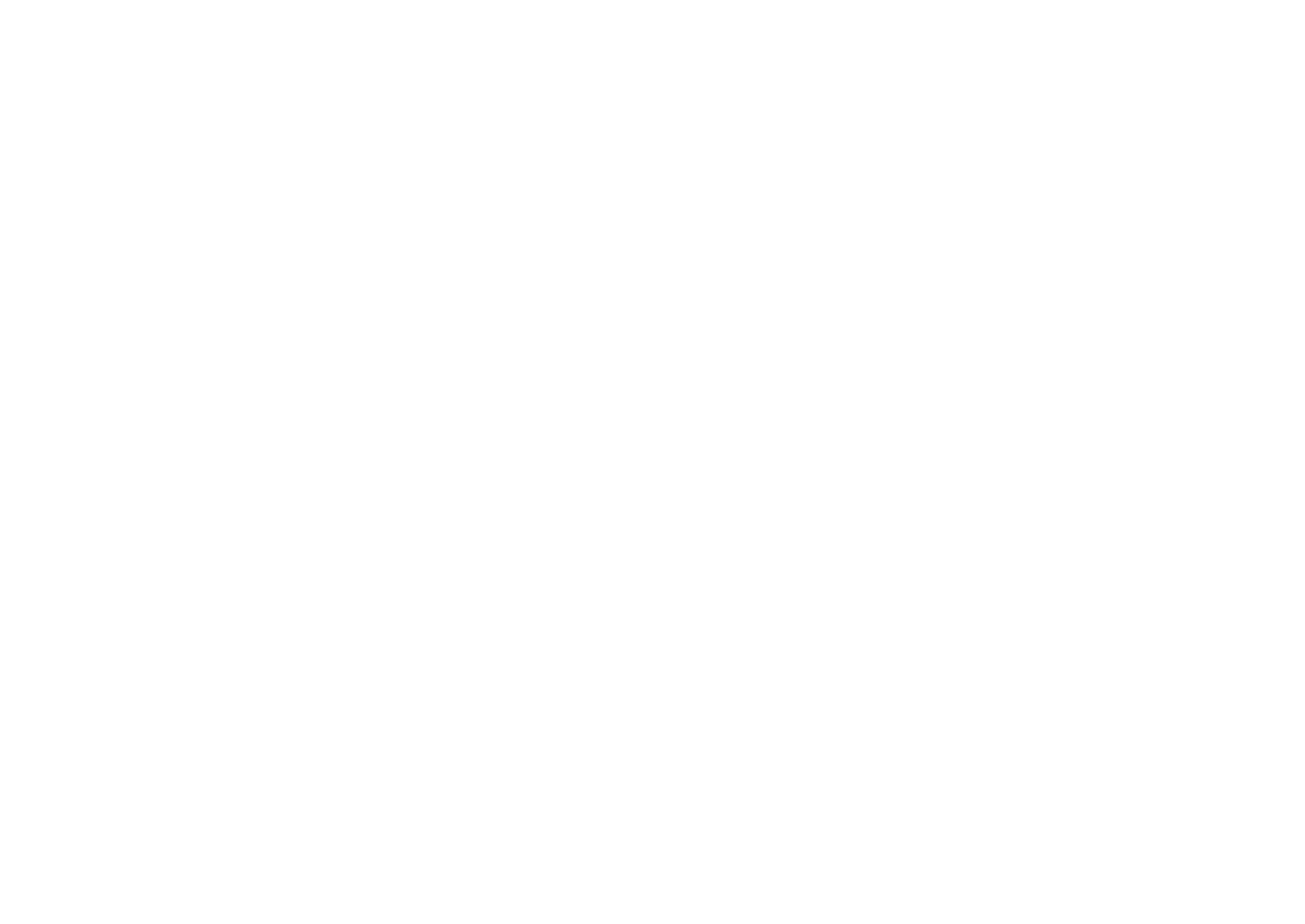# **PART A**

# **REPORTING FORMAT for MONITORING the IMPLEMENTATION of the GLOBAL PLAN of ACTION (GPA) for the CONSERVATION and SUSTAINABLE USE of PLANT GENETIC RESOURCES for FOOD and AGRICULTURE (PGRFA)**

**The present questionnaire consists of three parts. Part A of this questionnaire covers country-wide general information on some priority activity areas of the GPA. It should be completed by the National Focal Point for the implementation of the GPA in consultation with stakeholders. Parts B and C address different activity areas of the GPA, PGRFA** *ex situ* **conservation, characterization and evaluation activities, and seed production and distribution, respectively. Please ensure that they are completed by the appropriate person(s)/ institution(s) as indicated at the top of each part. On behalf of all those who are participating and contributing to this monitoring process and those who will benefit from the knowledge derived from it: thank you.**

| Country:                                                                          |
|-----------------------------------------------------------------------------------|
| Title and name of person completing the questionnaire:                            |
| Position:                                                                         |
| Institute:                                                                        |
| Date of completion:                                                               |
| Please return the completed questionnaire to: Plant Genetic Resources Group, AGPS |

Plant Production and Protection Division, FAO Viale delle Terme di Caracalla 00100 Rome, Italy Fax: (+390657056347) E-mail: WIEWS@fao.org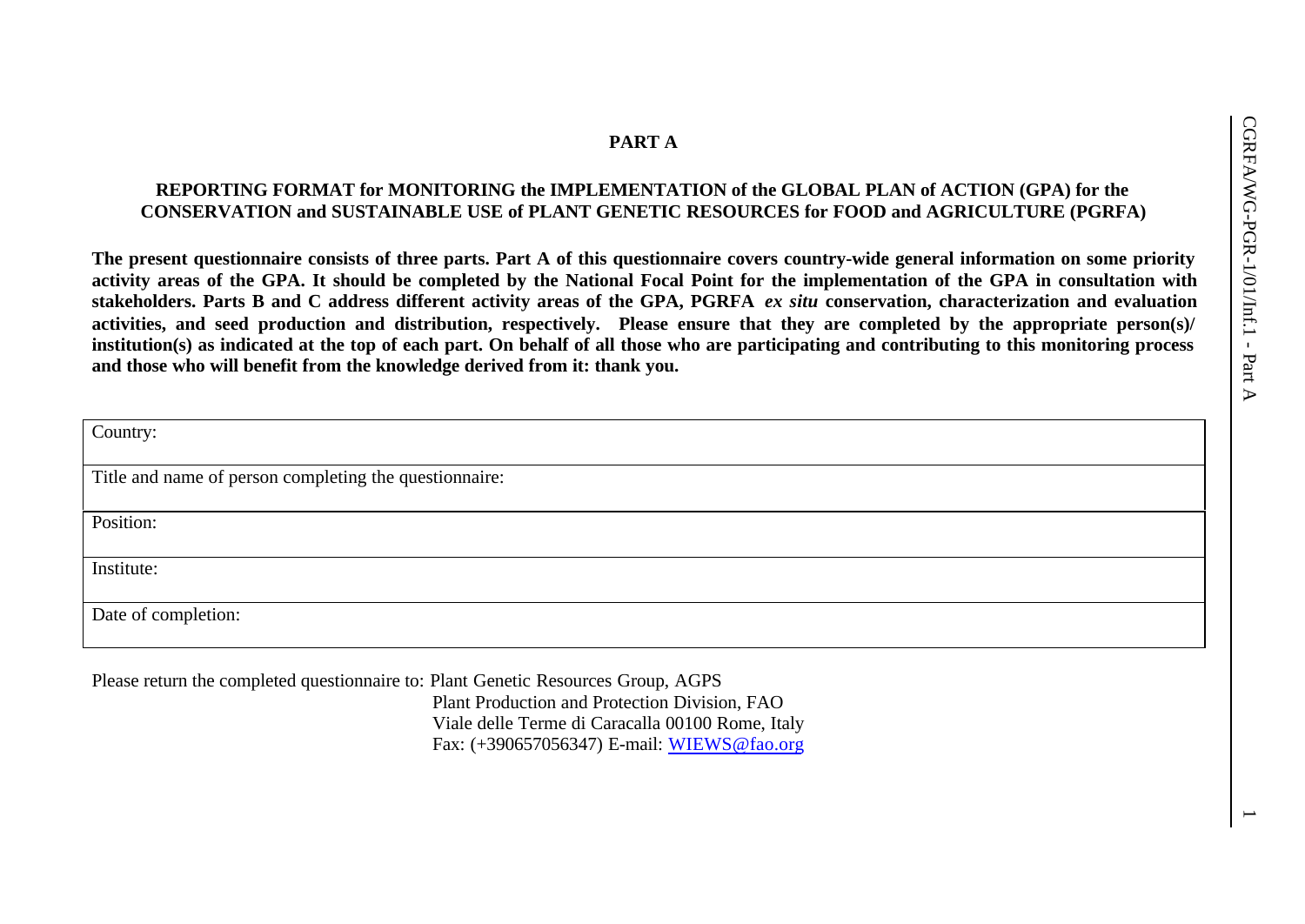## **1. Programmes and projects addressing GPA's priority activity areas**

1.1. Please list PGRFA programmes and projects presently carried out in the country addressing GPA's priority activity areas, their current operational status, geographical focus, responsible/executing institution, total budget and correspondent currency, funding source, start and end date, and which of the GPA's priority activity areas are addressed.

#### **Table 1. PGRFA programmes and projects addressing GPA's priority activity areas.\***

l

| PGRFA programme/ project | <b>Status</b> | Geo-                   | Responsible/executing | Total budget (3) | <b>Funding source</b> |              | Date |                                                   |
|--------------------------|---------------|------------------------|-----------------------|------------------|-----------------------|--------------|------|---------------------------------------------------|
|                          | (1)           | graphical<br>focus (2) | institution           |                  |                       | <b>Start</b> | End  | GPA's priority<br>activity areas<br>addressed (4) |
|                          |               |                        |                       |                  |                       |              |      |                                                   |
|                          |               |                        |                       |                  |                       |              |      |                                                   |
|                          |               |                        |                       |                  |                       |              |      |                                                   |
|                          |               |                        |                       |                  |                       |              |      |                                                   |
|                          |               |                        |                       |                  |                       |              |      |                                                   |
|                          |               |                        |                       |                  |                       |              |      |                                                   |
|                          |               |                        |                       |                  |                       |              |      |                                                   |

(1) P=Proposed; A=Approved; O=On-going; C=Completed; other (specify); (2) N=National; R=Regional; I=International; other (specify); (3) Specify the currency used.

(4) Fill in this column with the activity (ies) corresponding number(s) only. 1. Surveying and inventorying plant genetic resources for food and agriculture; 2. Supporting on-farm management and improvement of plant genetic resources for food and agriculture; 3. Assisting farmers in disaster situations to restore agricultural systems; 4. Promoting in situ conservation of wild crop relatives and wild plants for food production; 5. Sust existing ex situ collections; 6. Regenerating threatened ex situ accessions; 7. Supporting planned and targeted collecting of plant genetic resources for food and agriculture; 8. Expanding ex situ conservation activities; Expanding the characterization, evaluation and number of core collections to facilitate use; 10. Increasing genetic enhancement and base-broadening efforts; 11. Promoting sustainable agriculture through diversification of crop production and broader diversity in crops; 12. Promoting development and commercialization of under-utilized crops and species; 13. Supporting seed production and distribution; 14. Developing new markets for local varieties and "diversity-rich" products; 15. Building strong national programmes; 16. Promoting networks for plant genetic resources for food and agriculture; 17. Constructing comprehensive information systems for plant genetic resources for food and agriculture; 18. Developing monitoring and early warning systems for loss of plant genetic resources for food and agriculture; 19. Expanding and improving education and training; 20. Promoting public awareness of the value of plant genetic resources for food and agriculture conservation and use.

<sup>\*</sup> All the tables in the reporting format can be adjusted by adding new rows or deleting existing ones, as needed. Any change in the structure of the tables, in particular the addition of new columns should be avoided.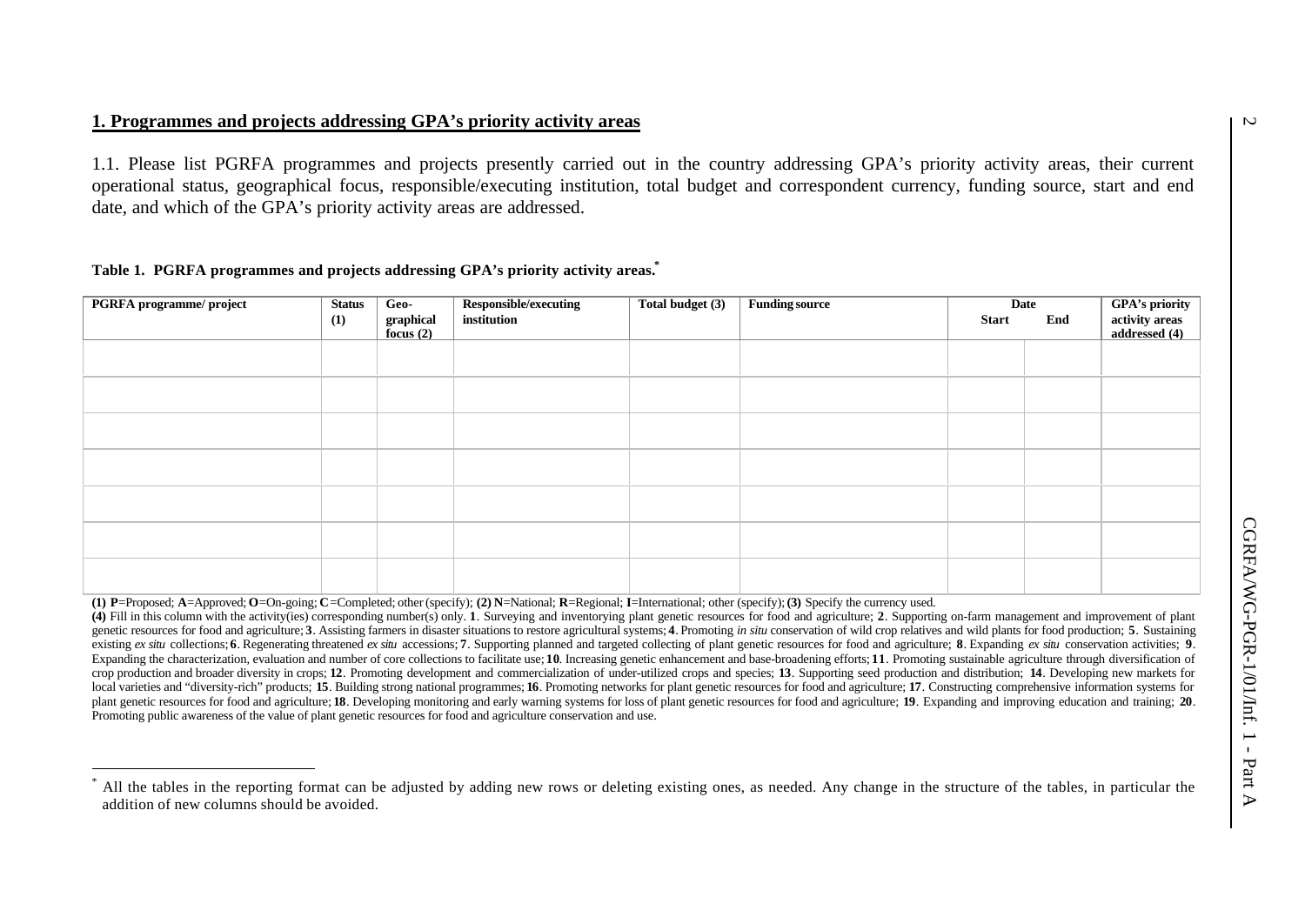#### *In Situ* **Conservation and Development**

#### **Activity Area 1. Surveying and Inventorying Plant Genetic Resources for Food and Agriculture**

Under this activity, countries are to identify, locate, inventory, and as feasible, assess any threats to those species, ecotypes, cultivars, and populations of plants relevant to food and agriculture, especially those that are of anticipated use. This activity can facilitate the development of complementary conservation strategies (balancing *in situ* and *ex situ* conservation) and national policies on PGRFA. Useful methodologies for surveying and inventorying PGRFA also require development.

A.1.1. Please list any PGRFA survey and/or inventory carried out in the country since 1995, specifying the responsible and participating institution(s), the surveyed/inventoried area, species/ecotypes/populations (if any) under threat, cause of threat, methodologies used and comments on major findings.

#### **Table 1.1. National PGRFA surveys and/or inventories.**

| Survey/Inventory<br>description/title | Dates when<br>survey<br>started and<br>completed | <b>Responsible and</b><br>participating<br>institution(s) $(1)$ | Surveyed/Inventoried<br>area(2) | <b>Threatened species/</b><br>ecotypes/ populations | <b>Threatening cause</b><br>(3) | <b>Methods used for</b><br>surveying | Comments on major findings (4) |
|---------------------------------------|--------------------------------------------------|-----------------------------------------------------------------|---------------------------------|-----------------------------------------------------|---------------------------------|--------------------------------------|--------------------------------|
|                                       |                                                  |                                                                 |                                 |                                                     |                                 |                                      |                                |
|                                       |                                                  |                                                                 |                                 |                                                     |                                 |                                      |                                |
|                                       |                                                  |                                                                 |                                 |                                                     |                                 |                                      |                                |

(1) To differentiate responsible from participating institutions, please underline the coordinating institution.

(2) Specify the location of the surveyed/inventoried area and its size.

(3) For each threatened species, ecotype and/or population mentioned, please explain the causes of threat and whether these are either supposed or proven. Mark supposed causes with an asterisk. (4) Please comment on major findings (e.g. bio-diversity rich areas found) as well as mention any new/innovative methodology used for surveying intra- and inter-specific diversity.

A.1.2. Are Geographic Information Systems (GIS) used to support genetic resources surveys/inventories? YES / NO (please circle)

A.1.3. Were collaborative linkages between other groups and Ministries (e.g. agriculture, forestry or environment Ministries, nature conservation groups, botanical gardens, extension, farmers' groups or others) developed in preparing the surveys/inventories? YES / NO (please circle)

A.1.4. Are the surveys/inventories linked with a National Biodiversity Action Plan, or other initiative? YES / NO (please circle)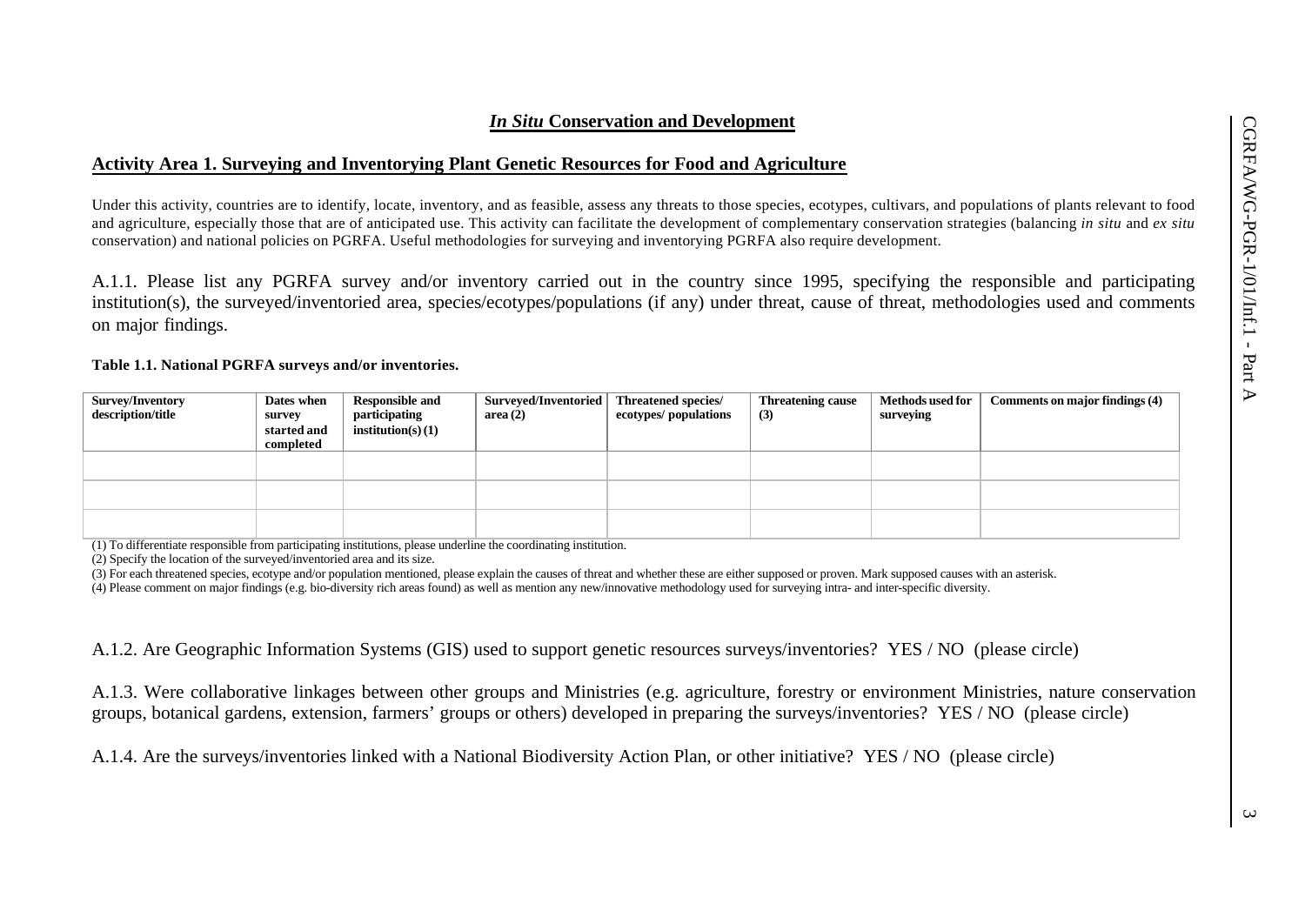A.1.5. Has training been undertaken since 1995 in areas related to surveying and inventorying (taxonomy, population biology, ethnobotany, ecoregional and agro-ecological surveying, and GIS training)? YES / NO (please circle)

A.1.6. If it applies, please indicate in Table 19.1 under Activity Area 19, how many women and men were trained since 1995 in the above areas, and indicate the level of training (informal, technical short course, master's degree, etc.).

A.1.7. Please list all priority geographical areas of the country which require surveying/inventorying for PGRFA, providing a priority ranking and indicating major threats to PGRFA in each area and urgency for action.

**Table 1.2. Priority areas of the country to survey/inventory for PGRFA and major threats in these areas.**

| Priority areas to Survey/Inventory for PGRFA | Priority ranking (1) | Major threats to PGRFA in the priority area |
|----------------------------------------------|----------------------|---------------------------------------------|
|                                              |                      |                                             |
|                                              |                      |                                             |
|                                              |                      |                                             |
|                                              |                      |                                             |
|                                              |                      |                                             |

 $(1)$  1=High; 3=Medium; 5=Low

A.1.8. Please rate the adequacy of your national efforts to survey and inventory PGRFA. (Check the one box which best applies)

( ) Surveys and inventories have taken place for all priority areas of the country

- ( ) Surveys and inventories are planned or on-going for all priority areas of the country
- ( ) Priorities have been established but priority areas have not been adequately surveyed and inventoried

( ) Areas have not been prioritized for survey and inventories

( ) Other (please specify) ...............................................................................................................................................................................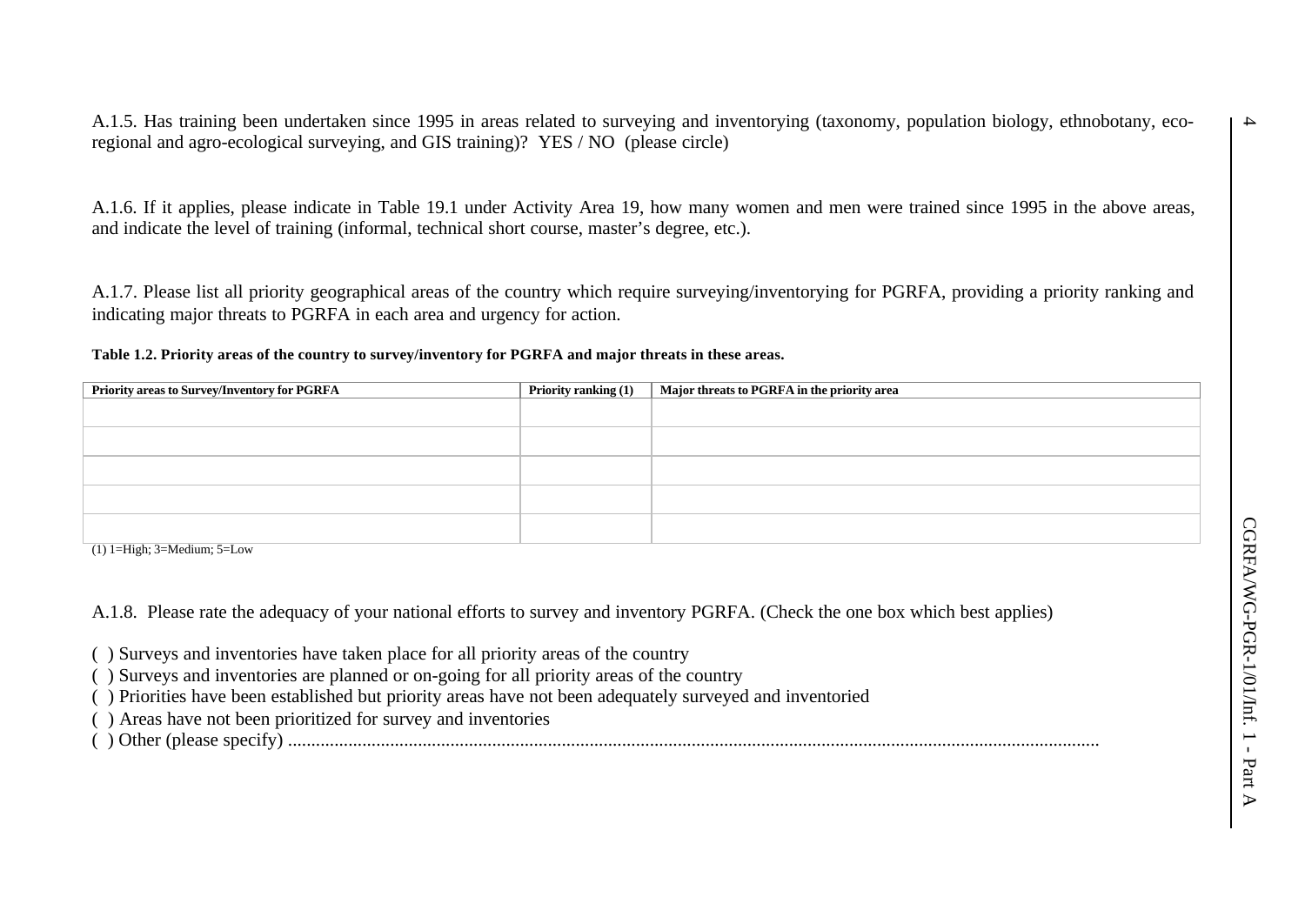A.1.9. Please indicate the greatest constraint(s) to inventorying/surveying PGRFA in the country.

- ( ) Insufficient financial support to conduct surveys and inventories
- ( ) Insufficient number of staff to carry out the surveys and inventories
- ( ) Staff do not have sufficient skills to carry out the necessary surveys and inventories
- ( ) National priorities for survey and inventories have not been established
- ( ) It is not clear which organization has the responsibility to carry out surveys and inventories
- ( ) Other (please specify) .................................................................................................................................................................................

A.1.10. Please comment in the box below (which can be expanded as needed) on priorities, needs and constraints to implementation, opportunities for further action at national or sub-regional level, and actions or support needed from regional and/or international organizations.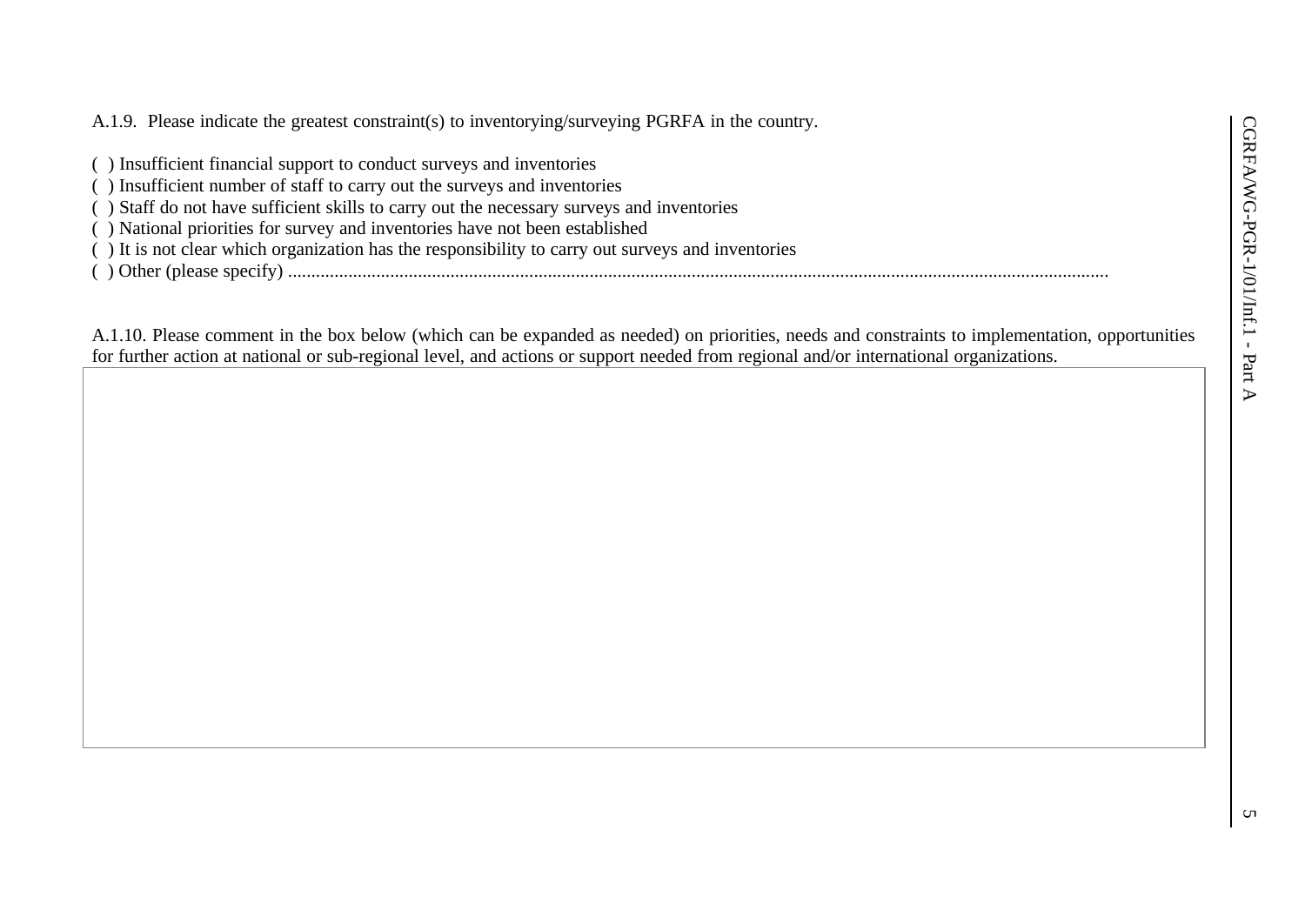## **Activity Area 2. Supporting On-farm Management and Improvement of Plant Genetic Resources for Food and Agriculture**

The diversity of plants used and maintained by local peoples and farming communities varies greatly among countries and ecosystems within countries. It is now recognized that supporting farmers to manage and improve that diversity and assisting farmers to replace diversity which has been lost, can in certain areas, combine the objectives of conservation and development.

A.2.1. Please indicate the extent to which on-farm management of PGRFA has been addressed within the country. (Check the one box that best applies)

- ( ) On-farm management of PGRFA is well integrated into all of our programmes
- ( ) On-farm management of PGRFA is somewhat integrated into our programmes
- ( ) On-farm management of PGRFA has not been integrated into our programmes
- ( ) On-farm management of PGRFA is not a priority within our national programme
- ( ) Other (please specify) .........................................................................................................................................................................

A.2.2. In Table 2.1. below, please list programmes, local farmer communities, number of farmers, which were involved in on-farm management and improvement of PGRFA in 1995 and/or at the present time.

#### **Table 2.1. On-farm conservation programmes/projects, dynamics of local farmer communities involvement in PGRFA management and improvement.**

| On-farm conservation programme/project (1) | Local farmer community involved | Number of farmers involved in<br><b>PGRFA</b> on-farm<br>management and improvement |      |
|--------------------------------------------|---------------------------------|-------------------------------------------------------------------------------------|------|
|                                            |                                 | 1995                                                                                | 2001 |
|                                            |                                 |                                                                                     |      |
|                                            |                                 |                                                                                     |      |
|                                            |                                 |                                                                                     |      |

(1) Note that all programmes listed under this table should also be included under Table 1.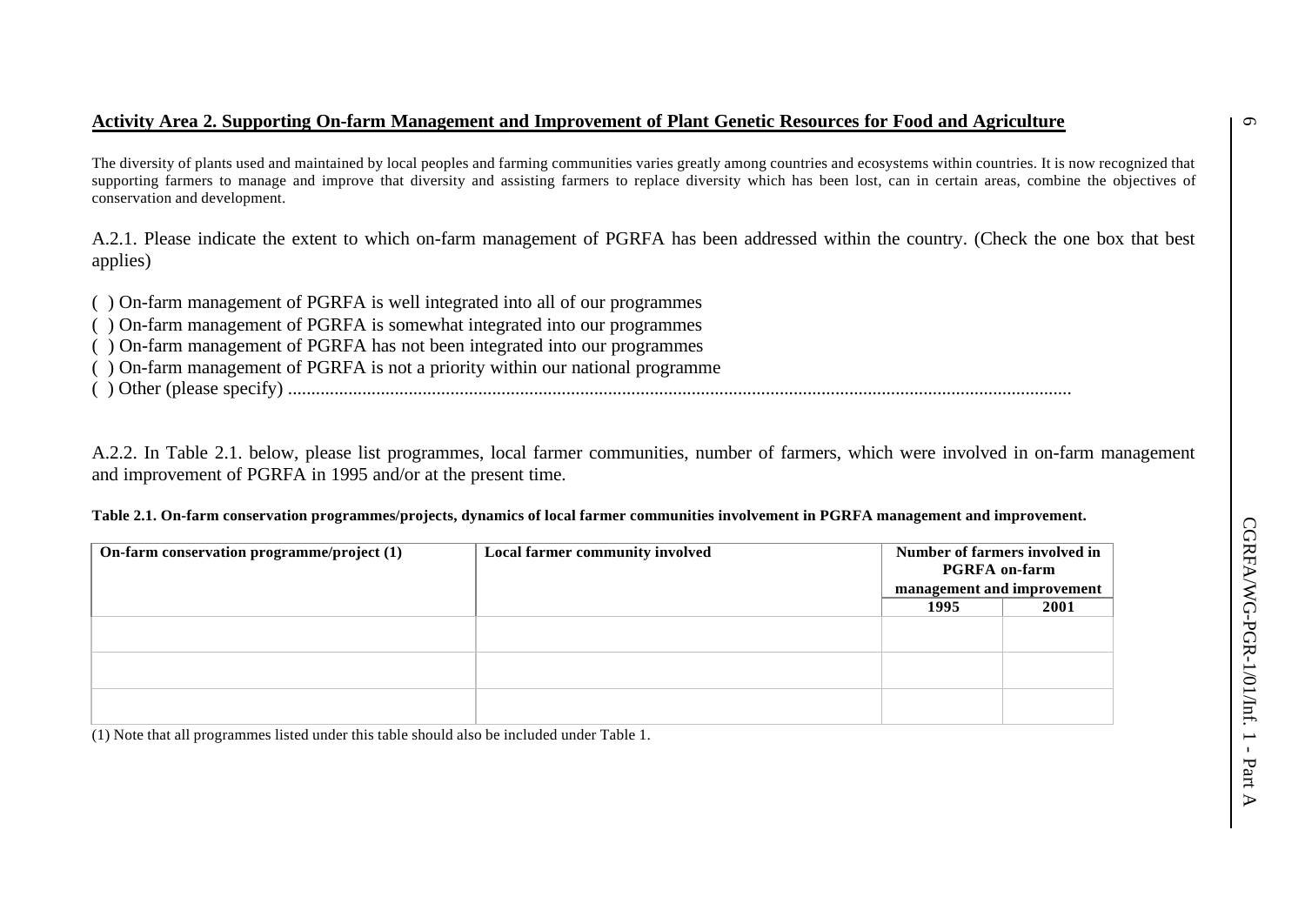A.2.3. Please indicate in the following table any activity(ies) carried out in the country to increase the value of PGRFA and to promote on-farm management and improvement of PGRFA.

| <b>Activity to increase value of PGRFA</b> | Used to promote on-farm management and improvement of PGRFA |              |       |  |  |
|--------------------------------------------|-------------------------------------------------------------|--------------|-------|--|--|
|                                            | regularly                                                   | occasionally | never |  |  |
| <b>Participatory breeding</b>              |                                                             |              |       |  |  |
| <b>Participatory selection</b>             |                                                             |              |       |  |  |
| Diversity fairs and seed exchange          |                                                             |              |       |  |  |
| Market development                         |                                                             |              |       |  |  |
| Processing and packaging                   |                                                             |              |       |  |  |
| <b>Strengthening local seed supply</b>     |                                                             |              |       |  |  |
| <b>Raising public awareness</b>            |                                                             |              |       |  |  |
| <b>Community-based research</b>            |                                                             |              |       |  |  |
| Other (please specify)                     |                                                             |              |       |  |  |

A.2.4. Please indicate which incentives exist in the country to promote on-farm management of PGRFA. (Check all that apply)

- ( ) Extension services to support farmers in on-farm management
- ( ) Research to support on-farm management
- ( ) National policies to support on-farm management
- ( ) Government incentives to farmers to encourage on-farm management
- ( ) Seed production and distribution services to support on-farm management
- ( ) Other (please specify) .......................................................................................................................................................................................

A.2.5. Are socio-cultural factors being incorporated into the design and implementation of agricultural research and plant genetic resources activities? YES / NO (please circle)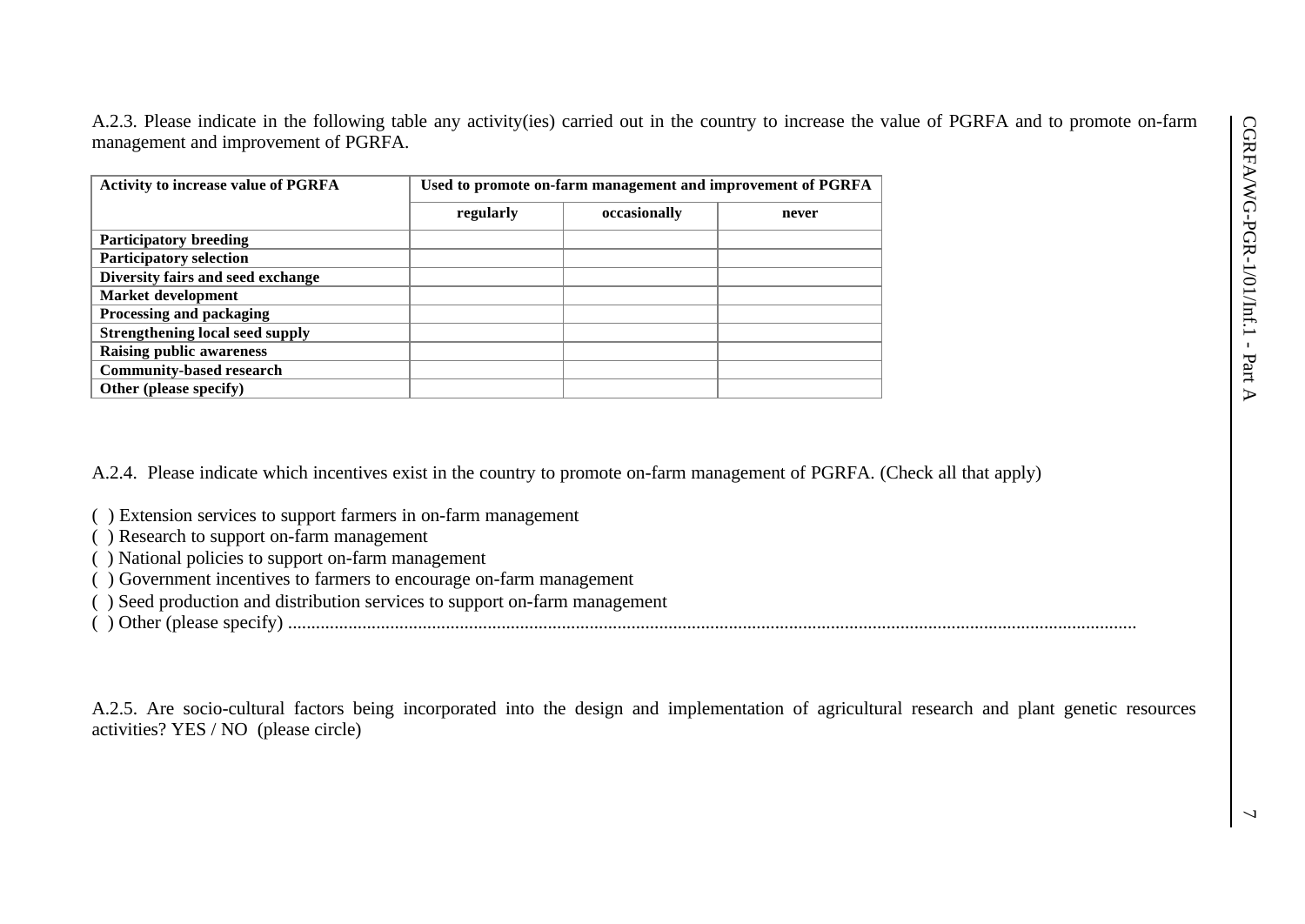A.2.6. Please indicate the extent to which the following multidisciplinary research activities are incorporated into on-going programme/project.

| <b>Multidisciplinary research activities</b>          | Incorporated into on-going programmes/projects |       |                  |              |  |
|-------------------------------------------------------|------------------------------------------------|-------|------------------|--------------|--|
|                                                       | <b>Always</b>                                  | Often | <b>Sometimes</b> | <b>Never</b> |  |
| Ethnobotanical research                               |                                                |       |                  |              |  |
| Socio-economic research                               |                                                |       |                  |              |  |
| Population and conservation biology                   |                                                |       |                  |              |  |
| Crop improvement research                             |                                                |       |                  |              |  |
| Seed production, marketing and distribution           |                                                |       |                  |              |  |
| Research and extension studies for little known crops |                                                |       |                  |              |  |

A.2.7. Please indicate the greatest constraint(s) to on-farm conservation of PGRFA in the country.

( ) Insufficient financial support to conduct research on on-farm conservation ( ) Insufficient number of staff to support on-farm conservation

( ) Staff do not have sufficient skills to implement on-farm conservation projects ( ) On-farm conservation is not a national priority

- ( ) Farmers do not have adequate incentives to conserve PGRFA on-farm
- ( ) Other (please specify) ...............................................................................................................................................................

A.2.8. Since 1995, has training in facilitating, improving and catalysing on-farm plant genetic resources activities been undertaken? YES / NO (please circle)

A.2.9. If it applies, please specify in Table 19.1 under Activity Area 19, courses and number of biological scientists, social scientists, extension agents and farmers trained.

A.2.10. Please comment in the box below (which can be expanded as needed) on priorities, needs and constraints to implementation, opportunities for further action at national or sub-regional level, and actions or support needed from regional and/or international organizations.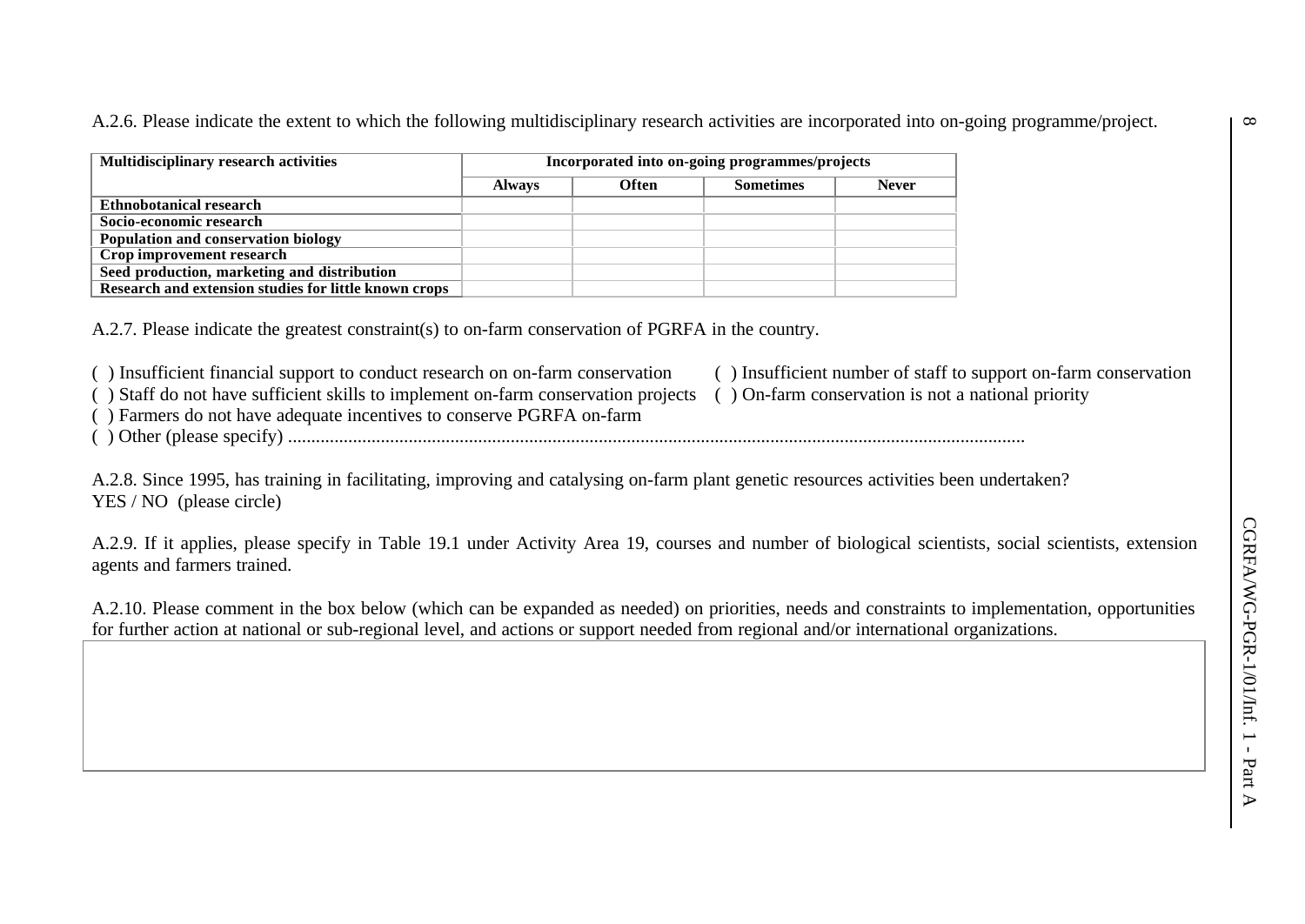#### **Activity Area 3. Assisting Farmers in Disaster Situations to Restore Agricultural Systems**

Across the world, people are threatened by natural disasters, civil strive and war. Such disasters can result in loss of unique and locally adapted seeds and planting materials, seriously impairing the productivity and sustainability of agricultural systems. This activity calls for a new initiative to establish capacity to deliver planting materials of adapted local varieties to areas affected by such disasters.

A.3.1. Is there any plan in operation in the country for assisting farmers in recovering/restoring germplasm following disaster situations? YES / NO (please circle)

A.3.2. If it applies, please complete Table 3.1 below by providing the full name of the plan(s), its(their) start date(s), coordinating and participating institution(s) and a brief description.

**Table 3.1. Plan(s) in operation for assisting farmers in recovering/restoring germplasm following disaster situations, date of enforcement, coordinating and participating institutions and brief plan description.**

| <b>Full Name of the Plan</b> | <b>Start Date</b> | <b>Coordinating Institution and</b>   | <b>Description</b> |
|------------------------------|-------------------|---------------------------------------|--------------------|
|                              |                   | <b>Participating Institutions (1)</b> |                    |
|                              |                   |                                       |                    |
|                              |                   |                                       |                    |

(1) To differentiate coordinating institution from participating institutions, please underline the coordinating institution.

A.3.3. Has the country reintroduced PGRFA following disaster since 1995? If so, please complete the following table including each instance where PGRFA was reintroduced.

#### **Table 3.2. PGRFA reintroductions since 1995 following disaster situations.**

| Date of disaster<br>(month/year) | Type of disaster (1) | Date materials were<br>reintroduced (month/year) | <b>Species/Varieties reintroduced</b> | <b>Source of PGRFA material (2)</b> |
|----------------------------------|----------------------|--------------------------------------------------|---------------------------------------|-------------------------------------|
|                                  |                      |                                                  |                                       |                                     |
|                                  |                      |                                                  |                                       |                                     |

(1) select from the following list: (A) Flood; (B) Fire; (C) Typhoon or hurricane; (D) Drought; (E) Civil war; (F) International war or conflict; (G) Other (please specify) (2) select from the following list: (A) National genebank; (B) Regional genebank; (C) International genebank; (D) Farmers; (E) Commercial supplier; (G) Other (please specify)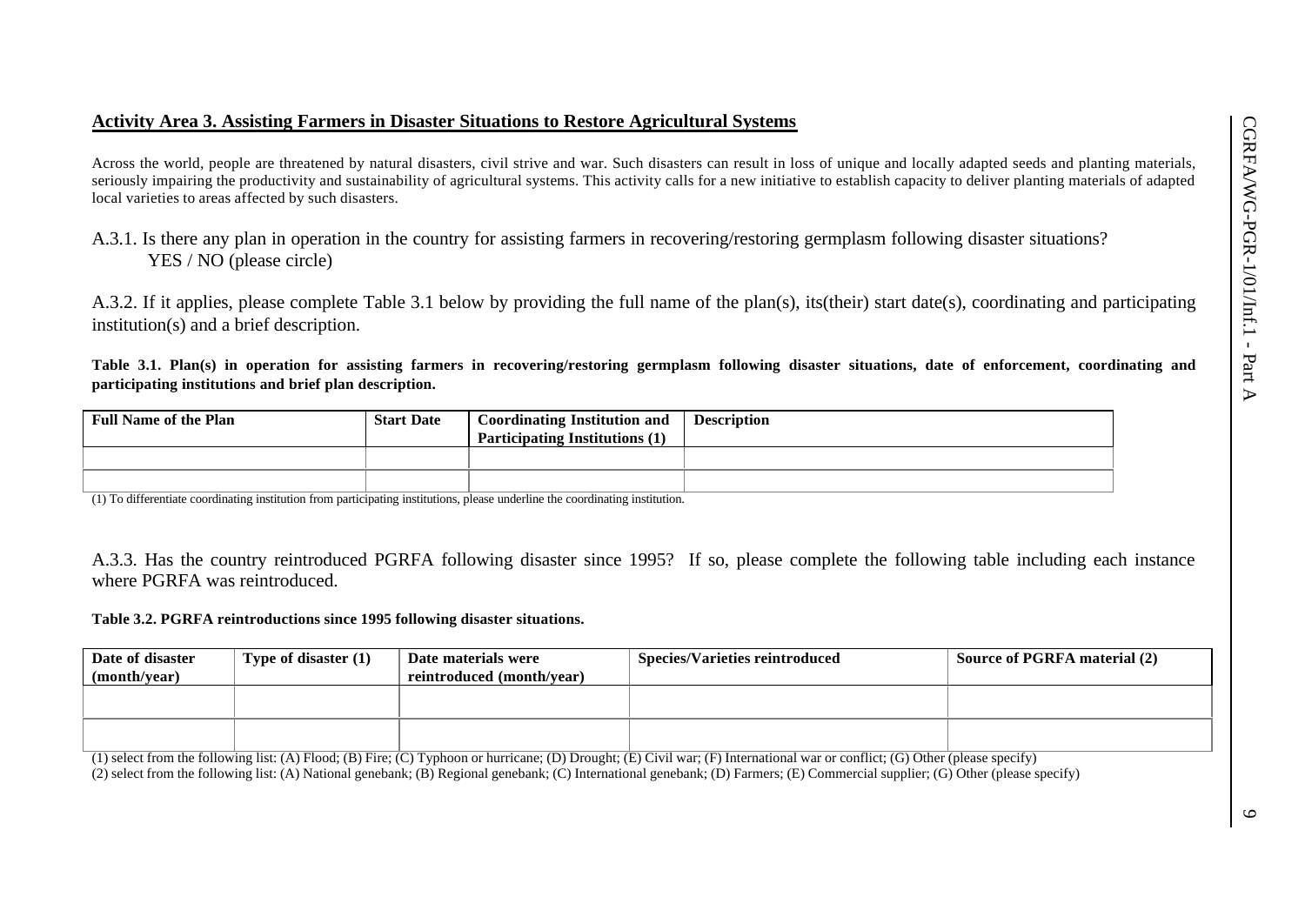A.3.4. Is there any operating information system to identify appropriate germplasm for re-introduction after disasters? YES / NO (please circle)

A.3.5. If it applies, please complete Table 17.1. under Activity Area 17 with data regarding the information system in use to identify appropriate germplasm for re-introduction after disasters.

A.3.6. Please comment on existing or foreseen mechanisms to facilitate rapid acquisition, multiplication, restoration and provision of planting materials within the country and to/from other countries.

A.3.7. Please indicate the greatest constraint to restoration of PGRFA following disasters in the country. (Check one that best applies)

- ( ) PGRFA were not inventoried nor collected before the disaster occurred ( ) Insufficient seed/planting materials availability
- ( ) The country does not have sufficient access to germplasm that could be restored following disasters
- ( ) Staff do not have sufficient skills to restore PGRFA following disasters ( ) Insufficient financial support
- ( ) Disaster response is not a priority within the national programme for PGRFA ( ) The country does not have a high incidence of disasters
- ( ) Other (please specify) ..............................................................................................................................................................................
- 

( ) Insufficient number of staff

- 
- A.3.8. Please comment in the box below (which can be expanded as needed) on priorities, needs and constraints to implementation, opportunities for further action at national or sub-regional level, and actions or support needed from regional and/or international organizations.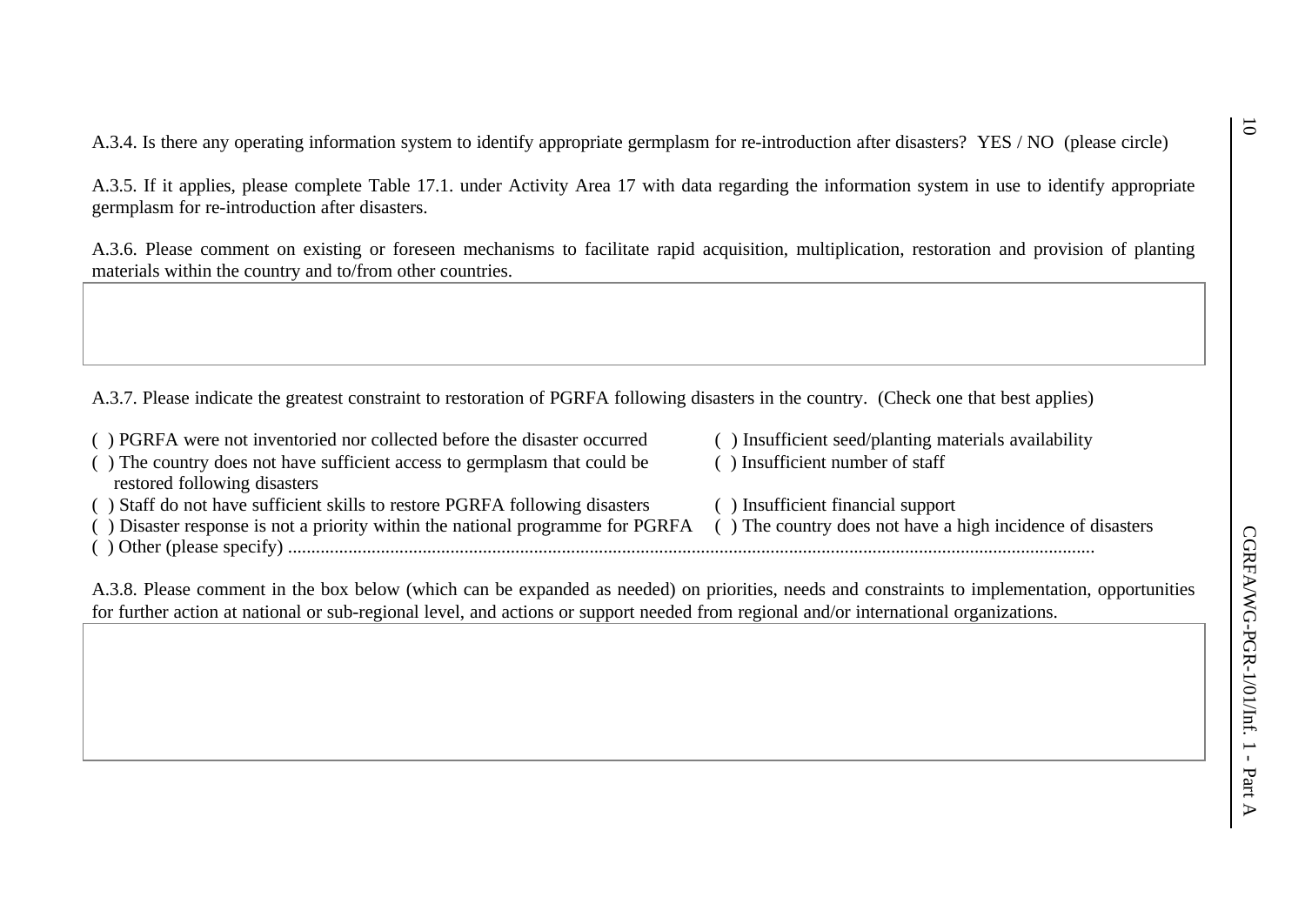### **Activity Area 4. Promoting** *in situ* **Conservation of Wild Crop Relatives and Wild Plants for Food Production**

Wild and weedy crop relatives and wild plants for food production are valuable genetic resources for food and agriculture. These species must be retained *in situ*, within natural ecosystems to ensure dynamic evolution of adapted forms of genetic diversity. This activity is aimed at conserving wild crop relatives and wild plants for food production in protected areas, and on other lands not explicitly listed as protected areas.

A.4.1. How is the country addressing the conservation of wild crop relatives and wild plants for food production? (Check the box that best applies to your situation)

( ) Plans have not been developed for *in situ* conservation of wild plants and wild crop relatives in the country

( ) Plans have been developed for *in situ* conservation of wild plants and wild crop relatives, and some activities have been implemented

( ) Plans have been developed for *in situ* conservation of wild plants and wild crop relatives and activities are well underway

( ) Activities are underway for *in situ* conservation of wild plants and wild crop relatives, but are not within the context of a national plan

( ) Other (please specify) .............................................................................................................................................................................

A.4.2. Please list in the table below wild relatives of crop plants and wild plants for food production which have been identified for *in situ* conservation, the criteria adopted for their identification, local communities, if any, which are involved in these conservation activities, and the activity coordinating institution.

**Table 4.2. Wild crop relatives and wild plants for food identified for** *in situ c***onservation, identification criteria, identified areas for their preservation and local communities involved.**

| Wild crop relatives and wild plants<br>for food identified for in situ | Criteria used to identify<br>these | <b>Identified areas for preservation</b> | <b>Local communities involved</b> | <b>Coordinating and</b><br>participating institutions (1) |
|------------------------------------------------------------------------|------------------------------------|------------------------------------------|-----------------------------------|-----------------------------------------------------------|
| conservation                                                           |                                    |                                          |                                   |                                                           |
|                                                                        |                                    |                                          |                                   |                                                           |
|                                                                        |                                    |                                          |                                   |                                                           |
|                                                                        |                                    |                                          |                                   |                                                           |
|                                                                        |                                    |                                          |                                   |                                                           |
|                                                                        |                                    |                                          |                                   |                                                           |
|                                                                        |                                    |                                          |                                   |                                                           |

(1) To differentiate coordinating institution from participating institutions, please underline the coordinating institution.

A.4.3. Have reviews been conducted to identify which management practices are needed to protect the desired level of genetic diversity for these species? YES / NO (please circle)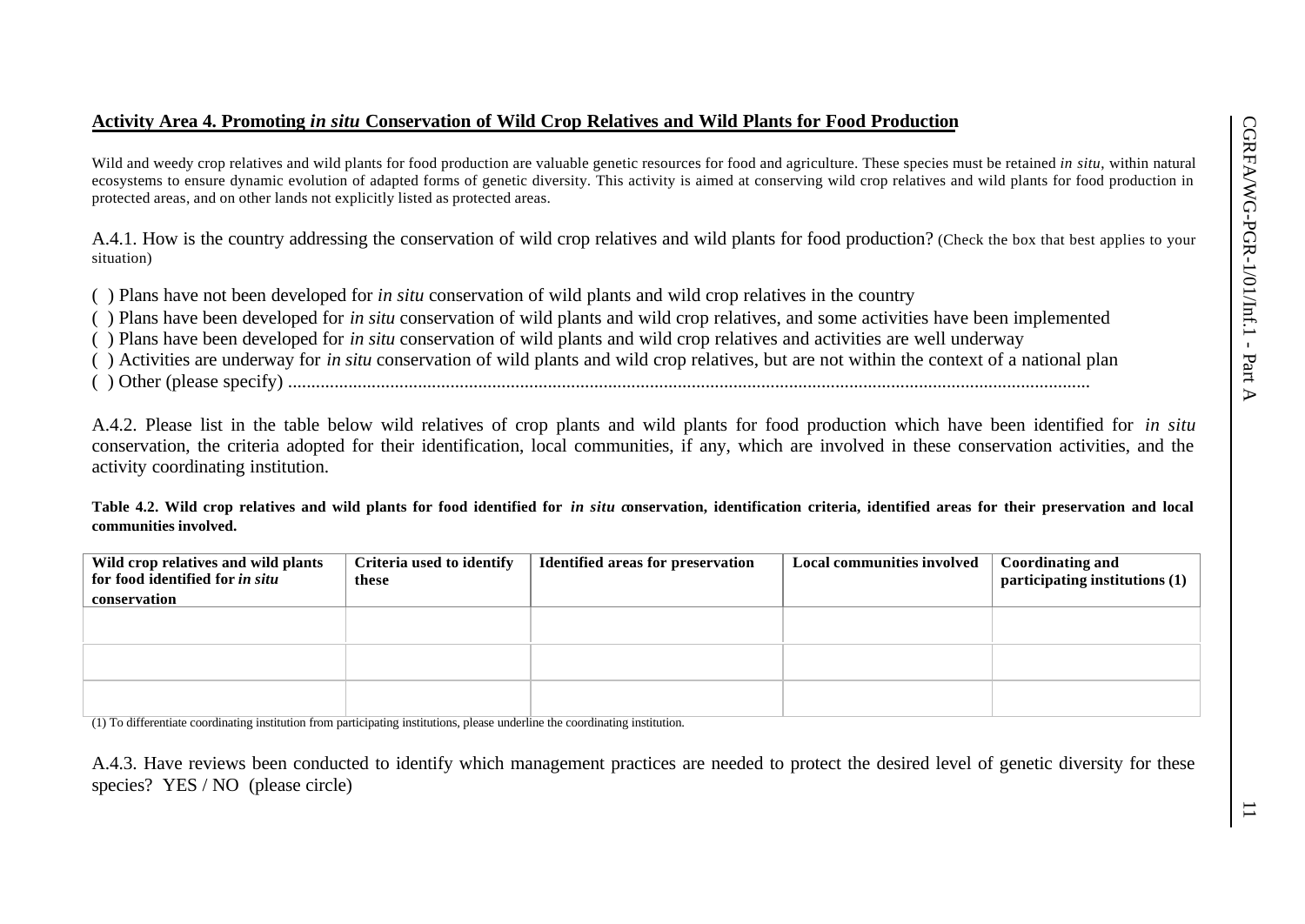A.4.4. Please describe specifically how local communities have been assisted to document and manage wild crop relatives and wild plants for food production.

A.4.5. Please comment on other measures that have been undertaken to support local communities to conserve, and use these species.

A.4.6. Please describe any arrangements that have been made to place threatened diversity of wild crop relatives and wild plants for food production into *ex situ* storage.

A.4.7. In many countries, Environmental Impact Assessments (EIAs) must be carried out before activities resulting in land use changes can be approved. To what extent do EIAs in the country incorporate an assessment of the likely effect of land use decisions on wild crop relatives?

- ( ) Wild crop relatives must be considered in all EIAs
- ( ) Wild crop relatives are considered in some EIAs
- ( ) Wild crop relatives are not usually considered in EIAs
- ( ) Wild crop relatives are never considered in EIAs
- ( ) National policy does not require that EIAs be conducted in my country
- ( ) Other (please specify) ....................................................................................................................................................................................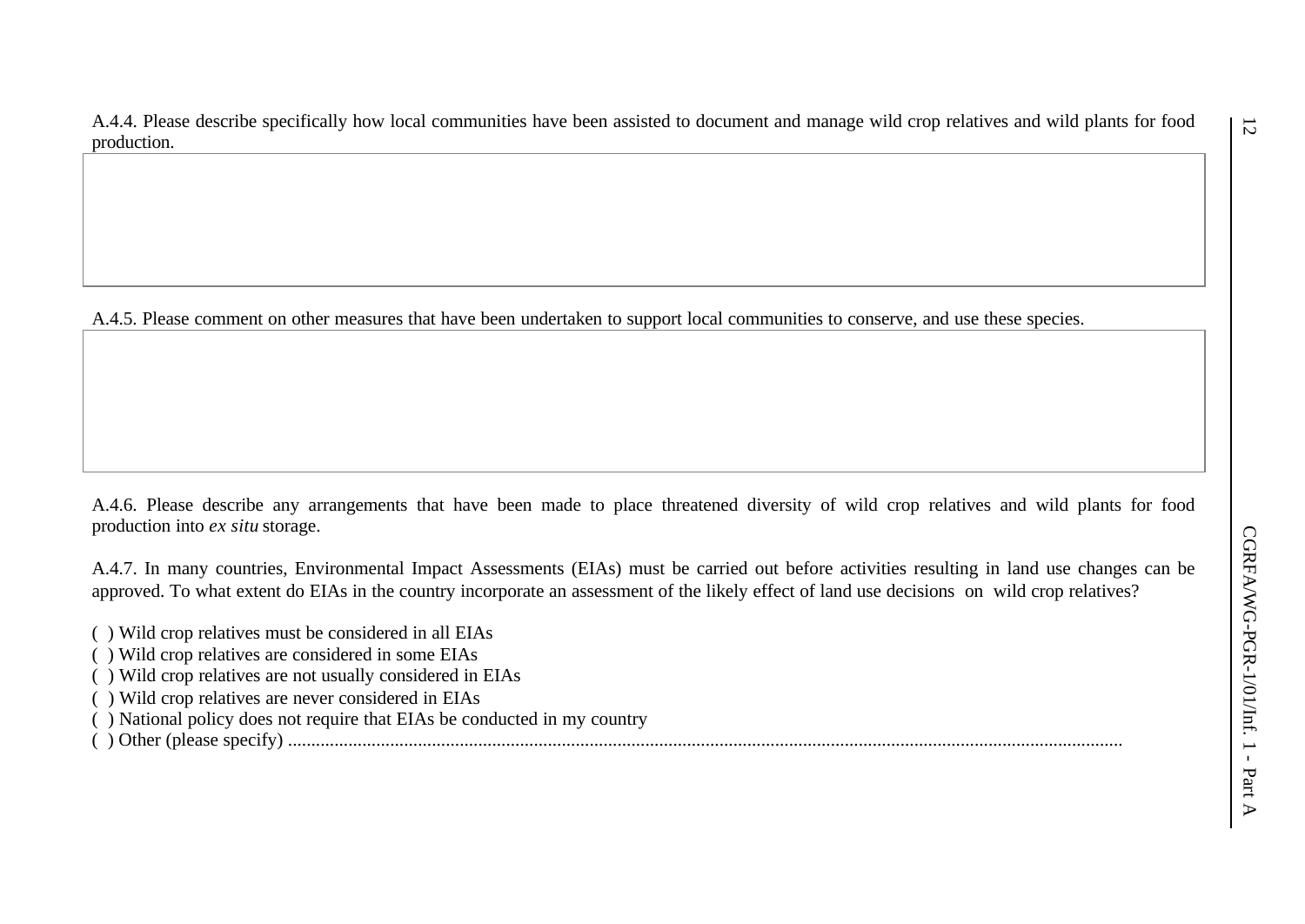A.4.8. To what degree does national policy support the conservation of wild crops relatives? (Please check the one that best applies)

- ( ) Specific national policies are in place to support conservation of wild crop relatives
- ( ) National policy is supportive in general, although specific policies do not exist for wild crop relatives
- ( ) National policy does not support the conservation of wild crop relatives
- ( ) National policy is in conflict with efforts to conserve wild crop relatives
- ( ) Other (please specify) .......................................................................................................................................................

A.4.9. Please comment on any other policy changes being considered/enacted in the country that may affect the conservation of wild relatives of crops and wild plants for food production (e.g. including the conservation of PGRFA as an objective of national policy that includes all stakeholders to guide management of protected areas according to national rules and regulations).

A.4.10. Please comment in the box below on priorities, needs and constraints to implementation, opportunities for further action at national or subregional level, and actions or support needed from regional and/or international organizations.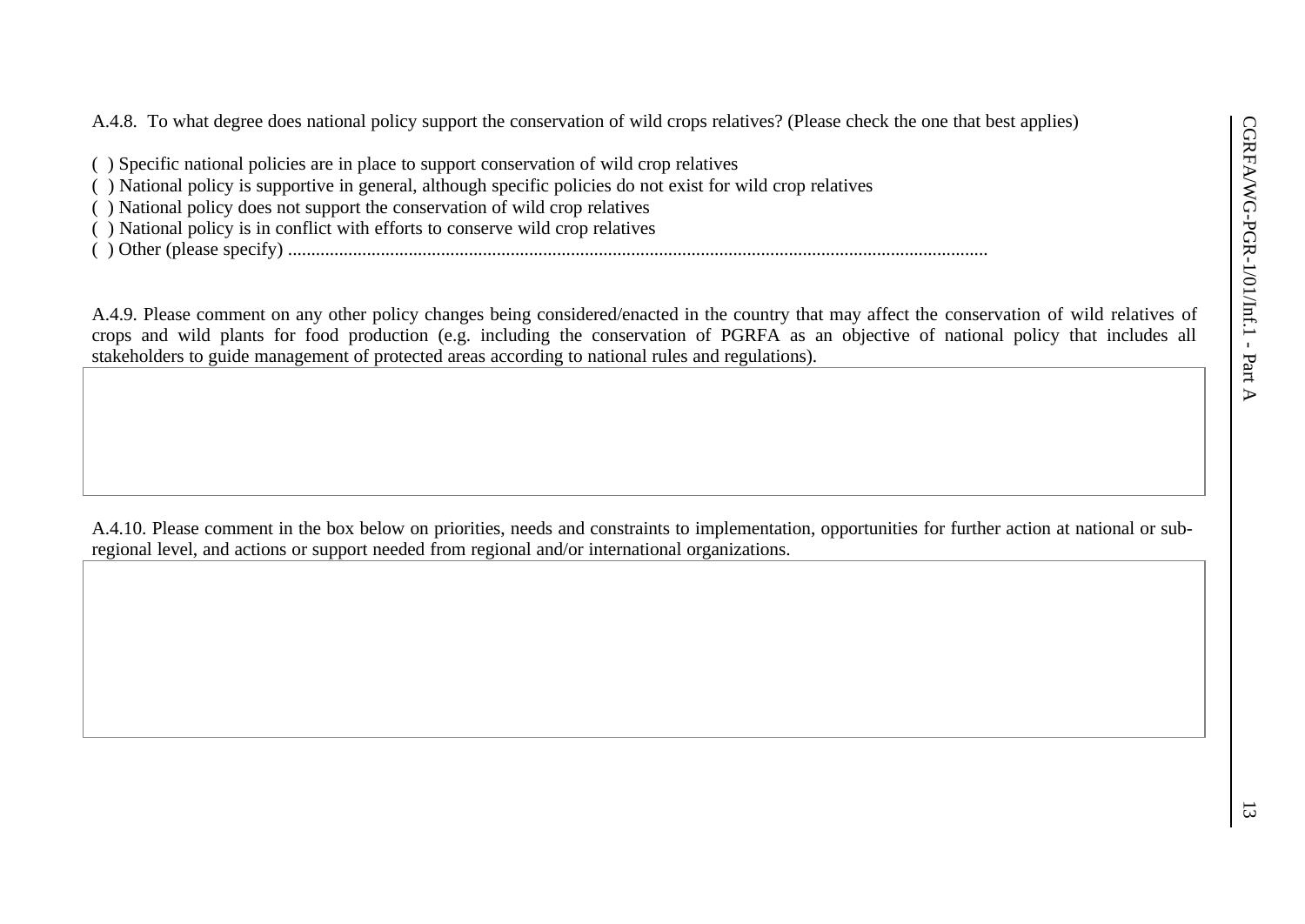# **Activity Area 9. Expanding the Characterization, Evaluation and Number of Core Collections to Facilitate Use**

In country reports, lack of characterization and evaluation is cited as a major constraint to the use of plant genetic resources in breeding programmes. This activity is aimed at giving high priority for characterization and evaluation programmes; adopting new technologies that can make characterization and evaluation more effective; and development of core collections for crops of both global as well as national importance.

A.9.1. Have core collections been developed in the country for globally or nationally important crops? YES / NO (please circle)

A.9.2. If this applies, please list them in the table below.

#### **Table 9.2. Size and location of crop core collections.**

| $\sim$<br>`ron/species | stablishmen | accessions<br>'har<br>Num<br>വ | <b>Location</b> (s) |
|------------------------|-------------|--------------------------------|---------------------|
|                        |             |                                |                     |
|                        |             |                                |                     |

A.9.3. Please indicate which obstacles exist to establishing core collections in the country. (Check the one response that best applies)

| () Lack of financial resources to establish core collections           | () Lack of staff skills to establish core collections   |
|------------------------------------------------------------------------|---------------------------------------------------------|
| () Lack of facilities to establish core collections                    | () Lack of policy support to establish core collections |
| () Lack of access to germplasm as needed to establish core collections |                                                         |
|                                                                        |                                                         |
|                                                                        |                                                         |

A.9.4. Please comment in the box below (which can be expanded as needed) on priorities, needs and constraints to implementation, opportunities for further action at national or sub-regional level, and actions or support needed from regional and/or international organizations.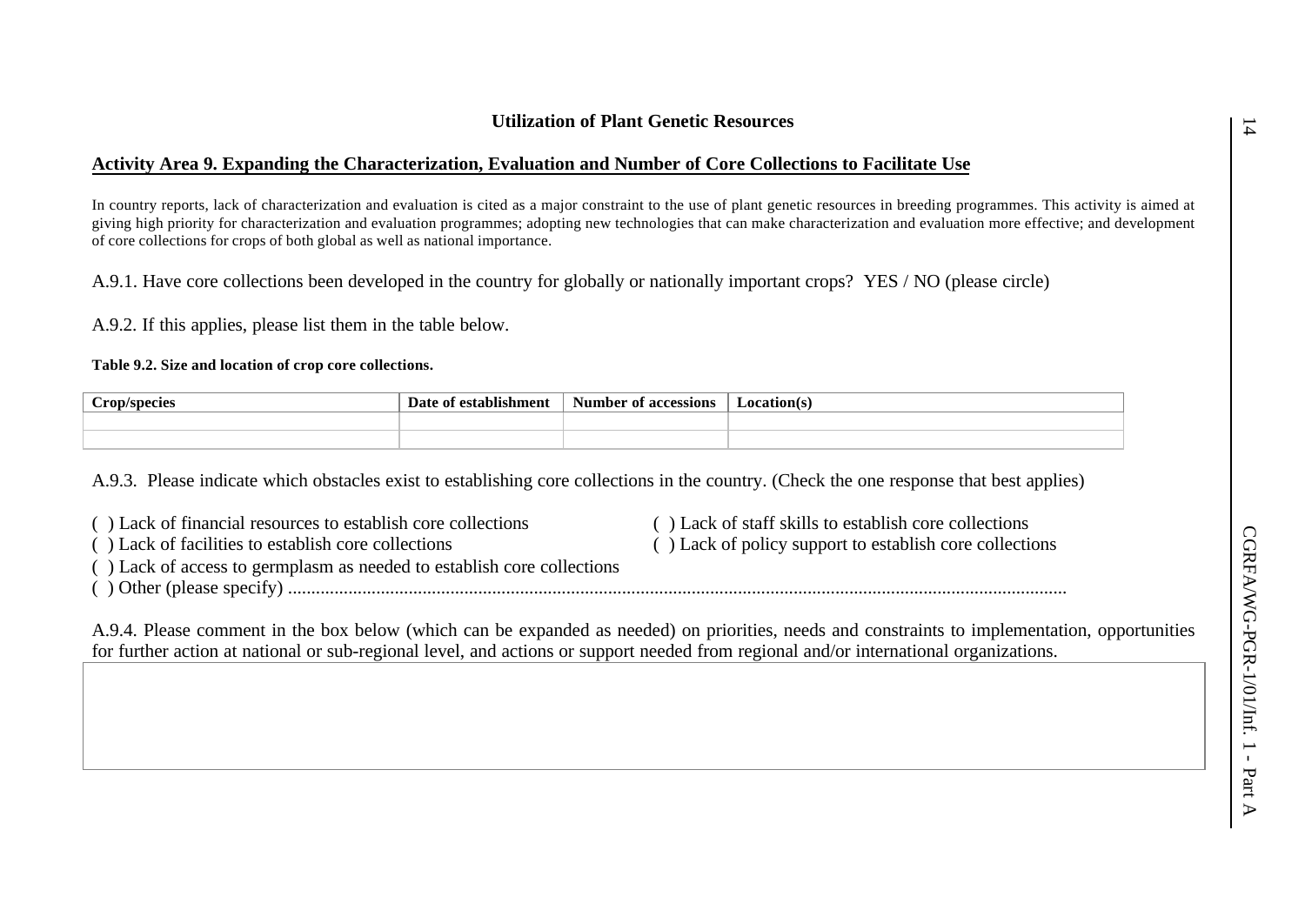# **Activity Area 10. Increasing Genetic Enhancement and Base-broadening Efforts**

Broadening the genetic base of crops can contribute to their stability and performance. However, such efforts are long term, and benefits may not be realised in the short term. Base-broadening can include either introgression of specific genes or useful traits or incorporation of a wide array of genetic diversity into adapted or elite varieties.

A.10.1. Have the needs and opportunities for base-broadening in the country been assessed and activities initiated?

|                                             | 1995 | 2001 |
|---------------------------------------------|------|------|
| Yes, priorities set and activities underway |      |      |
| Yes, initial efforts started                |      |      |
|                                             |      |      |

A.10.2. Please list under Table 1 (in the first page of this questionnaire) all programmes/projects providing funding and support to pre-breeding, genetic enhancement and base-broadening activities.

A.10.3. Please list crop species, varieties, objectives and duration of pre-breeding, genetic enhancement and base-broadening activities, grouped by programme/project (note that all programmes/projects listed in the table hereunder must also be listed under Table 1).

**Table 10.1. Crop species, varieties, objectives and duration of pre-breeding, genetic enhancement and base-broadening activities, grouped by programme/project.**

| <b>Programme/Project</b> | $\sim$<br>rop species | $\mathbf{r}$<br>Variet | <b>Ohiectives</b><br>l V L.J | (months)<br>ratıon |
|--------------------------|-----------------------|------------------------|------------------------------|--------------------|
|                          |                       |                        |                              |                    |
|                          |                       |                        |                              |                    |
|                          |                       |                        |                              |                    |

A.10.4. If the country is involved in international crop-related networks which support genetic enhancement and base-broadening efforts please list them under Table 16.1.

A.10.5. Please comment in the box below (which can be expanded as needed) on priorities, needs and constraints to implementation, opportunities for further action at national or sub-regional level, and actions or support needed from regional and/or international organizations.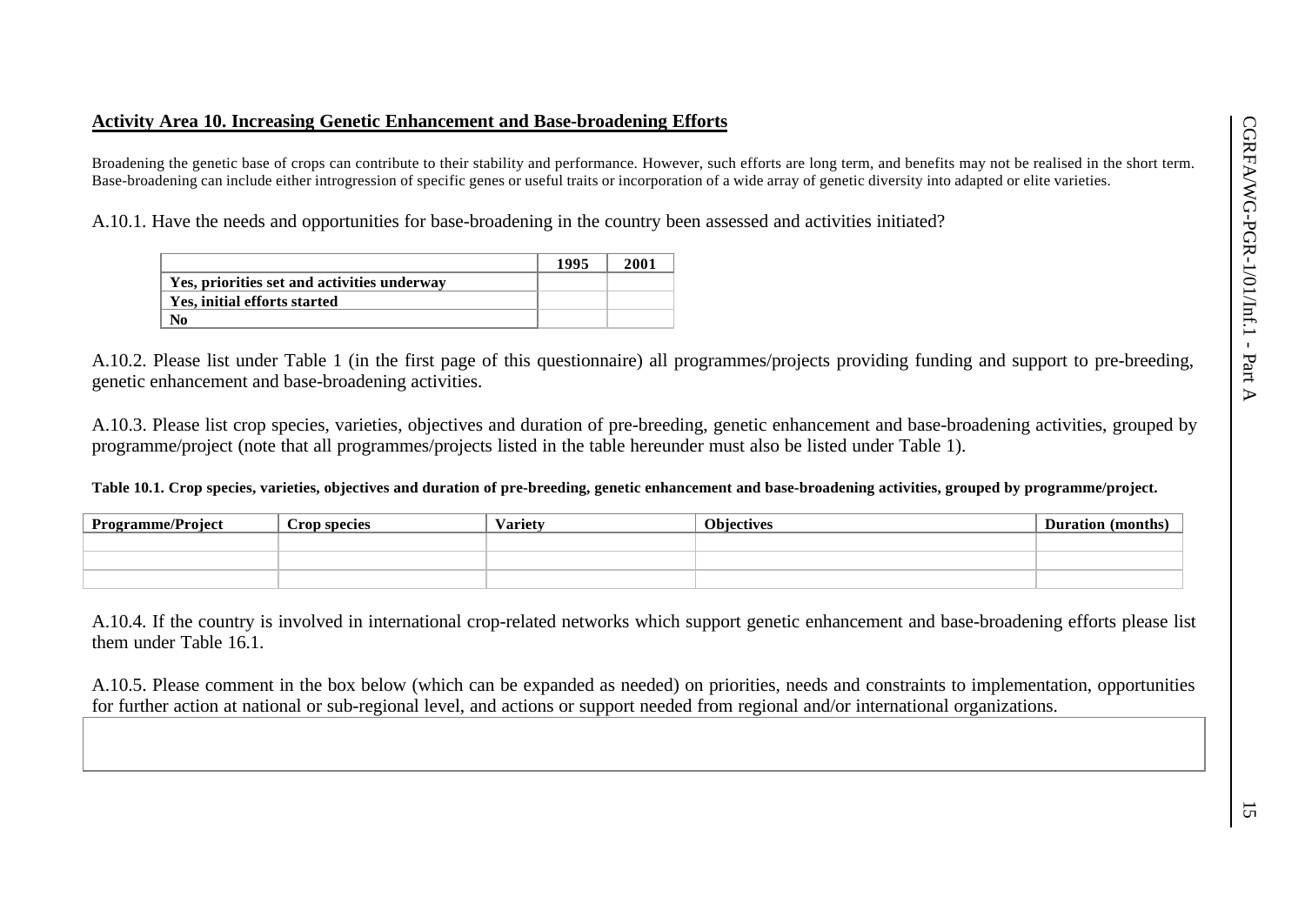# **Activity Area 11. Promoting Sustainable Agriculture through Diversification of Crop Production and Broader Diversity in Crops**

Genetically uniform crops carry increased risk of genetic vulnerability. This activity is aimed at monitoring genetic vulnerability of crops, and promoting higher levels of genetic diversity, both within and among crop varieties, as well as a greater diversity of crop species.

- A.11.1. Has an assessment been made of the genetic uniformity and vulnerability of crop production in the country? YES / YES, IN PART / NO (please circle)
- A.11.2. If an assessment has been conducted, please provide details below.

**Table 10.2. Assessments of the genetic uniformity and vulnerablity of crop production carried out in the country.**

| Date of assessment | Crop focus | Agro-ecological zone focus | <sup>1</sup> Degree of genetic uniformity found (1) |
|--------------------|------------|----------------------------|-----------------------------------------------------|
|                    |            |                            |                                                     |
|                    |            |                            |                                                     |
|                    |            |                            |                                                     |

(1) Please specify: (A) Very high uniformity; (B) Moderately high uniformity; (C) Moderate uniformity; (D) Moderately low uniformity; (E) Low uniformity

A.11.3. Please explain which measures are being taken in the country to encourage diversification of crop production and favour broader diversity of crops (e.g. increase the use of mixtures and/or a range of varieties).

A.11.4. Please comment in the box below (which can be expanded as needed) on priorities, needs and constraints to implementation, opportunities for further action at national or sub-regional level, and actions or support needed from regional and/or international organizations.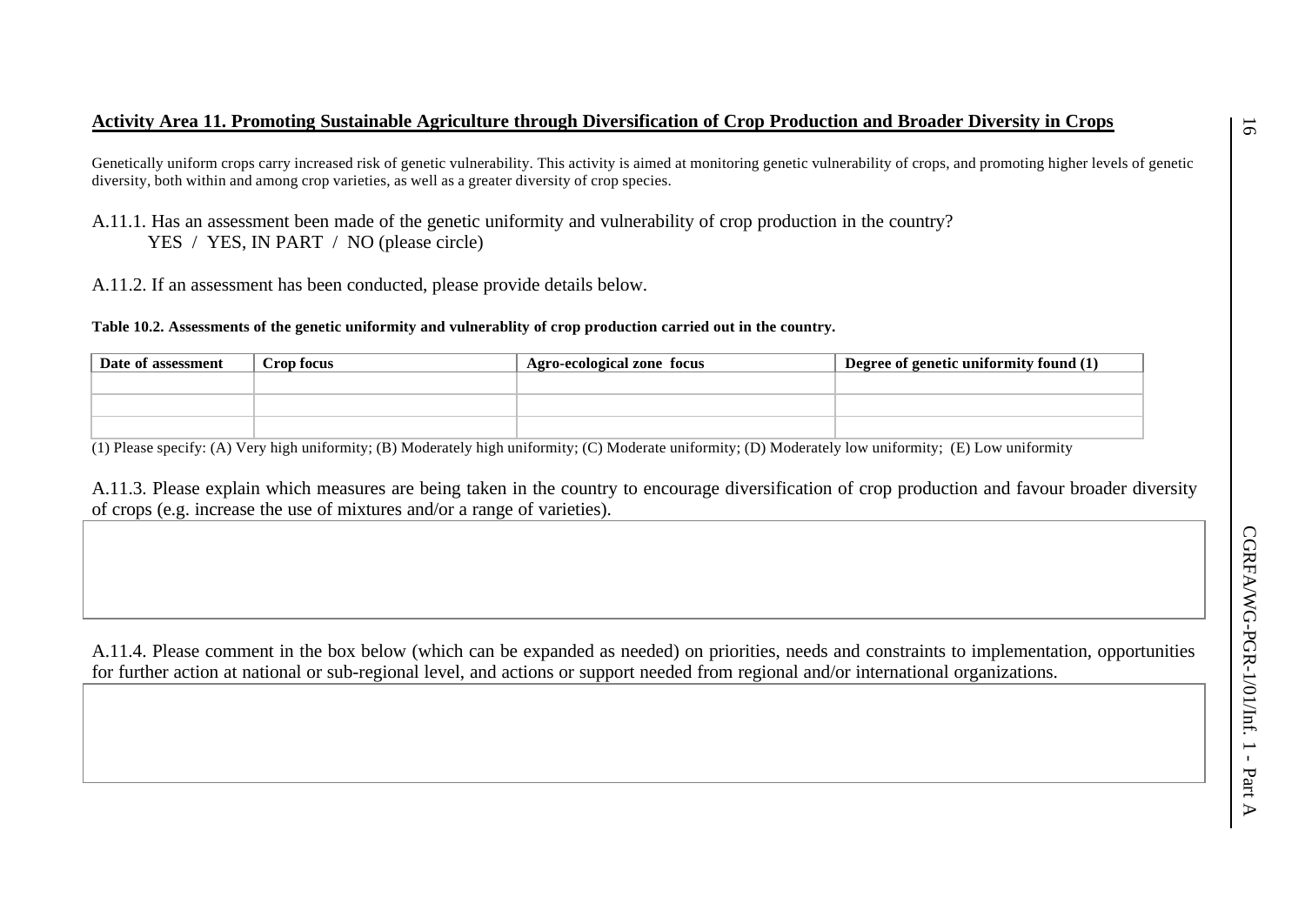### **Activity Area 12. Promoting Development and Commercialization of Under-utilized Crops and Species**

While a small number of species provides a large portion of global food needs, hundreds of other species are utilized at a local level, either through cultivation or harvesting from the wild. While many under-utilized plants have potential for more widespread use, current programmes for conservation, research and development tend to neglect these species. This activity is aimed at the development of appropriate conservation strategies and sustainable management practices for under-utilized species, to improve selected species, and improve the marketing of these under-utilized crops.

A.12.1. Please complete Table 12.1. on the status of under-utilized crop development in the country:

#### **Table 12.1. Status of implementation of activities related to under-utilized crop development in 1995 and at present.**

|                                                                                                |                                      | 1995 | 2001 |
|------------------------------------------------------------------------------------------------|--------------------------------------|------|------|
|                                                                                                | Activities completed                 |      |      |
|                                                                                                | Activities well advanced             |      |      |
| <b>Identifying potential under-utilized species</b>                                            | Some activities initiated            |      |      |
|                                                                                                | Activities planned but not initiated |      |      |
|                                                                                                | No activities planned                |      |      |
|                                                                                                | Activities completed                 |      |      |
| Developing and implementing sustainable management practices and crop improvement for selected | Activities well advanced             |      |      |
| under-utilized species                                                                         | Some activities initiated            |      |      |
|                                                                                                | Activities planned but not initiated |      |      |
|                                                                                                | No activities planned                |      |      |
|                                                                                                | Activities completed                 |      |      |
|                                                                                                | Activities well advanced             |      |      |
| Developing post-harvest processing methods                                                     | Some activities initiated            |      |      |
|                                                                                                | Activities planned but not initiated |      |      |
|                                                                                                | No activities planned                |      |      |
|                                                                                                | Activities completed                 |      |      |
|                                                                                                | Activities well advanced             |      |      |
| <b>Developing marketing methods</b>                                                            | Some activities initiated            |      |      |
|                                                                                                | Activities planned but not initiated |      |      |
|                                                                                                | No activities planned                |      |      |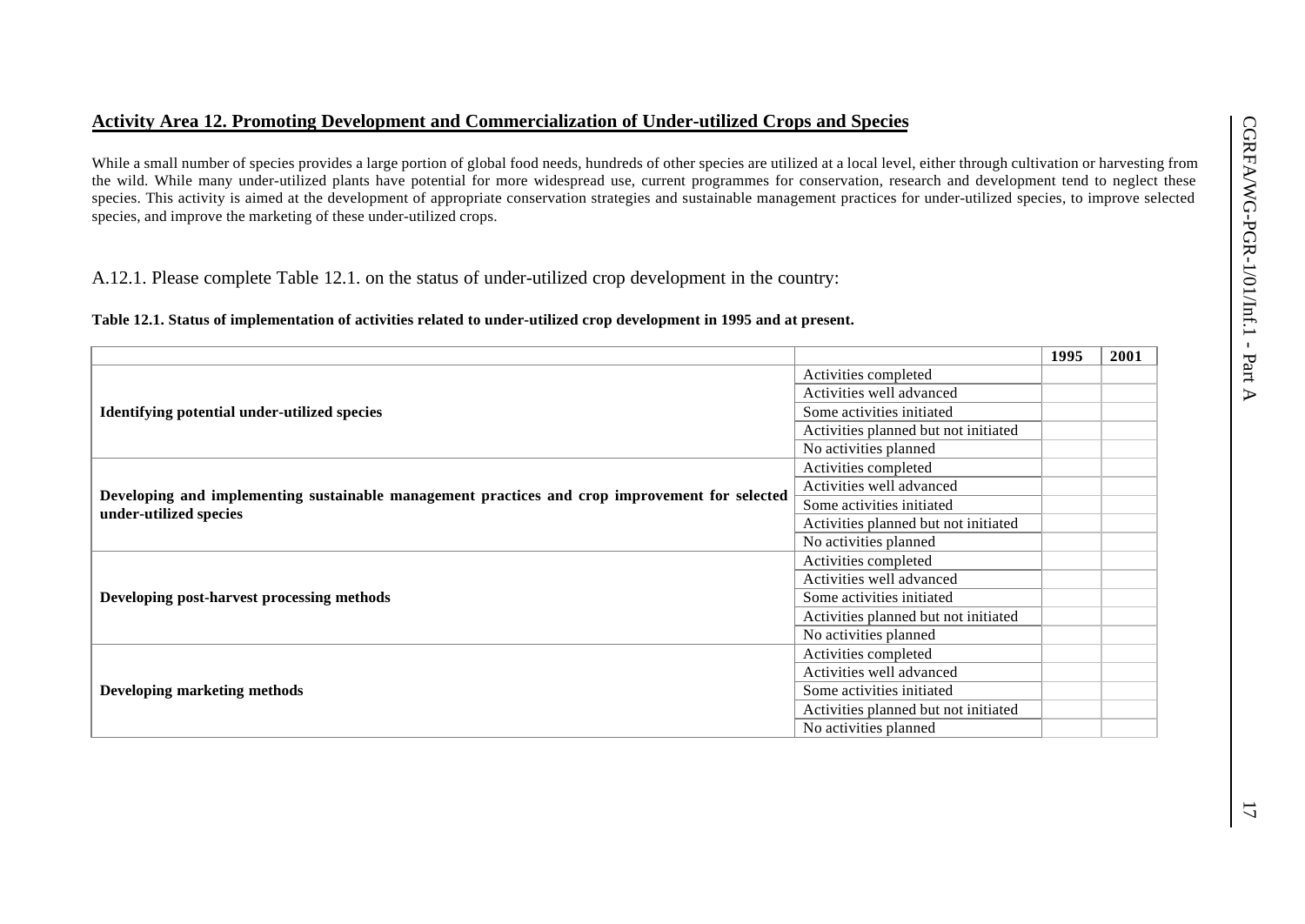A.12.2. Please indicate to what degree the role of women was considered in developing management strategies for these crops. (Please check the box that best applies)

( ) Women farmers always participate fully in developing strategies for under-utilized crops

( ) Women farmers are surveyed/consulted to gather their perspectives

( ) Women farmers participate in conducting their own research with under-utilized crops

( ) Women's perspectives are considered but women are not directly consulted

( ) Women's perspectives are not usually considered in developing strategies for under-utilized crops

( ) Women are not normally involved in growing under-utilized crops

( ) Other (please specify) .........................................................................................................................................................

A.12.3. Please check any of the following institutions that have been involved in developing strategies or managing under-utilized crops in the country:

A.12.4. In the table below, please list and comment on which under-utilized species have been given priority, and the efforts and notable achievements in promoting these crops.

#### **Table 12.2. Under-utilized crops with priority for further development and results achieved through their promotion.**

| Crop common name | <b>Scientific name</b> | Coordinating institution<br>participating institutions (1) | Activity undertaken to Results<br>promote the crop $(2)$ | achieved<br>through promotion |
|------------------|------------------------|------------------------------------------------------------|----------------------------------------------------------|-------------------------------|
|                  |                        |                                                            |                                                          |                               |
|                  |                        |                                                            |                                                          |                               |

(1) To differentiate coordinating institution from participating institutions, please underline the coordinating institution.

(2) Please select the activity or activities that apply: (A) Research; (B) Seed distribution; (C) Improving processing; (D) Market development; (E) Public awareness; (F) Policy changes;(G) Other (please specify)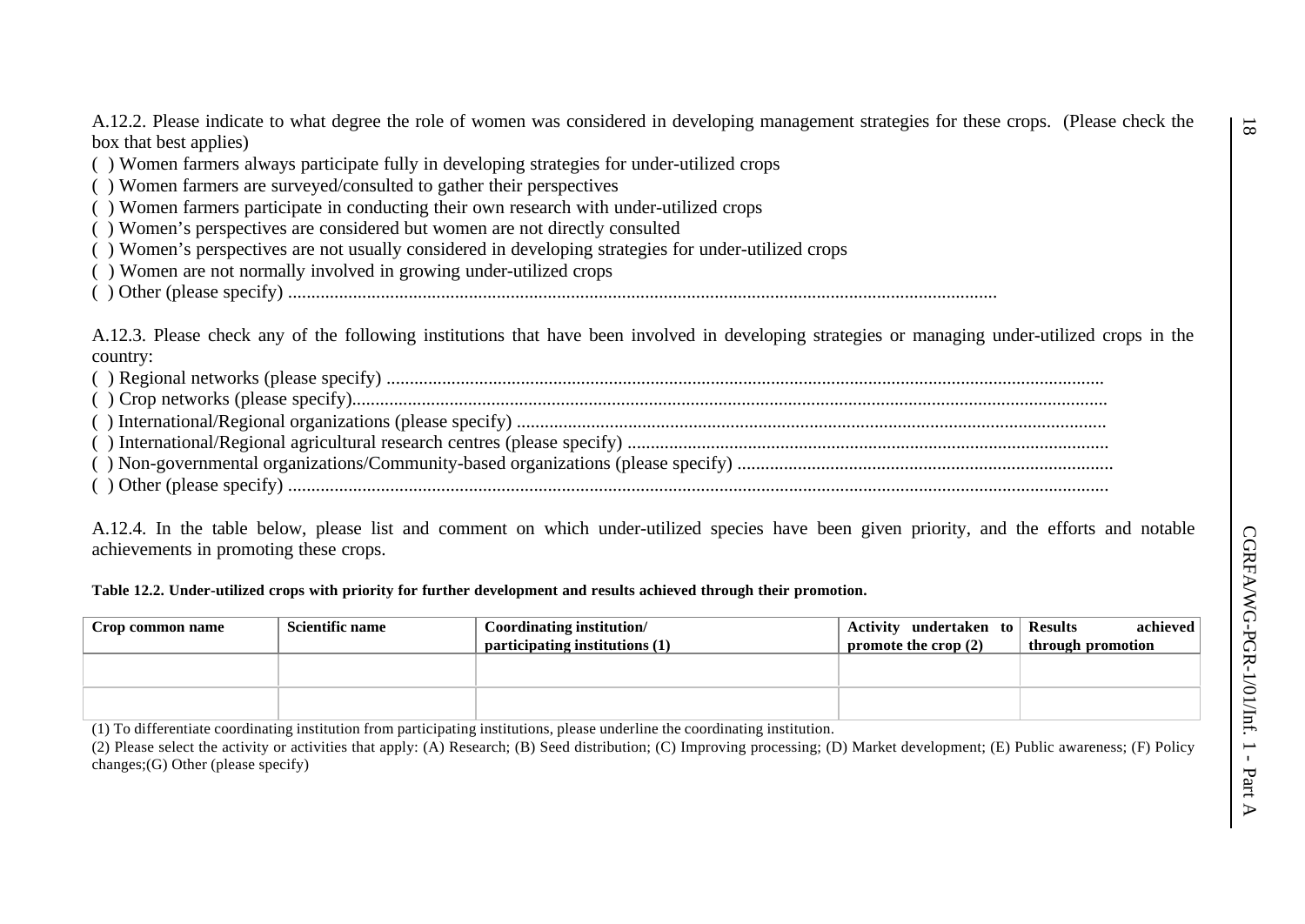A.12.5. Please indicate under Table 19.1. the training (for female and male scientists, extension workers and farmers) carried out with the aim of strengthening capacity to implement activities on under-utilized crops.

A.12.6. Please indicate the one greatest constraint to conservation and management of under-utilized crops in the country.

- ( ) Insufficient financial support to conduct research on under-utilized crops
- ( ) Insufficient number of staff to support research and management of under-utilized crops
- ( ) Staff do not have sufficient skills to implement projects or research related to under-utilized crops
- ( ) Conservation of under-utilized crops is not a national priority
- ( ) Farmers do not have adequate incentives to conserve, on-farm, under-utilized crops
- ( ) Other (please specify) ......................................................................................................................................................

A.12.7. Please comment in the box below (which can be expanded as needed) on priorities, needs and constraints to implementation, opportunities for further action at national or sub-regional level, and actions or support needed from regional and/or international organizations.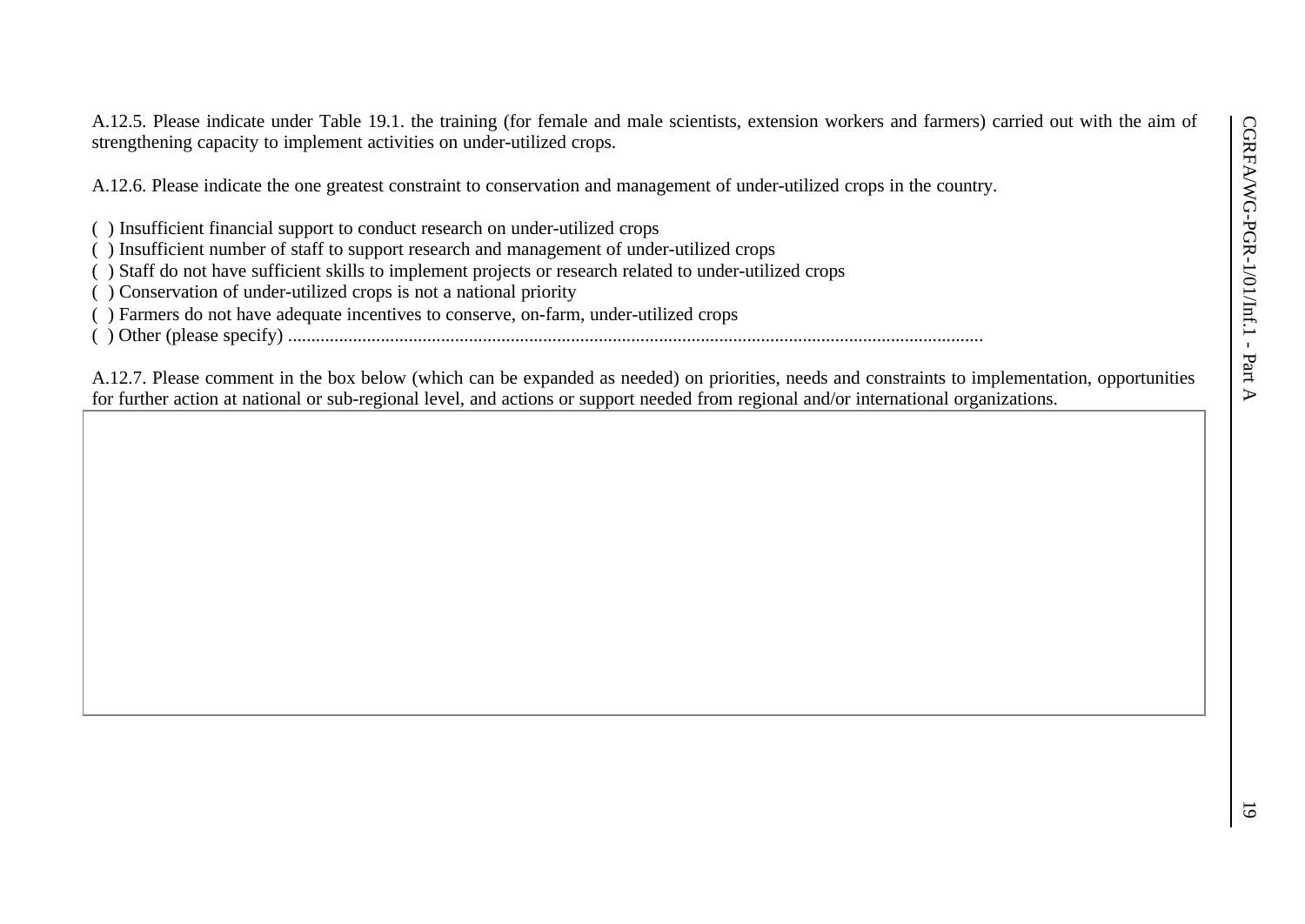# **Activity Area 14. Developing New Markets for Local Varieties and "Diversity-Rich" Products**

Increasingly, diversity is being replaced by uniformity in the agricultural market place. As a result, farmers are losing the incentive to maintain diversity of traditional crop landraces/local varieties. This activity area aims at stimulating stronger demand and more reliable market mechanisms for landraces/farmers' varieties and related agricultural products.

A.14.1. Since 1995, did any change in the range of local crop varieties available in the market occur?

( ) The range broadened: a larger number of local crop varieties are currently available in the market compared with what was available in 1995

( ) The range remained basically the same: no major variations in the range of local crop varieties available in the market occurred since 1995

( ) The range shrunk: a reduced number of local crop varieties are currently available in the market compared with what was available in 1995

( ) It is not known what changes have occurred, if any

A.14.2. If this applies, please list in the table below all the crops whose range of varieties available in the market has changed since 1995, specifying (mark the appropriate box) whether the range has been reduced or increased.

## **Table 14.1. List of crops whose range of varieties available in the market has been reduced or increased since 1995.**

| Crop species |         | <b>Range of varieties</b><br>available in the market $(1)$ |
|--------------|---------|------------------------------------------------------------|
|              | Reduced | <b>Increased</b>                                           |
|              |         |                                                            |
|              |         |                                                            |
|              |         |                                                            |

(1) check one box for each species

A.14.3. Please select the one response below which best describes the situation in the country:

( ) Markets are well established for a wide range of crops and for local varieties/landraces within crops

( ) Some markets have been established for some crops and some local varieties/landraces within crops

( ) Attempts to develop markets for local varieties/landraces of some crops have been made, but little progress has been seen

( ) No attempts have been made to develop markets for local varieties/landraces of any crop

( ) Other (please specify) ..................................................................................................................................................................................

 $\infty$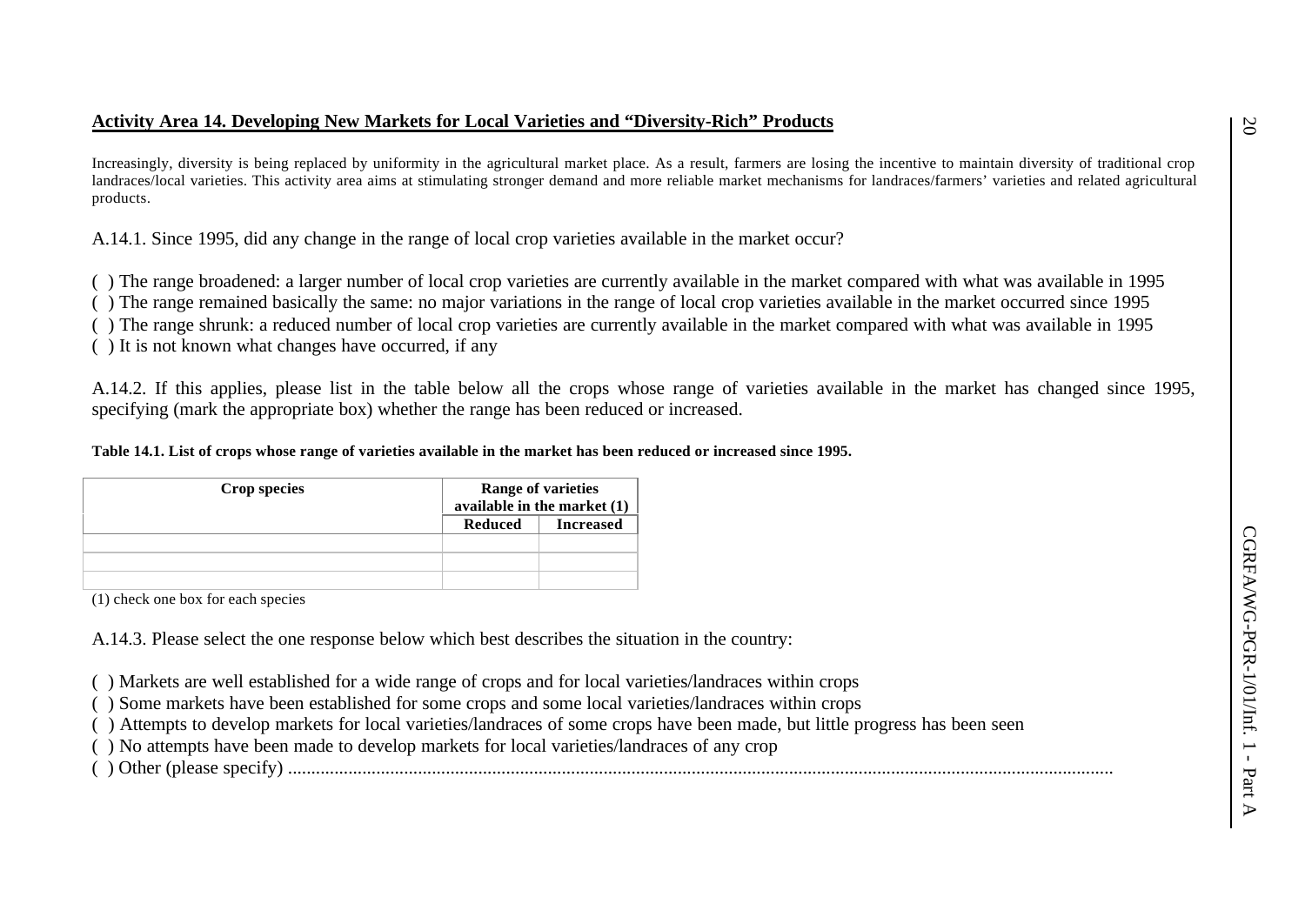A.14.4. Please comment on incentives that have been examined and implemented (such as niche variety-registration systems, labelling of products that use non-standard crop varieties, initiatives in schools, or street fairs), and their impact in promoting markets for local varieties and "diversityrich" products?

A.14.5. Have disincentives to marketing biodiverse products been examined (e.g. market monopolies that impose uniformity)? YES / NO (please circle)

A.14.6. Please comment on how possible disincentives to marketing local varieties and "diversity-rich" products operate in the country, and how these can be overcome.

A.14.7. Please indicate the one greatest constraint to increasing markets for local varieties and "diversity-rich" products in the country.

- ( ) Insufficient financial support to conduct research on how to increase market access
- ( ) Insufficient number of staff to support research on markets
- ( ) Staff do not have sufficient skills to implement projects or research related to marketing local crop varieties and "diversity rich" products
- ( ) Developing markets for local crop varieties and "diversity rich" products is not a national priority
- ( ) Other (please specify) .........................................................................................................................

A.14.8. Please comment in the box below (which can be expanded as needed) on priorities, needs and constraints to implementation, opportunities for further action at national or sub-regional level, and actions or support needed from regional and/or international organizations.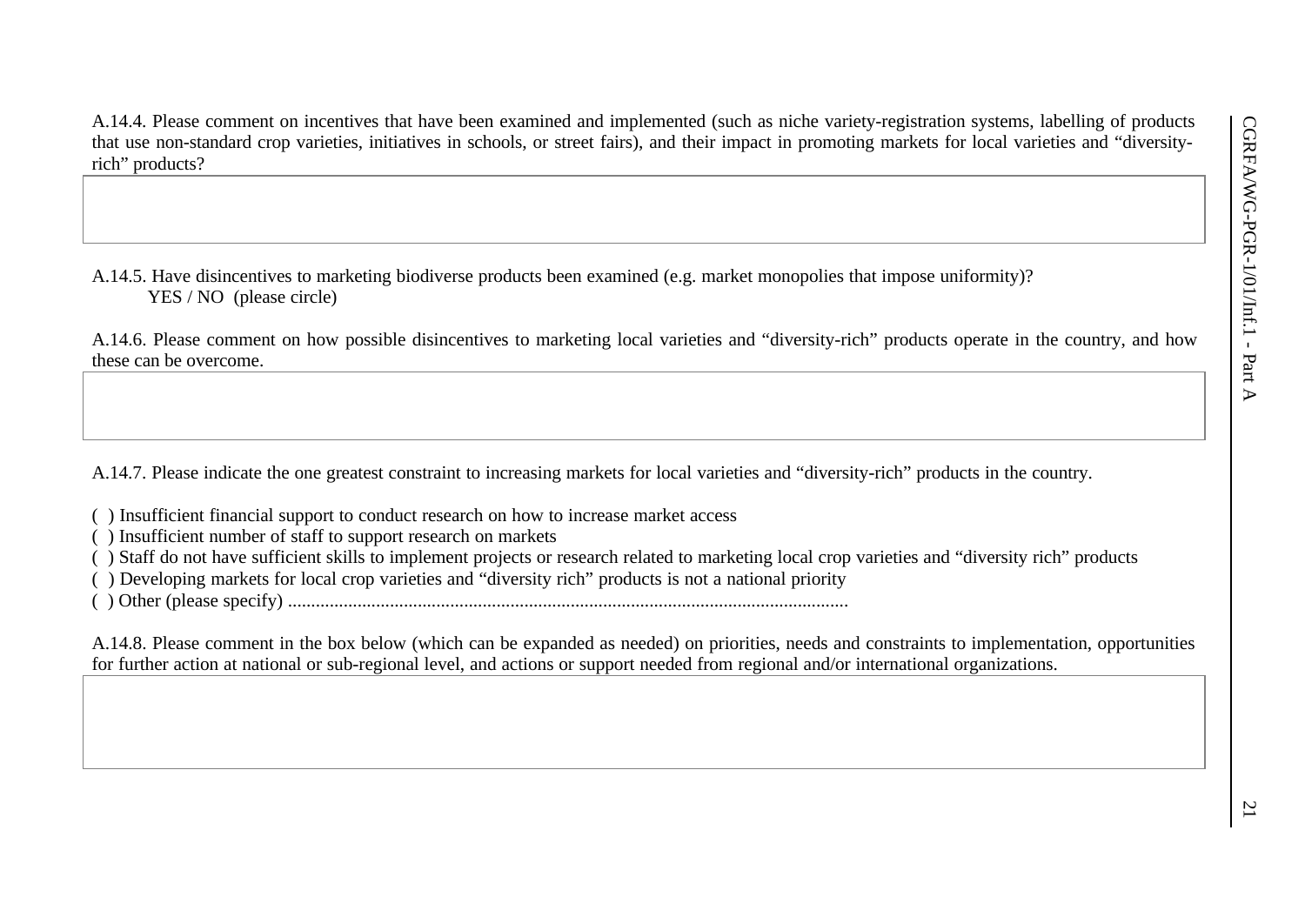# **Institutions and Capacity-building**

## **Activity Area 15. Building Strong National Programmes**

National programmes are the foundation of regional and global plant genetic resource efforts. They can also provide the basis for developing a plan for national PGR strategy, balancing activities in *in situ*, *ex situ* conservation and use, conditions of access, safe movement, benefit-sharing, and technology-transfer. National programmes generally include representation from government, private, community organizations and NGOs that undertake PGR activities in the country. The form and complexity of a national programme varies greatly, depending, in part, on the size and resources in a given country. However, the above-mentioned functions for a national programme are considered necessary, whether it functions through a single individual as a focal point, or through a formally recognized constitution and a national committee. This activity area aims at establishing the essential elements of national programmes, improving institutional and sectoral linkages, including community efforts, and developing national capacity in the technical, managerial and policy areas.

A.15.1. Has any institutional entity (e.g. National Committee or other) responsible for the planning and management of PGRFA at national level been established? YES / NO (please circle)

A.15.2. If it applies, in which year was it established?

A.15.3. If it applies, has it ever been restructured since its establishment? YES / NO (please circle)

A.15.4. If it applies, in which year did the restructuring process occur?

A.15.5. If it applies, please provide the name of the institutional entity, the name of the ministry responsible for it and a brief description of the main objectives as they presently are.

Name of the institutional entity: Ministry responsible for it: Brief description of main objectives: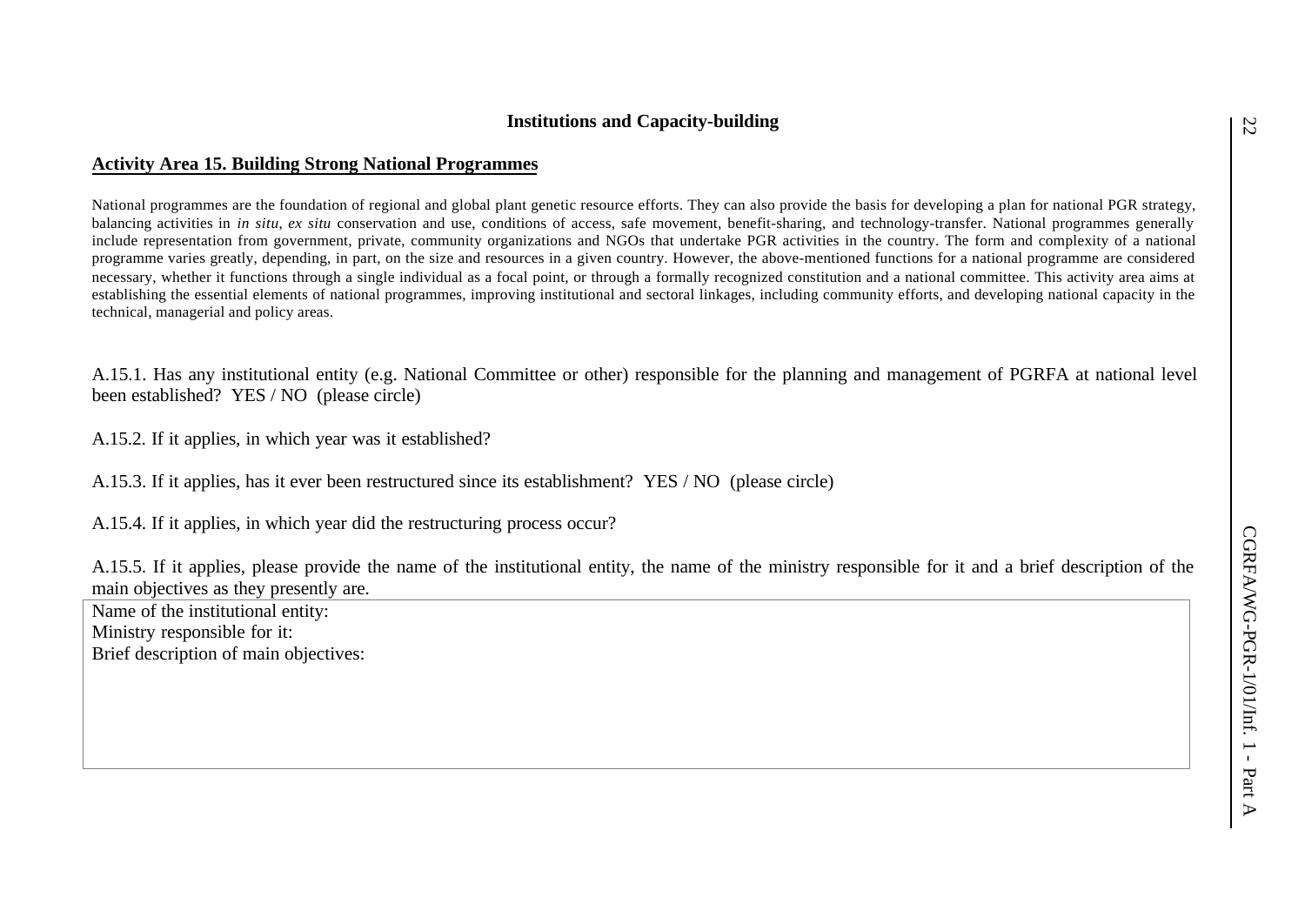A.15.6. Please mark as appropriate which of the following categories are part of the institutional entity responsible for the planning and management of PGRFA at national level:

| ( ) Farmers                                   | ) Plant breeders                    | () Private sector              |
|-----------------------------------------------|-------------------------------------|--------------------------------|
| $( )$ NGOs                                    | Universities                        | $( )$ National genebank $(s)$  |
| () Community-based organizations              | $\hat{ }$ ) Ministry of Agriculture | () Ministry of the Environment |
| $\left( \quad \right)$ Other (please specify) |                                     |                                |

A.15.7. How regularly does the entity responsible for the planning and management of PGRFA at national level meet?

| ( ) Annually                 | ) Twice a year            | () Quarterly during a year            |
|------------------------------|---------------------------|---------------------------------------|
| $($ ) Once every two years   | () Once every three years | () No regular meeting schedule exists |
| $( )$ Other (please specify) |                           |                                       |

A.15.8. Please indicate the date of its last meeting (dd/mm/yy).

A.15.9. Does a National Strategy/Plan/Programme on Conservation and Sustainable Use of PGRFA exist in the country? YES / NO (please circle)

A.15.10. If it applies, in which year was it established?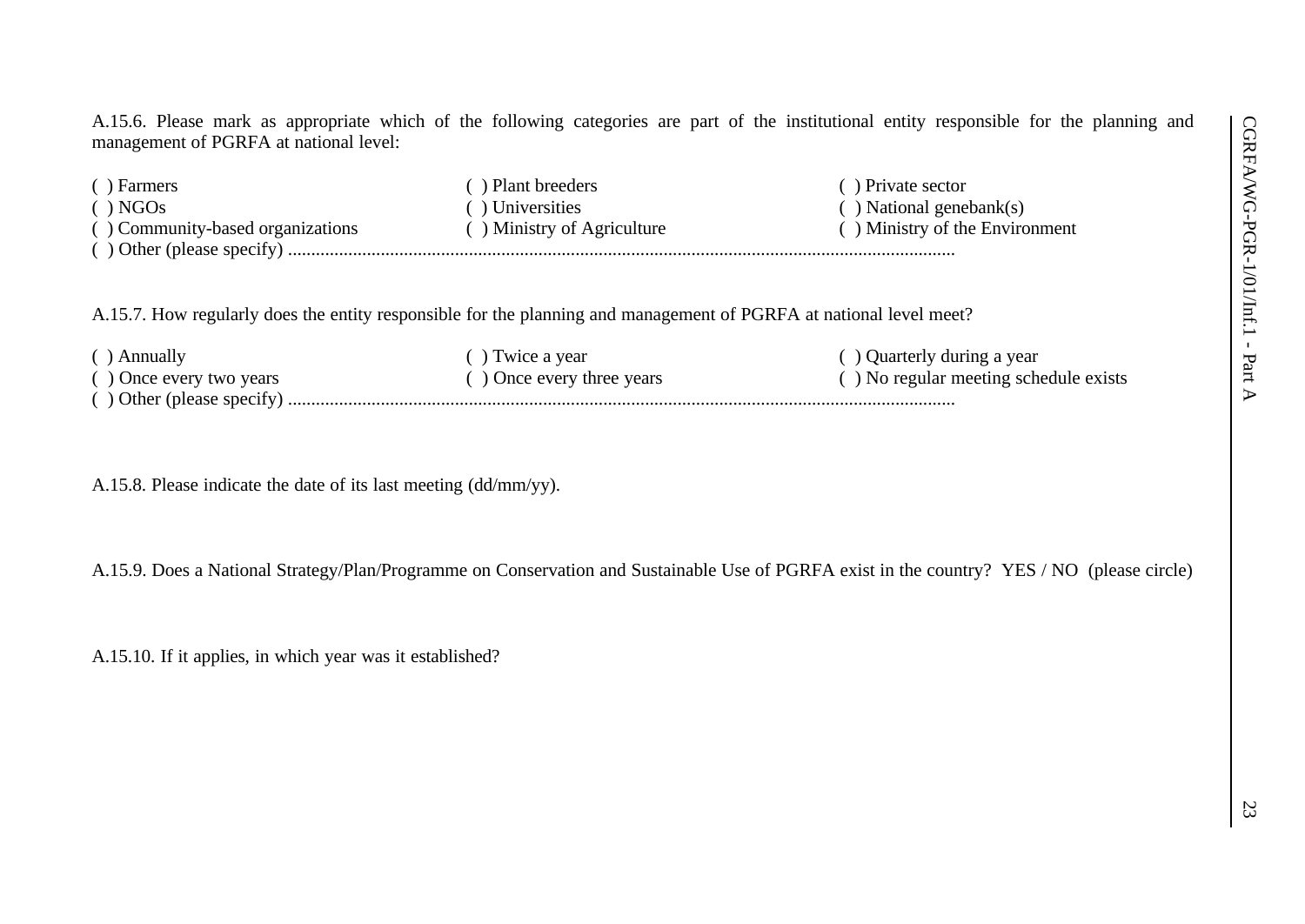A.15.11. If it applies, please specify the legal framework that regulates the establishment of the National Strategy/Plan/Programme on Conservation and Sustainable Use of PGRFA

A.15.12. If it applies, has it ever been restructured since its establishment? YES / NO (please circle)

A.15.13. If it applies, in which year did the restructuring process occur?

A.15.14. If it applies, please provide a short description of the main objectives.

A.15.15. Does it incorporate the GPA's priority activity areas? YES / NO (please circle)

A.15.16. Is there any priority-setting in the objectives of the National Strategy/Plan/Programme on Conservation and Sustainable Use of PGRFA in relation to the GPA's priority activity areas? YES / NO (please circle)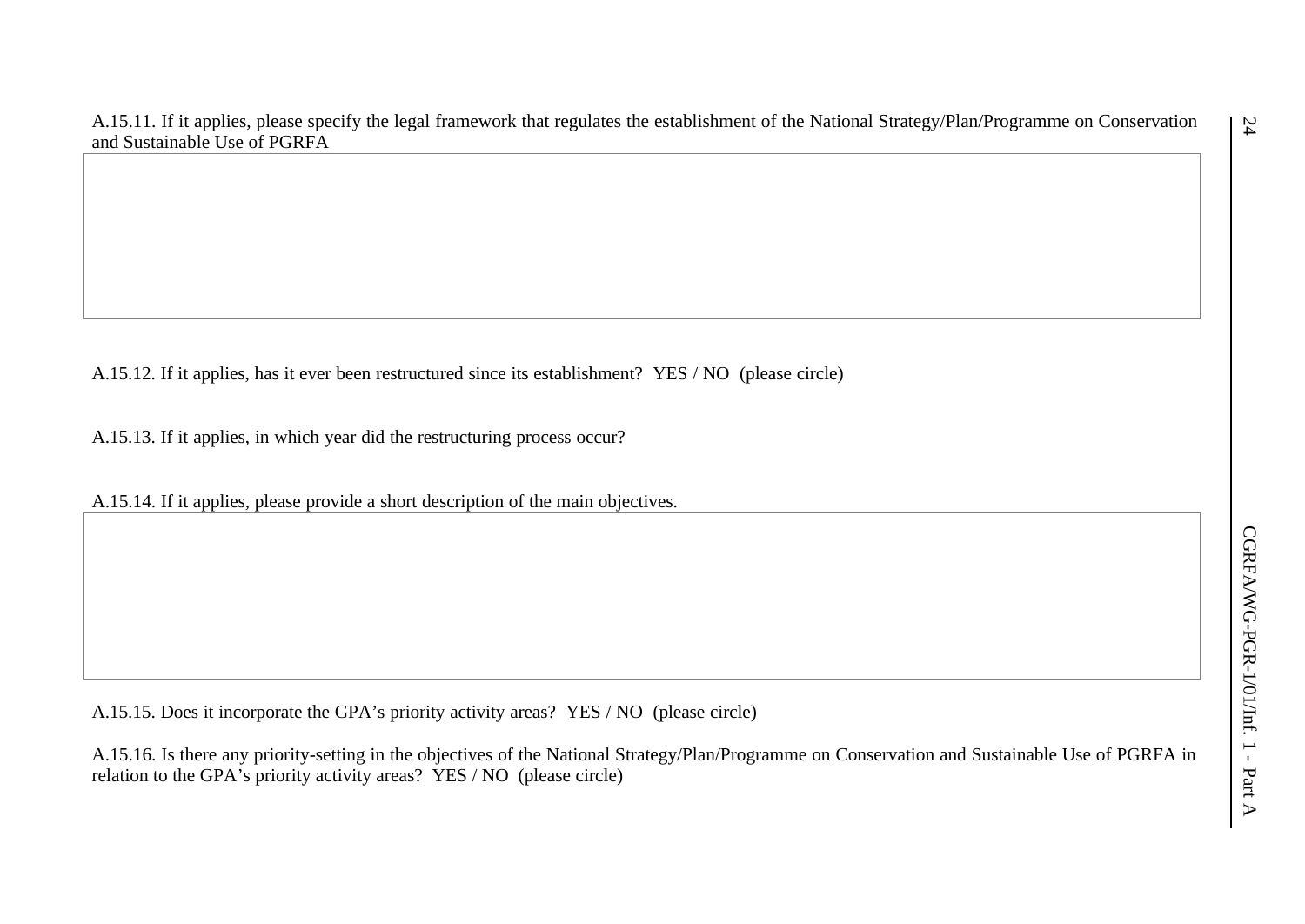A.15.17. If it applies, please provide the priority-setting (if any) of the GPA's activity areas, as set in your National Strategy/Plan/ Programme on Conservation and Sustainable Use of PGRFA in 1995 and in 2001.

**Table 15.1. Priority-setting of GPA's activity areas, as set out in the National Strategy/Plan/ Programme on Conservation and Sustainable Use of PGRFA in 1995 and in 2001.**

| GPA's priority activity area                                                                                         |      | Priority-setting (1) |
|----------------------------------------------------------------------------------------------------------------------|------|----------------------|
|                                                                                                                      | 1995 | 2001                 |
| 1. Surveying and inventorying plant genetic resources for food and agriculture                                       |      |                      |
| 2. Supporting on-farm management and improvement of plant genetic resources for food and agriculture                 |      |                      |
| 3. Assisting farmers in disaster situations to restore agricultural systems                                          |      |                      |
| 4. Promoting in situ conservation of wild crop relatives and wild plants for food production                         |      |                      |
| 5. Sustaining existing ex situ collections                                                                           |      |                      |
| 6. Regenerating threatened ex situ accessions                                                                        |      |                      |
| 7. Supporting planned and targeted collecting of plant genetic resources for food and agriculture                    |      |                      |
| 8. Expanding ex situ conservation activities                                                                         |      |                      |
| 9. Expanding the characterization, evaluation and number of core collections to facilitate use                       |      |                      |
| 10. Increasing genetic enhancement and base-broadening efforts                                                       |      |                      |
| 11. Promoting sustainable agriculture through diversification of crop production and broader diversity in crops      |      |                      |
| 12. Promoting development and commercialisation of under-utilized crops and species                                  |      |                      |
| 13. Supporting seed production and distribution                                                                      |      |                      |
| 14. Developing new markets for local varieties and "diversity-rich" products                                         |      |                      |
| 15. Building strong national programmes                                                                              |      |                      |
| 16. Promoting networks for plant genetic resources for food and agriculture                                          |      |                      |
| 17. Constructing comprehensive information systems for plant genetic resources for food and agriculture              |      |                      |
| 18. Developing monitoring and early warning systems for loss of plant genetic resources for food and agriculture     |      |                      |
| 19. Expanding and improving education and training                                                                   |      |                      |
| 20. Promoting public awareness of the value of plant genetic resources for food and agriculture conservation and use |      |                      |

(1) Ranking: 1 (high priority); 2 (medium priority); 3 (low priority).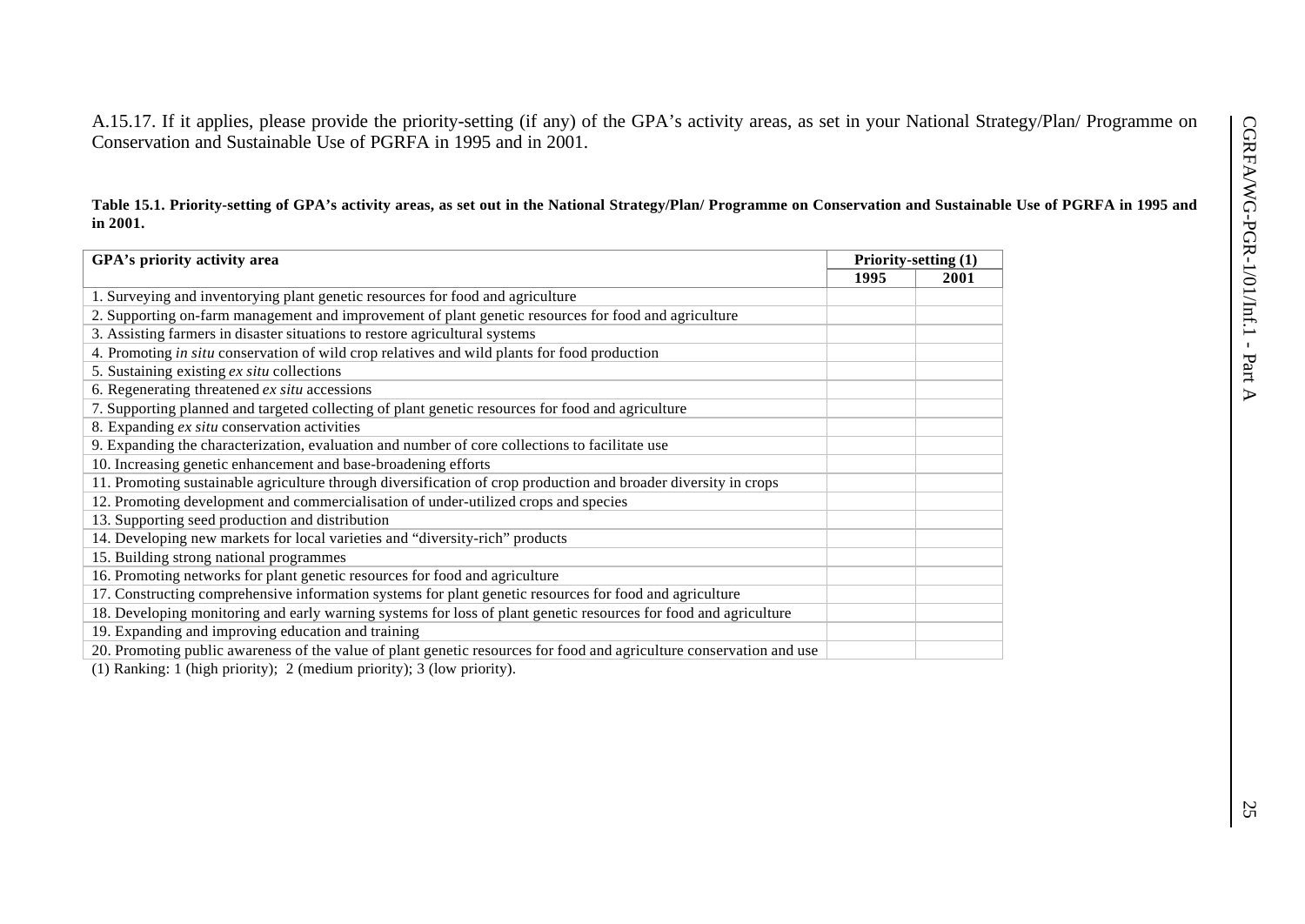A.15.18. Please list in the following table all the GPA's priority activity areas that are not covered by National Strategy/Plan/Programmes and Projects on conservation and sustainable use of PGRFA and provide a short comment on the reason(s) for their exclusion.

**Table 15.2. GPA's priority activity areas not covered by National Strategy/Plan/Programmes and Projects on conservation and sustainable use of PGRFA.**

| GPA's priority activity area not covered by<br>national strategy/plan/programmes and projects on<br>conservation and sustainable use of PGRFA (1) | Reason(s) for being excluded from the National Strategy/Plan/Programmes and Projects on conservation and<br>sustainable use of PGRFA |
|---------------------------------------------------------------------------------------------------------------------------------------------------|--------------------------------------------------------------------------------------------------------------------------------------|
|                                                                                                                                                   |                                                                                                                                      |
|                                                                                                                                                   |                                                                                                                                      |
|                                                                                                                                                   |                                                                                                                                      |
|                                                                                                                                                   |                                                                                                                                      |

(1) 1. Surveying and inventorying plant genetic resources for food and agriculture; 2. Supporting on-farm management and improvement of plant genetic resources for food and agriculture; 3. Assisting farmers in disaster situations to restore agricultural systems; 4. Promoting in situ conservation of wild crop relatives and wild plants for food production; 5. Sustaining existing ex situ collections; 6. Regenerating threatened ex accessions; 7. Supporting planned and targeted collecting of plant genetic resources for food and agriculture; 8. Expanding ex situ conservation activities; 9. Expanding the characterization, evaluation and number of core collections to facilitate use; 10. Increasing genetic enhancement and base-broadening efforts; 11. Promoting sustainable agriculture through diversification of crop production and broader diversity in crops; 12. Promoting development and commercialization of under-utilized crops and species; 13. Supporting seed production and distribution; 14. Developing new markets for local varieties and "diversity-rich" products; 15. Building strong national programmes: 16. Promoting networks for plant genetic resources for food and agriculture: 17. Constructing comprehensive information systems for plant genetic resources for food and agriculture: 18. Developing monitoring and early warning systems for loss of plant genetic resources for food and agriculture; 19. Expanding and improving education and training; 20. Promoting public awareness of the value of plant genetic resources for food and agriculture conservation and use.

A.15.19. If this applies, please provide (or update) the date of appointment, title, name, position of the National Focal Point for the implementation of the GPA and name and full address (including telephone, fax, e-mail, etc.) of the institution she/he belongs to, according to the table below.

#### **Table 15.3. National Focal Point for the implementation of the GPA**

| Date of<br>appointment | Title | <b>First name</b> | <b>Surname</b> | Position within the<br>institution | Name and full address of the institution |
|------------------------|-------|-------------------|----------------|------------------------------------|------------------------------------------|
|                        |       |                   |                |                                    |                                          |
|                        |       |                   |                |                                    |                                          |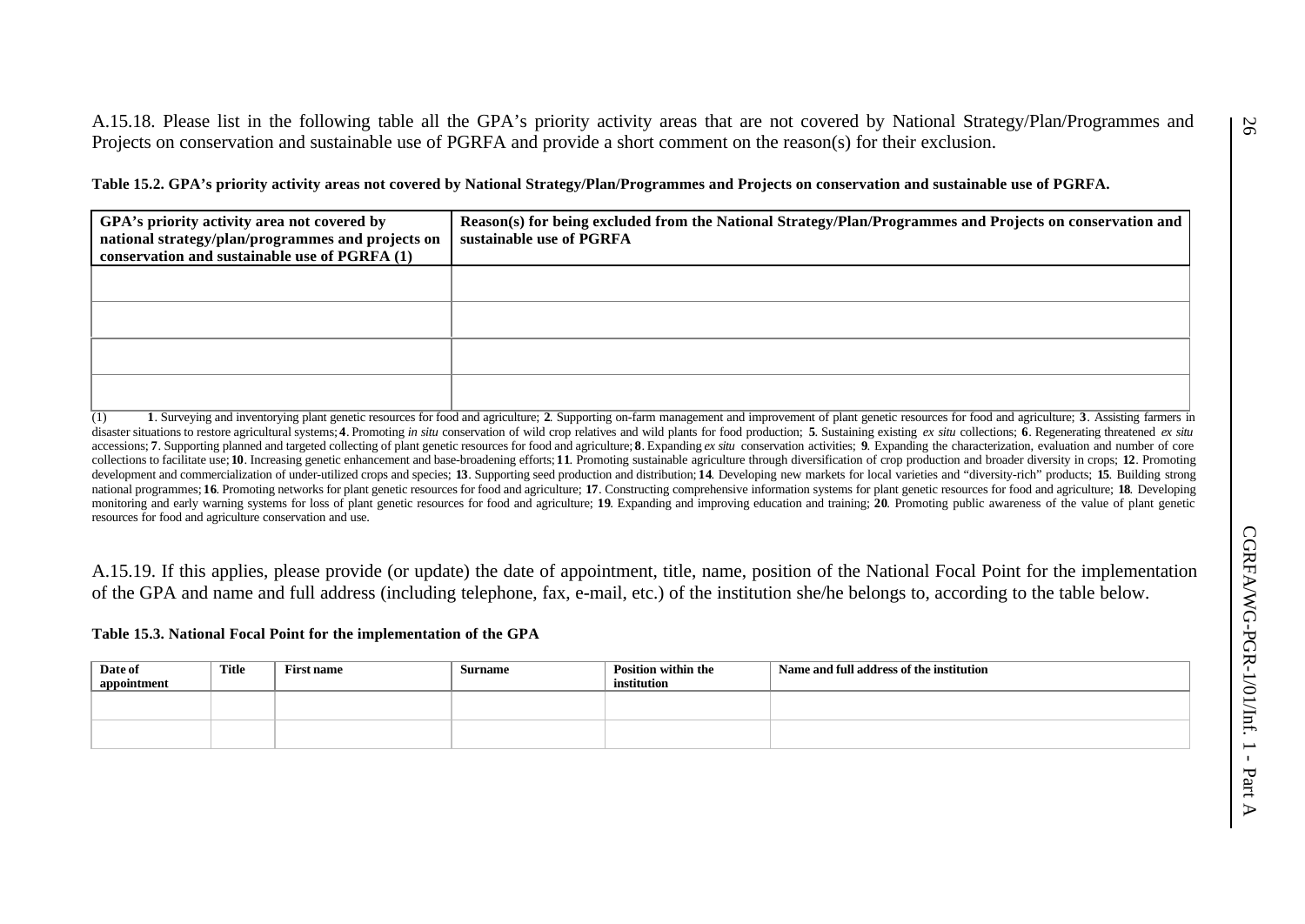A.15.20. What mechanisms exist to promote coordination among crop, forest and animal genetic resources programmes in the country? (please check any of the following that exist in the country)

( ) A National Committee of Genetic Resources which coordinates crop, forest and animal genetic resources operates in the country

( ) Regular meetings are held between the parties responsible for crop, forest, and animal genetic resources

- ( ) The same institution is responsible for managing all of these genetic resources
- ( ) National policy promotes coordination between institutions responsible for these different genetic resources
- ( ) Coordination between these programmes responsible for the different resources takes place informally
- ( ) Coordination between crop, forest and animal genetic resources does not normally occur
- ( ) Forest and crop resources are coordinated but not animal genetic resources
- ( ) Other (please specify) ........................................................................................................................................

A.15.21. For each of the following topics please fill in/update the table below specifying the name of the legal text and mark as appropriate its current status (adopted, bill or draft).

# **Table 15.4. Proposed/adopted laws on Seed and PGRFA.**

| <b>Topic</b>                           |                          | Name of legal text $(1)$ | Adopted | <b>Bill</b> | <b>Draft</b> |
|----------------------------------------|--------------------------|--------------------------|---------|-------------|--------------|
| <b>Seed Quality Control,</b>           |                          |                          |         |             |              |
| <b>Certification</b>                   |                          |                          |         |             |              |
| <b>Plant</b>                           | Quarantine,              |                          |         |             |              |
| <b>Protection</b>                      | <b>Pesticide Control</b> |                          |         |             |              |
|                                        | <b>Biosafety</b>         |                          |         |             |              |
| <b>Plant Variety Protection/ Plant</b> |                          |                          |         |             |              |
| <b>Breeder's Rights</b>                |                          |                          |         |             |              |
| Patent Laws (2)                        |                          |                          |         |             |              |
| <b>Access to PGRFA</b>                 |                          |                          |         |             |              |
| <b>PGRFA</b> conservation              |                          |                          |         |             |              |
| <b>Farmers' Rights</b>                 |                          |                          |         |             |              |

(1) If adopted, please indicate the year

(2) Only if plant varieties are protected through Patents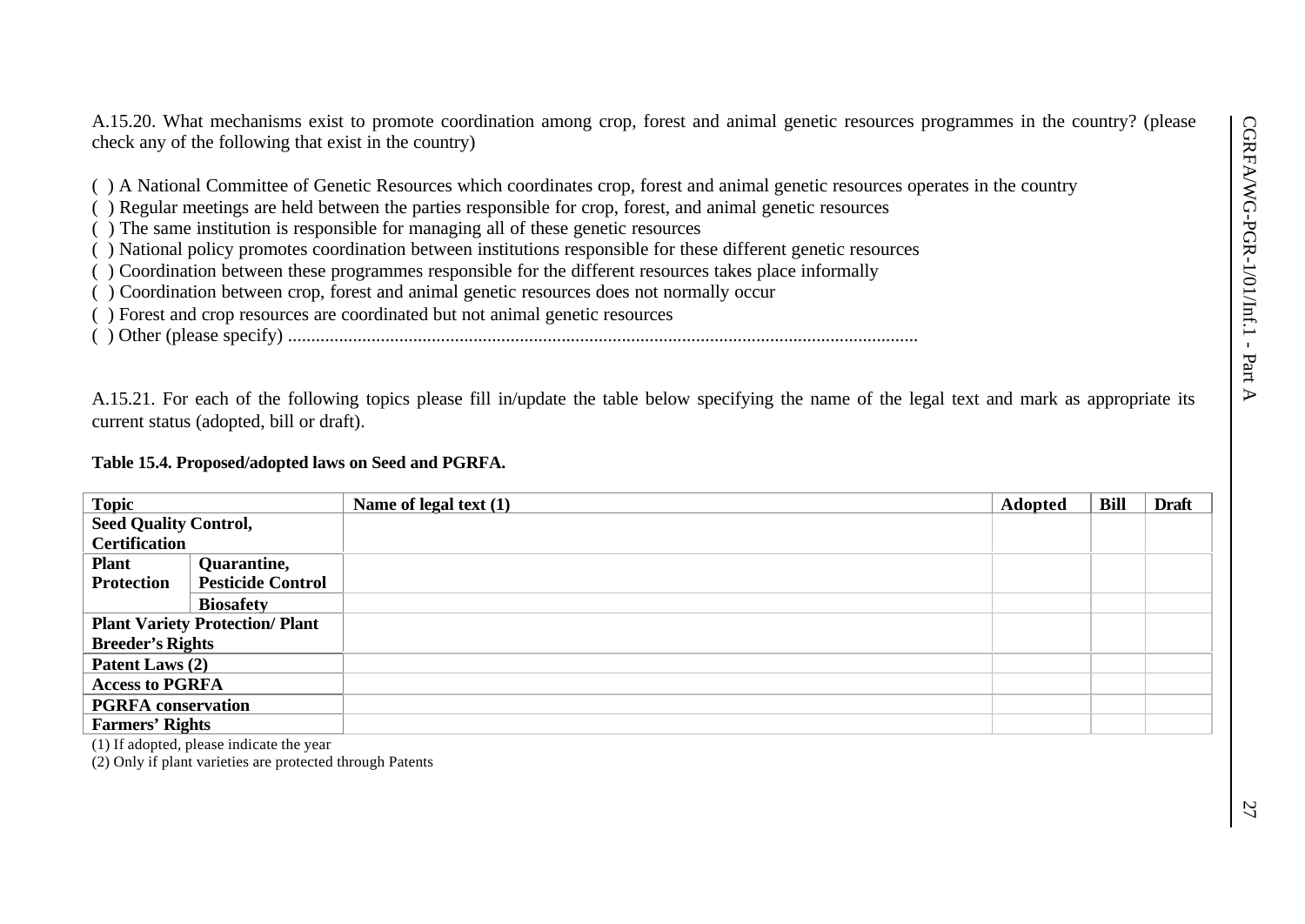A.15.22. If the seed law is in force, does it cover also vegetative planting materials? YES / NO (please circle)

A.15.23. Please specify the system(s) adopted by the country for the protection of Plant Breeders' rights in line with the TRIPS Agreement.

- ( ) patents
- ( ) 1978 UPOV Convention
- ( ) 1991 UPOV Convention
- ( ) *sui generis* system other than UPOV
- ( ) none

A.15.24. Is the country affiliated to the International Seed Testing Association (ISTA)? YES / NO (please circle)

A.15.25. Please comment in the box below (which can be expanded as needed) on priorities, needs and constraints to implementation, opportunities for further action at national or sub-regional level, and actions or support needed from regional and/or international organizations.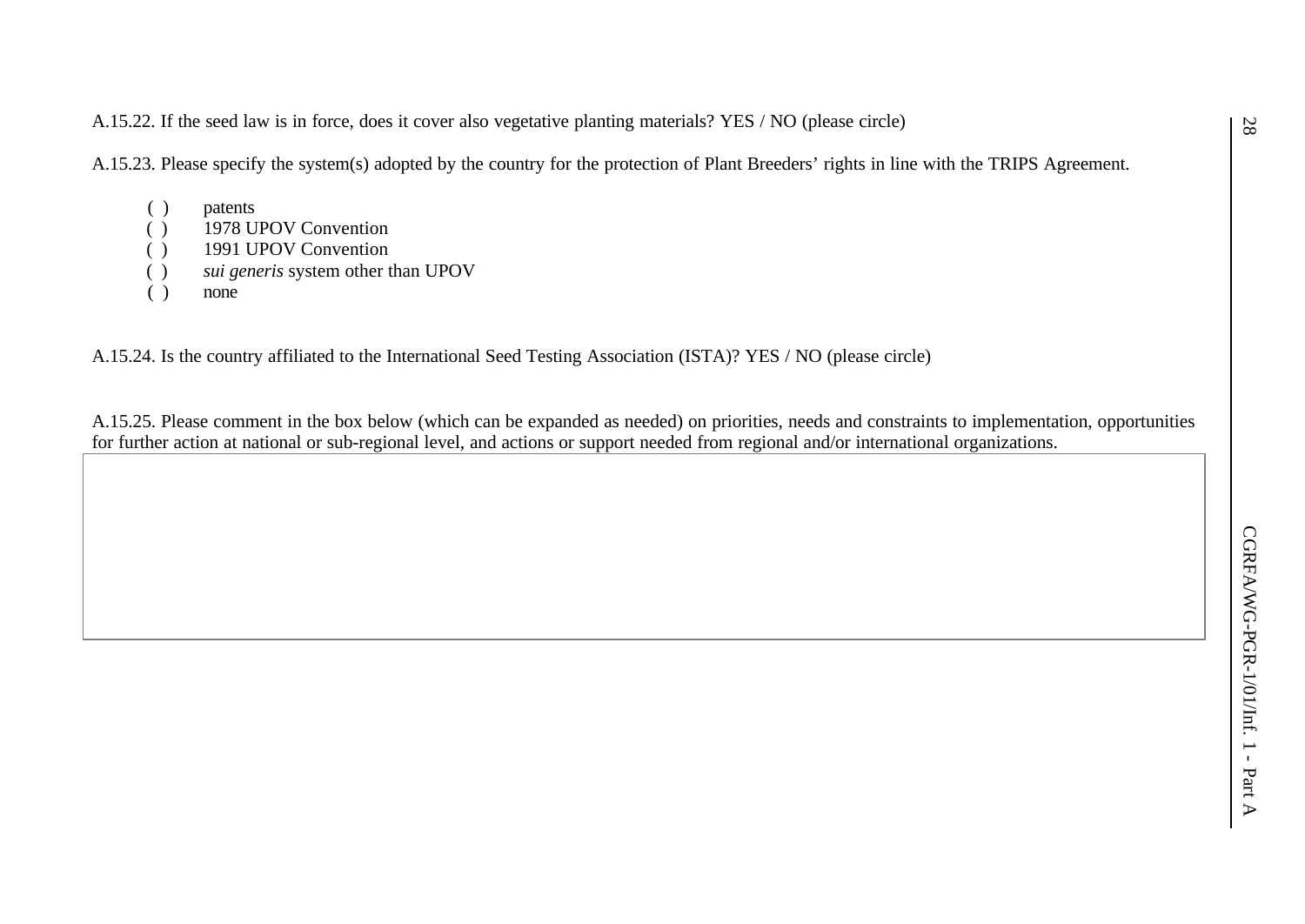## **Activity Area 16. Promoting Networks for Plant Genetic Resources for Food and Agriculture**

Networks are important platforms for activities that include information sharing, technology transfer, sharing of responsibilities for activities such as collecting, conservation, distribution, evaluation, genetic enhancement and use of germplasm. Networks can promote exchange of materials on mutually agreed terms and also help set regional or cropspecific priorities and plans. This activity is aimed at strengthening existing regional, crop, and thematic networks; establishing new networks as necessary, and facilitating and promoting participation of countries in these networks.

A.16.1. Please list the full name and acronym of all PGRFA networks of which the country is an active member, specifying the participating institution and the network national focal point, and mark as appropriate whether their scope is either global or regional.

#### **Table 16.1. PGRFA Networks in which the country actively participates.**

| Network: full name and acronym | Scope $(1)$ | <b>Primary activity</b> | Participating institution(s) | Network national focal point (2) |
|--------------------------------|-------------|-------------------------|------------------------------|----------------------------------|
|                                |             |                         |                              |                                  |
|                                |             |                         |                              |                                  |
|                                |             |                         |                              |                                  |
|                                |             |                         |                              |                                  |
|                                |             |                         |                              |                                  |
|                                |             |                         |                              |                                  |
|                                |             |                         |                              |                                  |

 $(1)$  A = International, B = regional (2) Name and full address (including telephone and e-mail)

A.16.2. Has your Government provided support to network activities between 1995 and 2001? YES / NO (please circle)

A.16.3. If yes, please check those types of support that your Government has provided to the above listed networks:

| () Direct financial support through membership dues                | () Travel costs to attend meetings              |
|--------------------------------------------------------------------|-------------------------------------------------|
| () Technical expertise in joint activities                         | () Organization and hosting of network meetings |
| () Institutional infrastructure to participate in joint activities | $($ ) Publishing costs                          |
| () Information management support                                  |                                                 |
| $( )$ Other (please specify)                                       |                                                 |

A.16.4. Please list under Table 1. any project, in which the country participates, which has been developed, since 1995, in the context of the activities of any network listed under Table 16.1.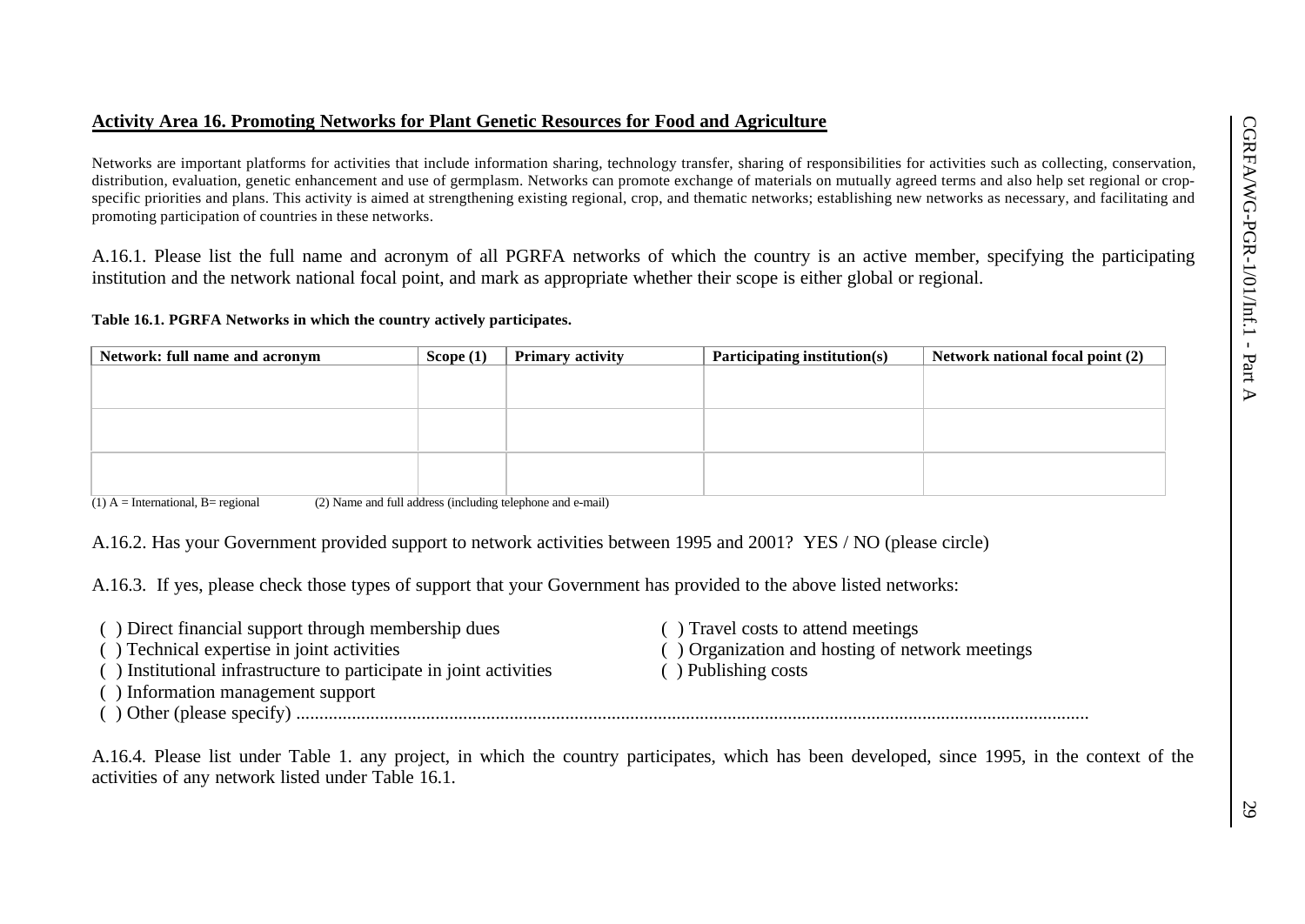A.16.5. Please list in the table below any publication (with the exclusion of Proceedings) developed, since 1995, in the context of the activities of any network listed under Table 16.1., which the country has actively contributed to.

**Table 16.2. Publications developed since 1995 in the context of the activities of PGRFA networks.**

| Title and year of the publication | Bibliographical reference | <b>PGRFA</b> network |
|-----------------------------------|---------------------------|----------------------|
|                                   |                           |                      |
|                                   |                           |                      |
|                                   |                           |                      |
|                                   |                           |                      |
|                                   |                           |                      |
|                                   |                           |                      |

A.16.6. Please indicate in the space provided below any training that has been provided to the country through a PGRFA network since 1995.

#### **Table 16.3. Training provided within the country since 1995 in the context of the activities of PGRFA networks.**

| Date of training<br>programme (month/year) | <b>Subject of training</b> | Number of national<br>staff trained | Sponsoring PGRFA network | Kind of support provided by<br>the country, if any |
|--------------------------------------------|----------------------------|-------------------------------------|--------------------------|----------------------------------------------------|
|                                            |                            |                                     |                          |                                                    |
|                                            |                            |                                     |                          |                                                    |

A.16.7. Please indicate any joint activities carried out by the country in collaboration with any PGRFA networks since 1995.

**Table 16.4. Joint activities carried out by the country in collaboration with any PGRFA networks since 1995.**

| Dates of joint cooperation | Area of cooperation | Participating national institute | <b>Collaborating countries</b> | <b>Affiliated PGRFA network</b> |
|----------------------------|---------------------|----------------------------------|--------------------------------|---------------------------------|
|                            |                     |                                  |                                |                                 |
|                            |                     |                                  |                                |                                 |
|                            |                     |                                  |                                |                                 |
|                            |                     |                                  |                                |                                 |
|                            |                     |                                  |                                |                                 |
|                            |                     |                                  |                                |                                 |

 $\Im$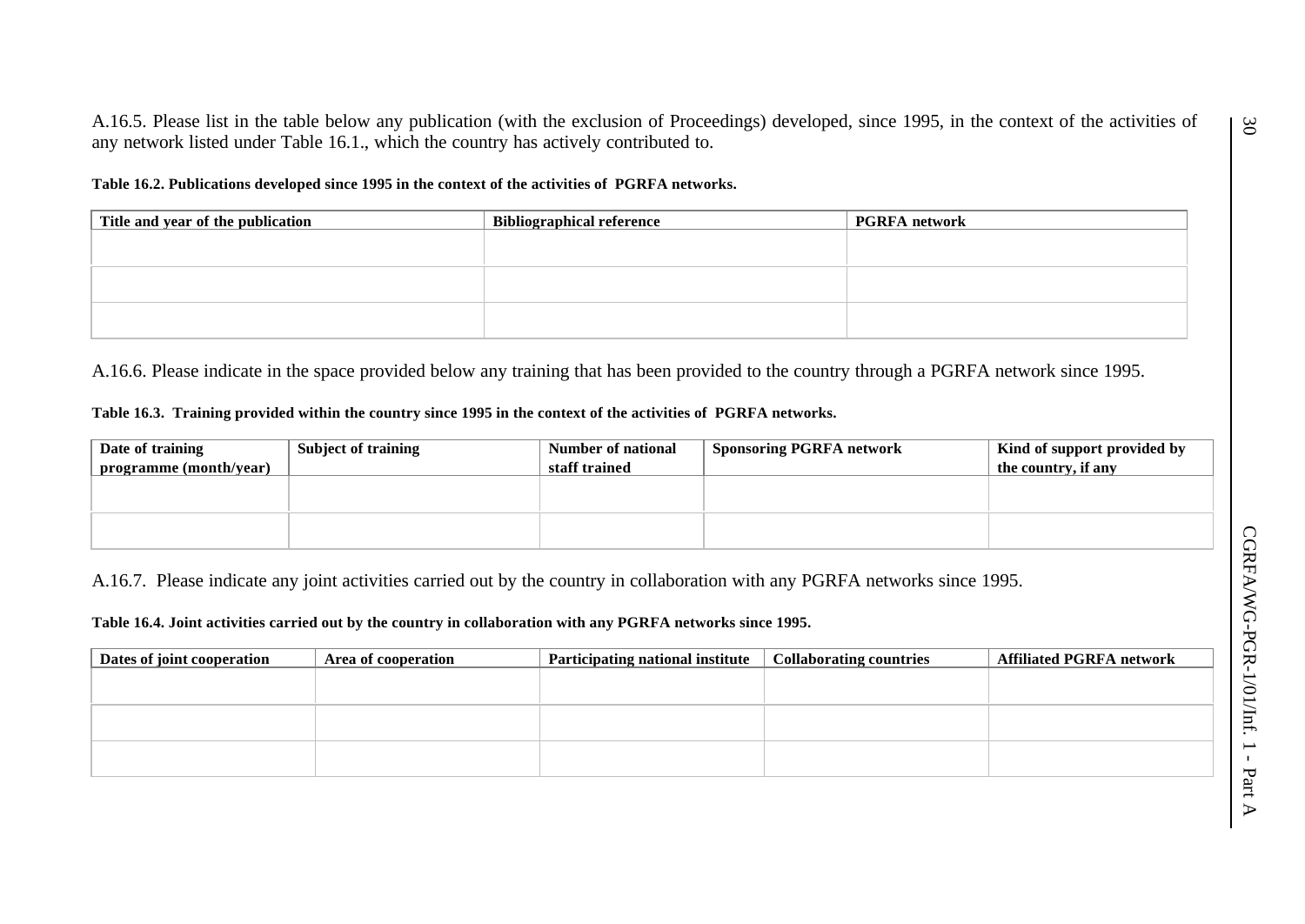A.16.8. Please check any of the options below which describe the benefits the country gains through PGRFA networks. Please check any that apply.

( ) Transfer of technology ( ) Exchange of germplasm ( ) Access to financial resources through participation in network projects ( ) Exchange of technical expertise ( ) Training for national programme scientists ( ) Improved access to markets for PGRFA products ( ) Exchange of information ( ) Access to advanced research facilities ( ) Increased political awareness of PGRFA ( ) Other (please specify) ...........................................................................................................................................................................

A.16.9. Please provide any suggestion you wish to add to improve the effectiveness of the PGRFA networks.

A.16.10. Please identify which, if any, of the following puts constraints on your effective participation in regional and/or international PGRFA networks.

- ( ) Lack of financial resources to effectively participate ( ) Networking is not a high priority
- 
- 
- ( ) No constraints exist
- ( ) Other (please specify) ...........................................................................................................................................................................
- 
- ( ) Networks are poorly managed and ineffective ( ) National policies limit the ability of our country to share germplasm
- ( ) The benefits of participation in the networks are not clear ( ) Bilateral relations are more productive than multilateral

A.16.11. Please comment in the box below (which can be expanded as needed) on priorities, needs and constraints to implementation, opportunities for further action at national or sub-regional level, and actions or support needed from regional and/or international organizations.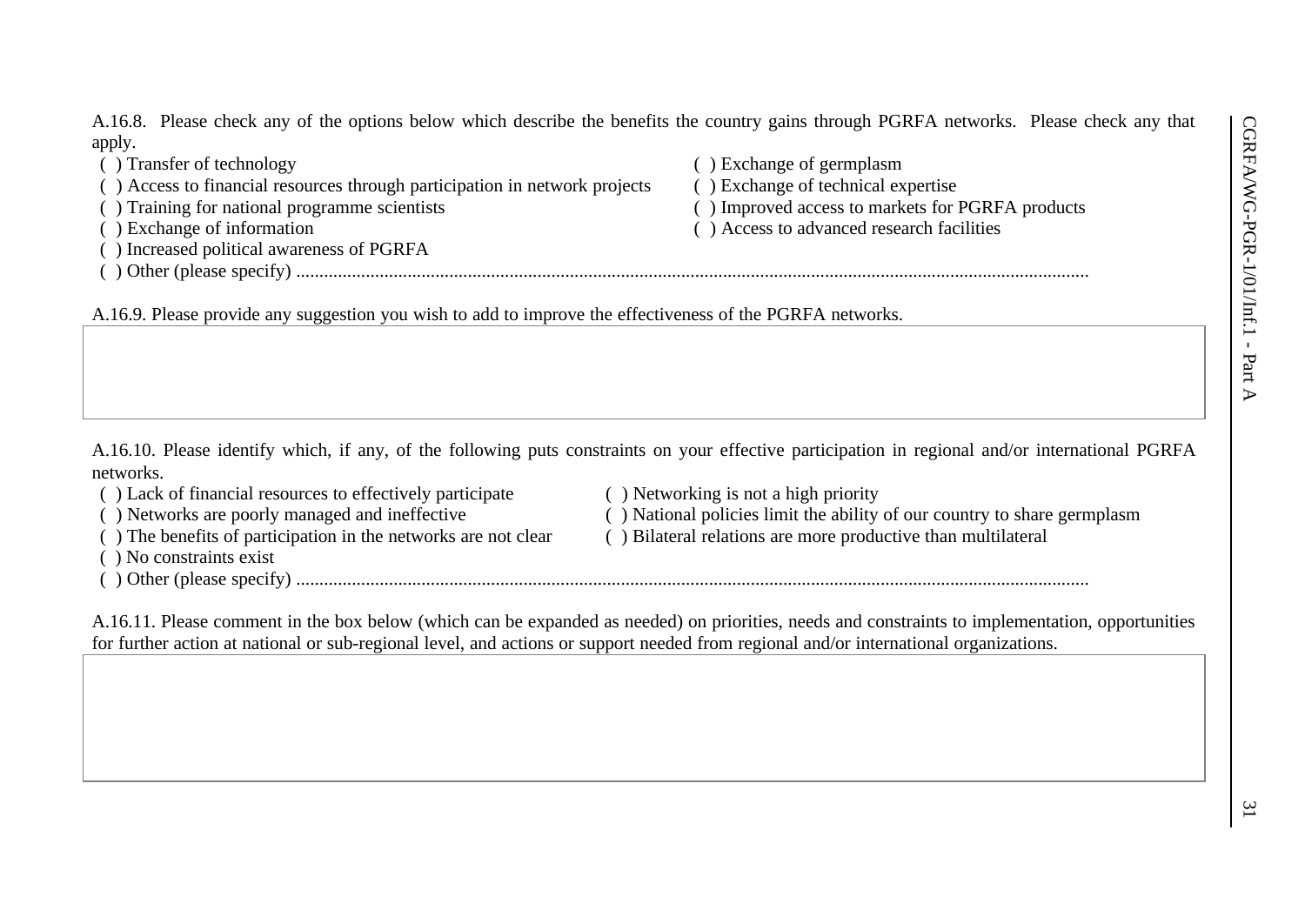## **Activity Area 17. Constructing Comprehensive Information Systems for Plant Genetic Resources for Food and Agriculture**

PGRFA documentation is overall insufficient, particularly for wild crop relatives and on-farm genetic resources (*in situ* collections). While minimum passport, characterization, evaluation and management descriptors exist for many collections in scattered, hard-to-reach databases, a more integrated PGRFA information management approach capable of handling more detailed collecting and description information, including uses, farmer and indigenous knowledge, biochemical and molecular descriptors, can enhance conservation and use. This activity is aimed at assembling information in a usable form, using effective methodologies, databases and protocols; developing effective documentation systems in genebanks, and other PGR activities; and establishing or strengthening global, regional and crop-based data management and exchange networks, including electronic exchange and access, and training of personnel to undertake these tasks.

*Note that questions under this priority activity area have also been included in Part B (genebanks) and C (seed agency) of the Reporting Format.*

A.17.1. Please list the Information System(s) currently used for PGRFA and/or Seed Stock data management, specifying its(their) characteristics, functions and level of utilization, according to the table below.

| <b>Information system</b><br>(acronym and full name) | Date of last<br>release | <b>Platform</b> used<br>for its<br>development | Single/<br>Multi-<br>user | <b>Remote</b><br>updating<br>capabi | Single/<br>Multi-<br>crop | <b>Adopting institutions</b><br>(4) | In<br>situ           |                     | Ex situ collections | Kind and size of managed data | Varieties/<br>Landraces               | <b>Comments</b> |
|------------------------------------------------------|-------------------------|------------------------------------------------|---------------------------|-------------------------------------|---------------------------|-------------------------------------|----------------------|---------------------|---------------------|-------------------------------|---------------------------------------|-----------------|
|                                                      |                         |                                                | system<br>(1)             | lity $(2)$                          | system<br>(3)             |                                     | con<br>serv<br>ation | Pass<br>port<br>(5) | C/E<br>(5)(6)       | Re-<br>gener<br>ation<br>(5)  | <b>Seed Stock</b><br>inventory<br>(7) |                 |
|                                                      |                         |                                                |                           |                                     |                           |                                     |                      |                     |                     |                               |                                       |                 |
|                                                      |                         |                                                |                           |                                     |                           |                                     |                      |                     |                     |                               |                                       |                 |
|                                                      |                         |                                                |                           |                                     |                           |                                     |                      |                     |                     |                               |                                       |                 |
|                                                      |                         |                                                |                           |                                     |                           |                                     |                      |                     |                     |                               |                                       |                 |

 **Table 17.1. Information System(s) currently used for PGRFA and/or Seed data management, its (their) characteristics, functions and use.**

(1) Please detail whether the system can be used for data input and update by just one user (type **S**) or by more than one user contemporarily (type **M**)

(2) Please check the box if remote updating capabilities are part of the System's functions

(3) Please detail whether the system can be used for handling information of just one crop (type **S**) or any crop (type **M**)

(4) Please list all the institutions that are currently utilizing the system. For each institution please use one separate row of this table and complete the remaining columns on the right.

(5) Please provide the total number of documented accessions

(6) C/E is an abbreviation for Characterization and/or Evaluation

(7) Please check the box if the Information System includes a database on Variety/Landraces Seed Stock Inventory for Emergency Situations.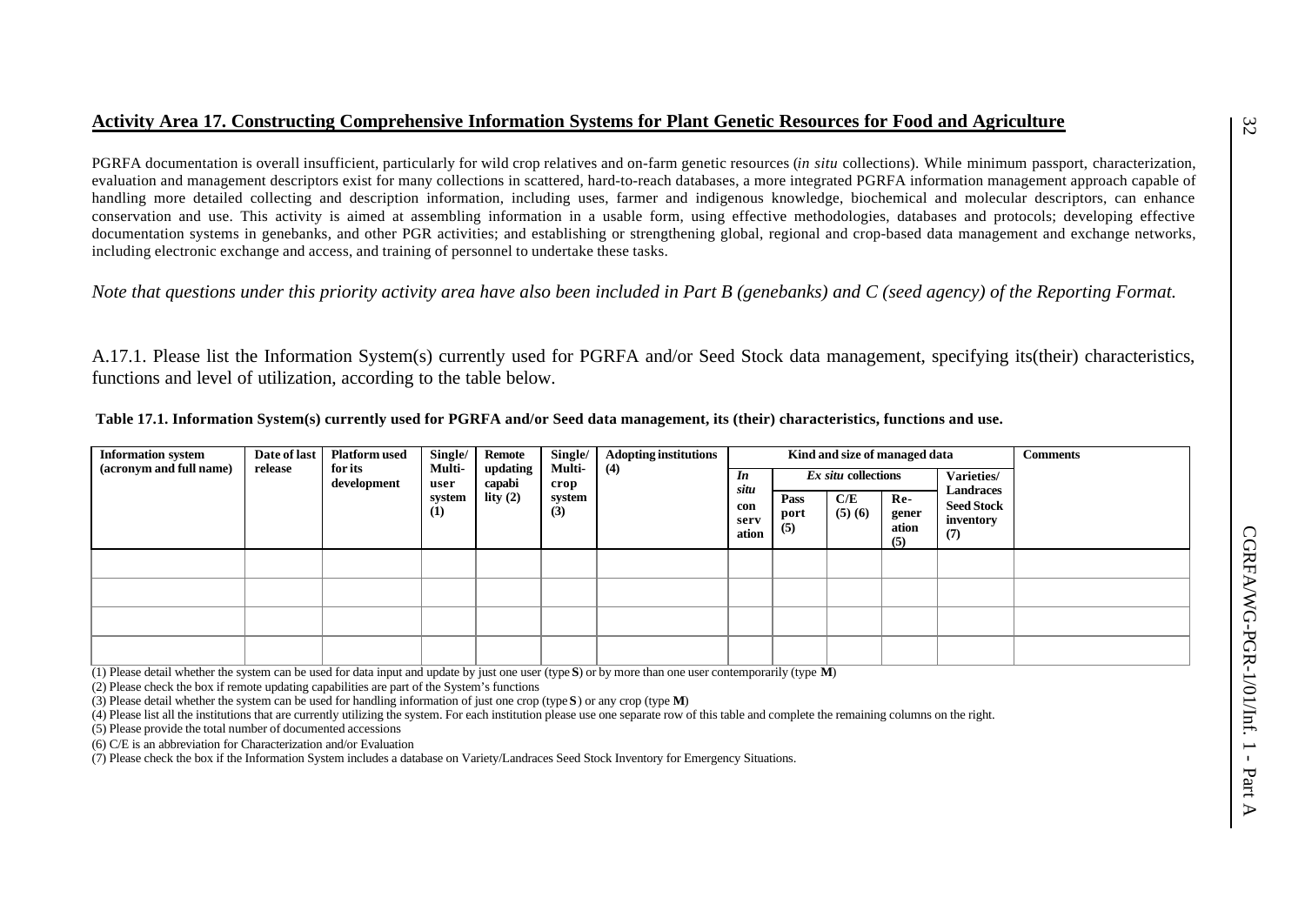A.17.2. Please indicate under Table 19.1. number of women/men, type and level of training provided in PGR documentation/information in the country since 1995.

A.17.3. Does the country have access to international PGR databases (e.g. WIEWS; SINGER; IPGRI DGC; etc.)? YES / NO (please circle)

A.17.4. If it applies, please list the international PGR databases routinely accessed, specifying how frequently they are accessed.

### **Table 17.2. International PGR databases routinely accessed and frequency of utilization.**

| <b>International PGR database</b> | <b>Frequency of access (1)</b> | Date of last access |
|-----------------------------------|--------------------------------|---------------------|
|                                   |                                |                     |
|                                   |                                |                     |
|                                   |                                |                     |
|                                   |                                |                     |
|                                   |                                |                     |
|                                   |                                |                     |

(1) Estimate number of accesses per year during the last five years.

A.17.5. Please comment in the box below (which can be expanded as needed) on priorities, needs and constraints to implementation, opportunities for further action at national or sub-regional level, and actions or support needed from regional and/or international organizations.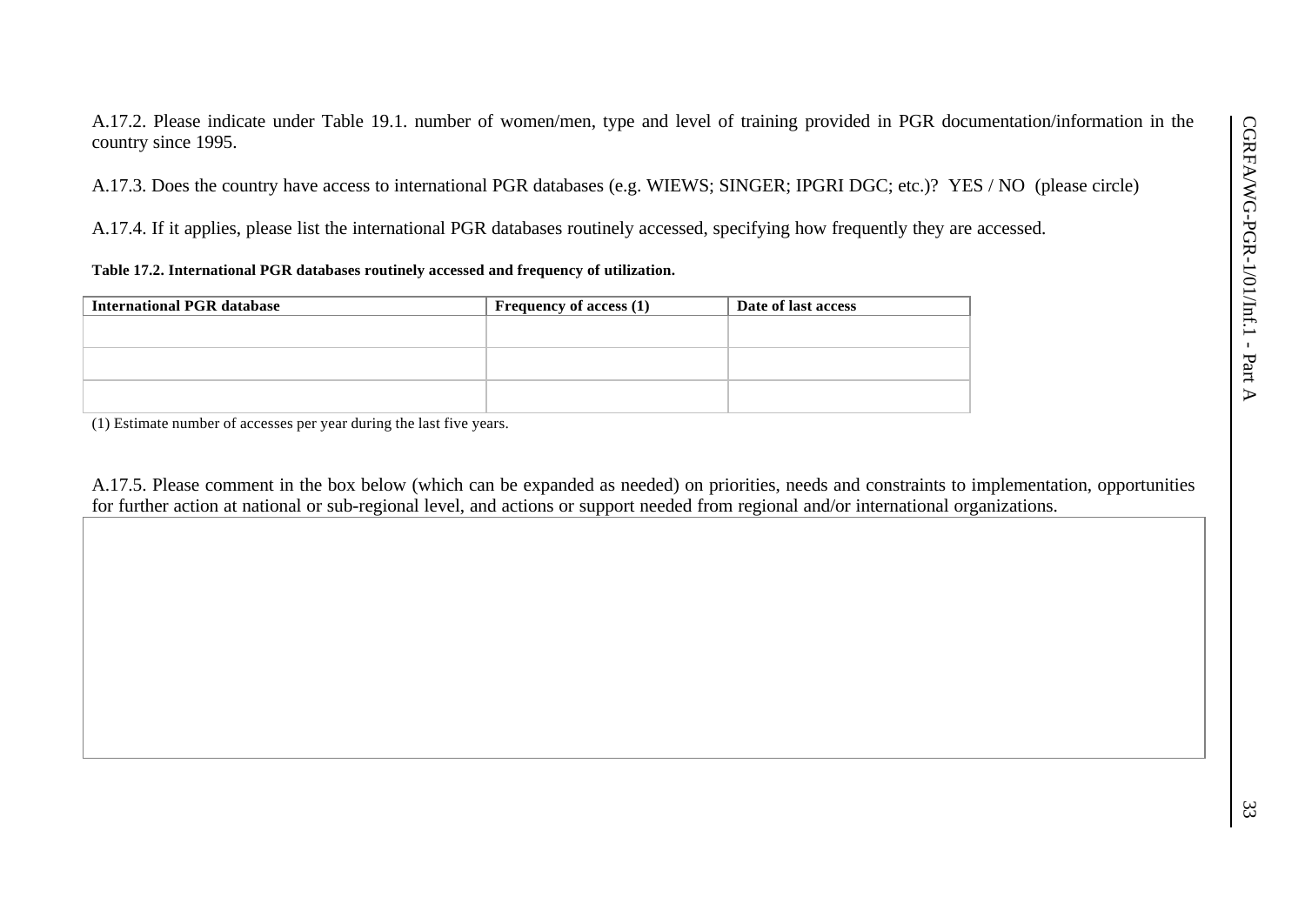# **Activity Area 18. Developing Monitoring and Early Warning Systems for Loss of Plant Genetic Resources for Food and Agriculture**

Erosion of plant genetic resources can occur in *ex situ* collections, in farmers' fields and in the wild. However, no formal mechanisms exist to monitor situations that put plant genetic resources at risk, assemble information, and take appropriate action. This activity area is aimed at determining the underlying causes of genetic erosion, encouraging the monitoring at national, regional and global levels, and establishing mechanisms to insure that information is transferred to appropriate points designated as responsible for analysis, coordination and action.

A.18.1. Please check the appropriate boxes in the table below to indicate whether there are adequate mechanisms in place in the country to monitor threats of genetic erosion in *in situ* conservation areas and/or *ex situ* collections, and to take action to prevent it.

**Table 18.1. Monitoring threats of genetic erosion to** *in situ* **conservation areas and** *ex situ* **collections.**

|                                                                                                                   | In situ | Ex situ |
|-------------------------------------------------------------------------------------------------------------------|---------|---------|
| Threats to PGRFA are routinely monitored, and action can be taken as needed                                       |         |         |
| Threats to PGRFA are sometimes monitored, preventive action is possible                                           |         |         |
| No monitoring of threats to PGRFA takes place; no mechanism in place for taking action to prevent genetic erosion |         |         |
| <b>Other</b> (specify)                                                                                            |         |         |

A.18.2. If mechanisms for monitoring exist, please check the ones in place and used to monitor genetic erosion in the country

| () Land surveys and inventories     | () Monitoring of reports of land use changes |
|-------------------------------------|----------------------------------------------|
| () Environmental Impact Assessments | () Genebank monitoring system                |
|                                     |                                              |

A.18.3. Is there a designated focal point to gather information on threats to genetic erosion, and to report these threats to appropriate organizations for action? YES / NO (please circle)

A.18.4. If it applies, please provide the title, name and position of this person in the table below.

**Table 18.2. National Focal Point for gathering and reporting information on threats to genetic erosion.**

| Date of     | Title | --<br>name | Surname | Position | . .<br>e institution († 1<br>Name and<br>m<br>address<br>s of the |
|-------------|-------|------------|---------|----------|-------------------------------------------------------------------|
| appointment |       |            |         |          |                                                                   |
|             |       |            |         |          |                                                                   |

(1) Please include telephone, fax, and e-mail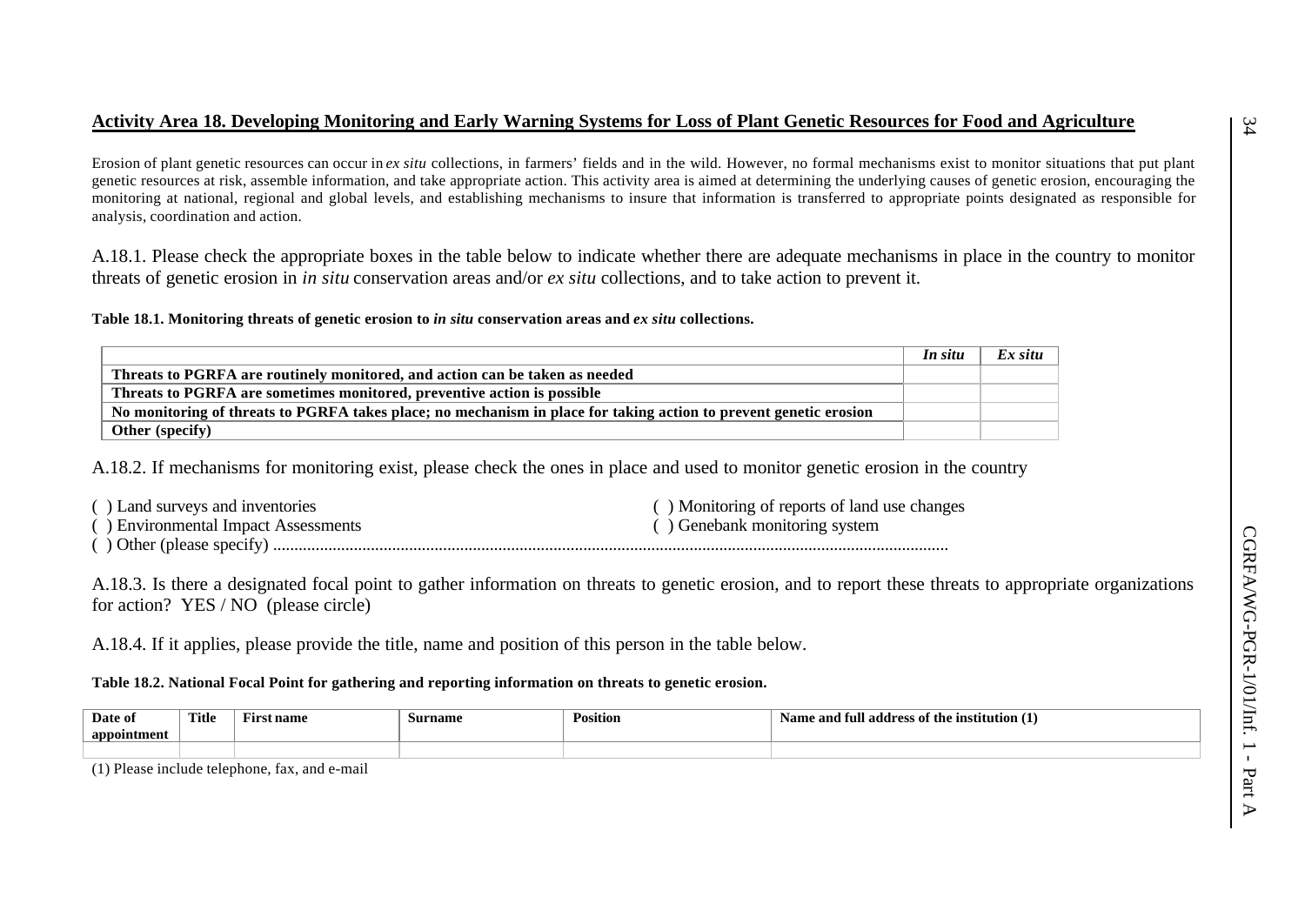# A.18.5. If it applies, please list all the institutions/organizations involved in monitoring genetic erosion threats.

**Table 18.4. Institutions/organizations involved in monitoring genetic erosion threats.**

| Institution name and full address (1) | Contact person's name (1) | Role played in monitoring genetic erosion threats |  |  |
|---------------------------------------|---------------------------|---------------------------------------------------|--|--|
|                                       |                           |                                                   |  |  |
|                                       |                           |                                                   |  |  |
|                                       |                           |                                                   |  |  |
|                                       |                           |                                                   |  |  |

(1) Please include telephone, fax, and e-mail

A.18.6. The FAO World Information and Early Warning System (WIEWS) has recently been evaluated\* . Assuming the recommendations of the review are implemented, would the country provide necessary reports and information to WIEWS, and consider it an appropriate early warning system for monitoring the loss of PGRFA? YES / NO (please circle)

A.18.7. Please explain your answer to the above in the box below.

A.18.8. Please check any of the boxes below that describe the constraints faced in the country to monitoring genetic erosion.

( ) Lack of financial resources to adequately monitor genetic erosion ( ) Lack of skills needed to monitor genetic erosion ( ) Monitoring genetic erosion is not a high priority in the country ( ) Lack of technology needed

 $($ ) Monitoring genetic erosion is not a high priority in the country

( ) No serious constraint to monitoring genetic erosion exists in the country

( ) Other (please specify) ......................................................................................................................................................................................

l

A.18.9. Please comment in the box below (which can be expanded as needed) on priorities, needs and constraints to implementation, opportunities for further action at national or sub-regional level, and actions or support needed from regional and/or international organizations.

<sup>\*</sup> The WIEWS evaluation can be found at WWW.fao.org/ag/cgrfa/docs8.htm (document CGRFA/8/99/inf.5)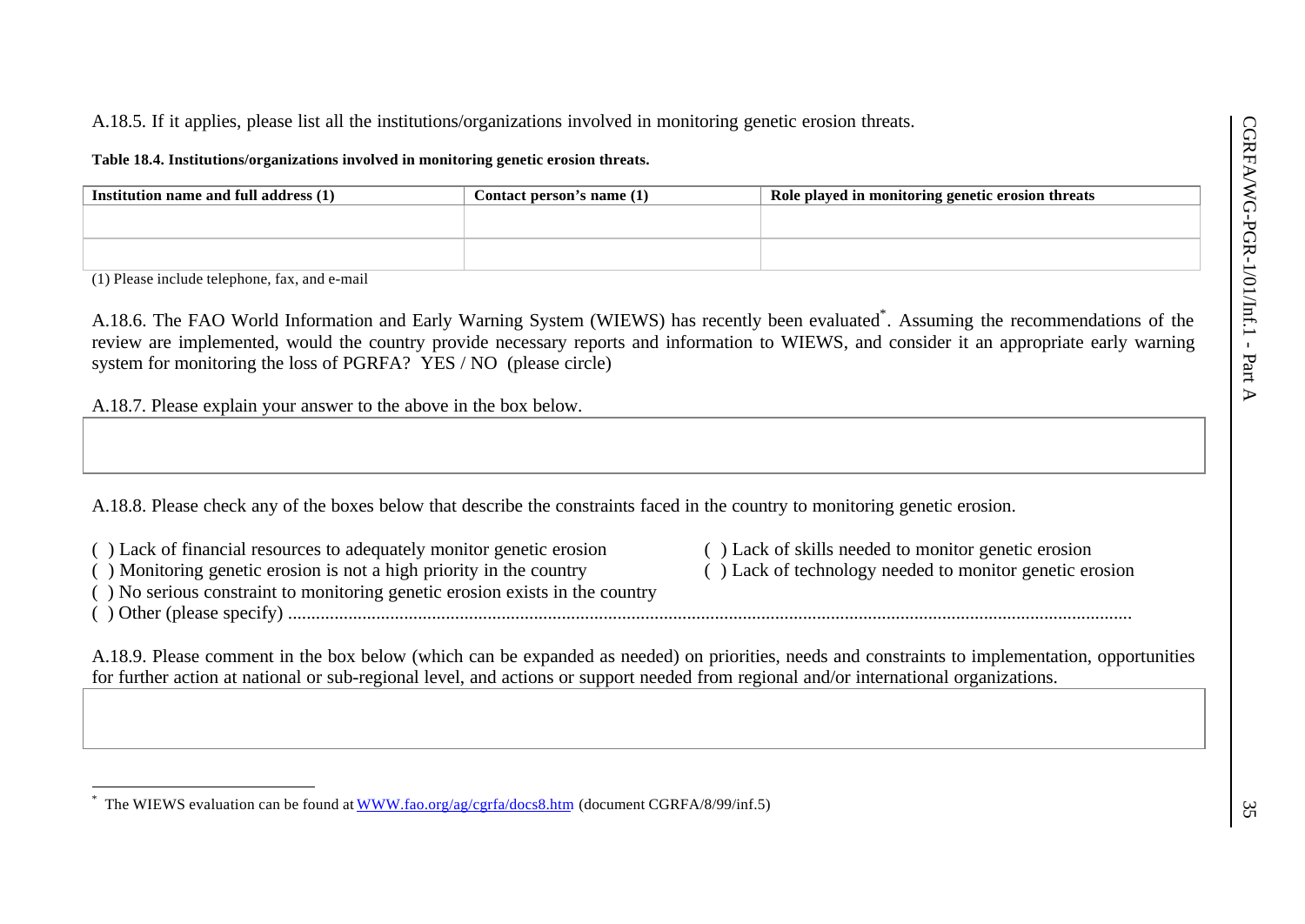# **Activity Area 19. Expanding and Improving Education and Training**

The importance of training in achieving sustainable improvement in plant genetic resources for food and agriculture is widely accepted. Yet there is a dearth of well-trained personnel at virtually all levels and in all scientific and technical specialities in many developing countries. This activity is aimed at developing regional capacity for advanced training; developing short courses in priority areas; fostering access to external training in countries lacking national capacity; and including PGRFA in existing courses and educational programmes in the biological sciences.

A.19.1. Please check the box that best describes education and training for PGRFA in the country (check one box)

- ( ) A strategy for PGRFA education and training exists and is being adequately implemented
- ( ) A strategy for PGRFA education and training exists, but is not being adequately implemented
- ( ) There is no strategy for PGRFA education and training, but an adequate number of our staff are participating in training programmes
- ( ) There is no strategy for PGRFA education and training and few of our staff participate in training for PGRFA
- ( ) Other (please specify) .....................................................................................................................................................

A.19.2. If you have a training and education strategy, please indicate the year in which it was established? 19\_\_

A.19.3. What is the availability of university training opportunities in the region in areas related to PGR conservation and use? (please check appropriate boxes)

- ( ) Sufficient university level training opportunities exist in the region
- ( ) Some university level training opportunities exist, but they are not sufficient to meet our needs
- ( ) No university level training opportunities exist in the region and no national programme staff have participated in university courses either inside or outside the region
- ( ) No university level training opportunities exist in the region, but national programme staff have participated in university courses outside the region.

( ) Other (please specify) .....................................................................................................................................................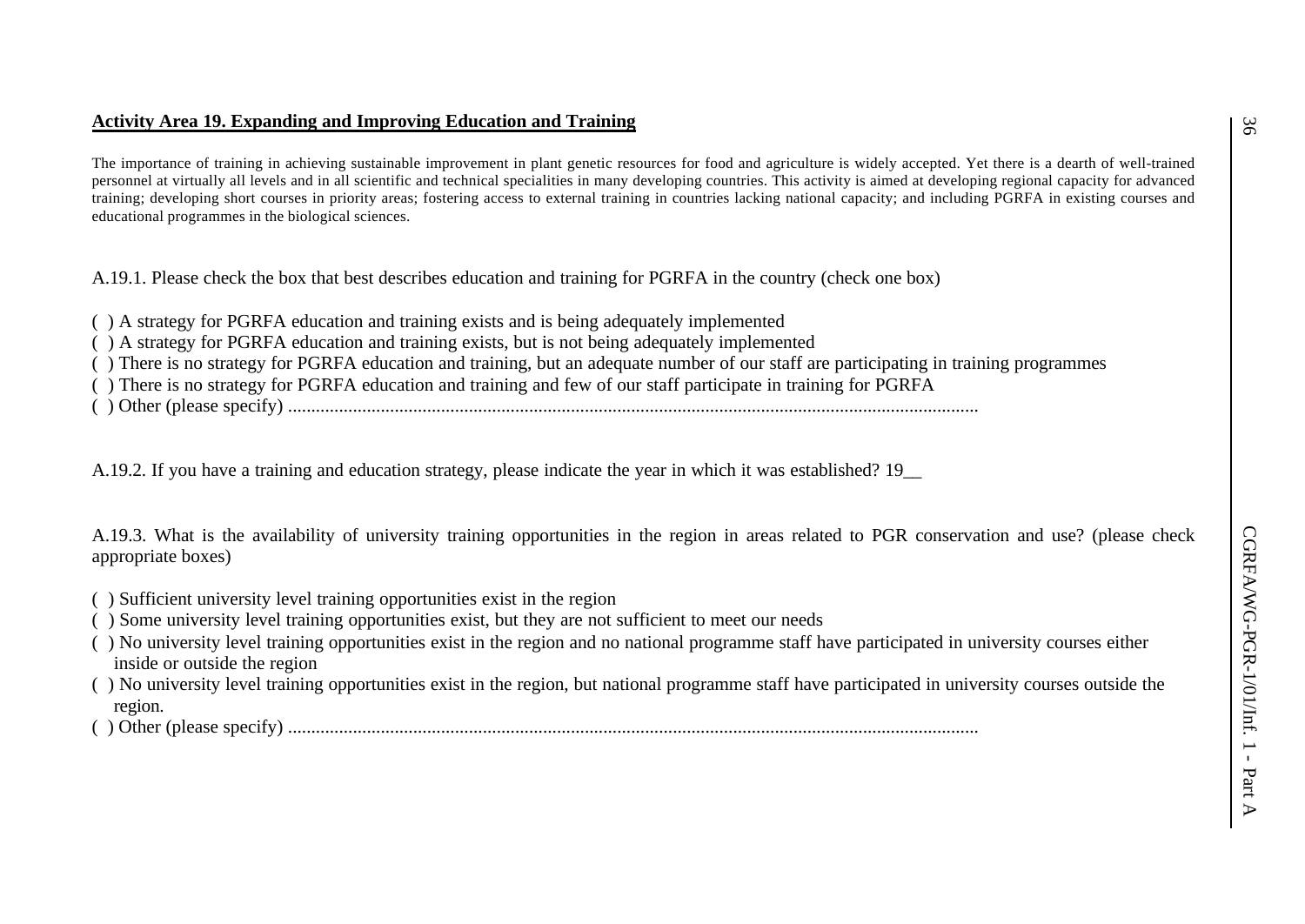A.19.4. What is the availability of short course training opportunities in the region on priority topics related to PGR conservation and use?

- ( ) Sufficient short course training opportunities exist in the region
- ( ) Some short course training exists in the region, but they are not sufficient to meet our needs
- ( ) No short course training opportunities exist in the region and no national programme staff have participated in any short courses either inside or outside the region
- ( ) No short course training opportunities exist in the region, but national programme staff have participated in short courses outside the region.
- ( ) Other (please specify) .................................................................................................................................................................................

A.19.5. Please list any training activity carried out within the framework of the capacity-building strategy and in line with the GPA's priority activity areas, attended by national programme staff since 1995.

#### **Table 19.1. Training activities carried out within the framework of the capacity-building strategy and in line with the GPA's priority activity areas attended by national programme staff.**

| <b>Date</b> | Organizing institution | <b>Course title</b> | GPA's priority | <b>Duration</b> | Type of course (2) | Number of experts trained |
|-------------|------------------------|---------------------|----------------|-----------------|--------------------|---------------------------|
|             |                        |                     | activity areas |                 |                    |                           |
|             |                        |                     | covered $(1)$  |                 |                    |                           |
|             |                        |                     |                |                 |                    |                           |
|             |                        |                     |                |                 |                    |                           |
|             |                        |                     |                |                 |                    |                           |
|             |                        |                     |                |                 |                    |                           |
|             |                        |                     |                |                 |                    |                           |
|             |                        |                     |                |                 |                    |                           |

(1) 1. Surveying and inventorying plant genetic resources for food and agriculture; 2. Supporting on-farm management and improvement of plant genetic resources for food and agriculture; 3. Assisting farmers in disaster situations to restore agricultural systems; 4. Promoting in situ conservation of wild crop relatives and wild plants for food production; 5. Sustaining existing ex situ collections; 6. Regenerating threatened ex situ acce 7. Supporting planned and targeted collecting of plant genetic resources for food and agriculture: 8. Expanding ex situ conservation activities: 9. Expanding the characterization, evaluation and number of core collections facilitate use; 10. Increasing genetic enhancement and base-broadening efforts; 11. Promoting sustainable agriculture through diversification of crop production and broader diversity in crops; 12. Promoting development and commercialization of under-utilized crops and species; 13. Supporting seed production and distribution; 14. Developing new markets for local varieties and "diversity-rich" products; 15. Building strong national programmes; 16. Promoting networks for plant genetic resources for food and agriculture; 17. Constructing comprehensive information systems for plant genetic resources for food and agriculture; 18. Developing monitoring and early warning systems for loss of plant genetic resources for food and agriculture; 19. Expanding and improving education and training; 20. Promoting public awareness of the value of plant genetic resources for food and agriculture conservation and use.

(2) e.g. workshop; symposium; short course; seminar; academic; PhD; MSc; etc.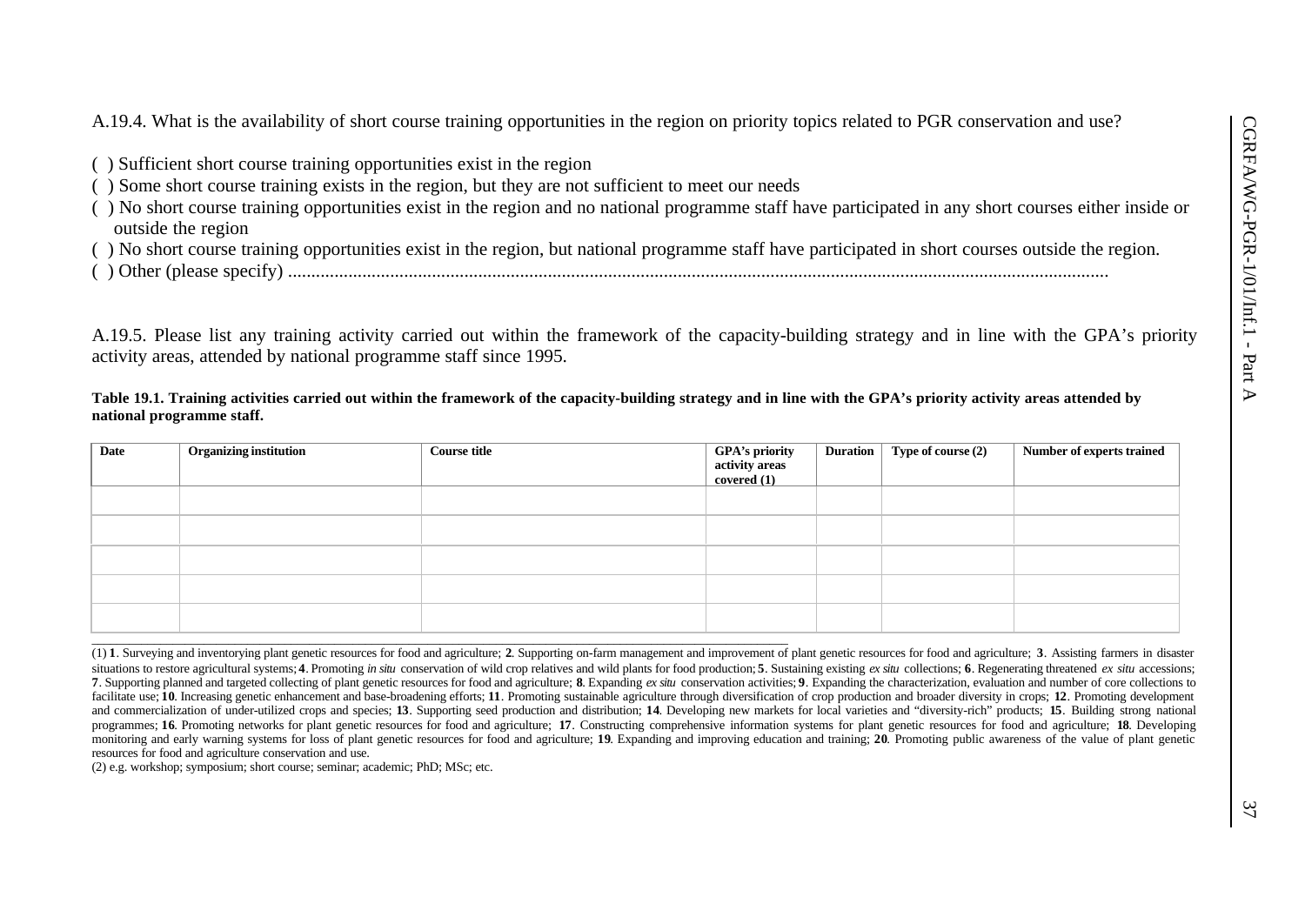A.19.6. Have PGR topics been integrated into the various university programmes in biological sciences offered in the country? (please check the box that best describes the situation in the country)

( ) PGR topics have been very well integrated into all biological science university programmes in the country

( ) PGR topics have been integrated into some of the biological science university programmes in the country

( ) PGR topics have not been integrated into any of the biological science university programmes in the country

( ) Our strategy has been to create new PGR programmes, rather than to integrate PGR into existing programmes of biological science

( ) Other (please specify) .............................................................................................................................................................................

A.19.7. Please indicate the greatest obstacles to training in PGR in the country. (Please check all those that apply)

( ) Lack of adequate financial resources to support training ( ) Lack of training materials related to PGR ( ) Lack of short courses related to PGR topic areas ( ) Training programmes exist but their quality needs to be improved ( ) Lack of training to conduct courses related to PGR ( ) Low awareness of the training needs withi

( ) There are no serious obstacles to PGR training in the country

( ) Other (please specify) .............................................................................................................................................................................

 $( )$  Low awareness of the training needs within the country

A.19.8. Please comment in the box below (which can be expanded as needed) on priorities, needs and constraints to implementation, opportunities for further action at national, or sub-regional level, and actions or support needed from regional and/or international organizations.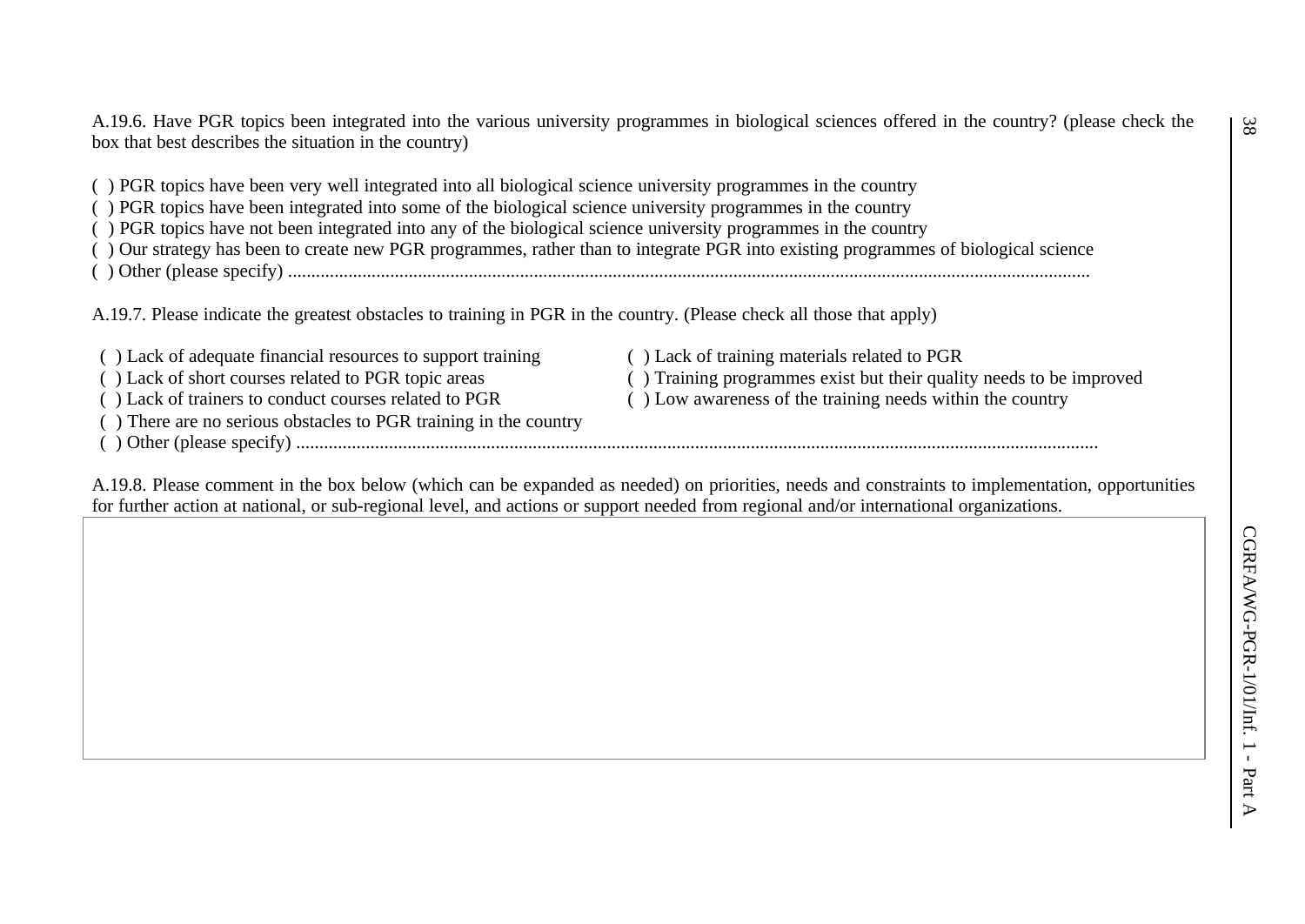### **Activity Area 20. Promoting Public Awareness of the Value of Plant Genetic Resources for Food and Agriculture Conservation and Use**

The capacity to communicate the impact of genetic resources activities to key target audiences is critical to the success of any conservation programme. This activity is aimed at supporting mechanisms, particularly in developing countries, for coordinated public awareness activities at all levels.

A.20.1. Please check the box in the table below based on the status of public awareness activities on PGRFA in the country

( ) Strong development, with many public awareness activities on plant genetic resources undertaken at different levels

- ( ) Limited activities undertaken
- ( ) No public awareness activities undertaken

A.20.2. Which of the following activities have been undertaken since 1995 by your public awareness programme?

| ) Interviews with the press () Television production |                                                                       | ) Radio production                                                   |
|------------------------------------------------------|-----------------------------------------------------------------------|----------------------------------------------------------------------|
| Diversity fairs                                      | Activities targeted towards policy makers                             | () Training and capacity-building in PA for national programme staff |
|                                                      | ) Producing annual reports () Producing general interest publications | () Environmental education for school children                       |
|                                                      |                                                                       |                                                                      |

A.20.3. Please check any of the following public awareness products that you have produced since 1995. (check all that apply)

| ( ) Annual reports<br>() Radio programmes                                   | () Fact sheets<br>( ) Display panels                                       | ) Newsletters<br>$\rightarrow$ Videos          | () Television programmes        |  |  |  |  |  |  |  |
|-----------------------------------------------------------------------------|----------------------------------------------------------------------------|------------------------------------------------|---------------------------------|--|--|--|--|--|--|--|
|                                                                             |                                                                            |                                                |                                 |  |  |  |  |  |  |  |
| A.20.4. Public awareness activities are coordinated in the country through: |                                                                            |                                                |                                 |  |  |  |  |  |  |  |
| () National PGR Programme<br>() National PGR Committee                      | () a lead organization taking responsibility<br>(please specify hereunder) | () National Focal Point for GPA Implementation | () Public Awareness Focal Point |  |  |  |  |  |  |  |
|                                                                             |                                                                            |                                                |                                 |  |  |  |  |  |  |  |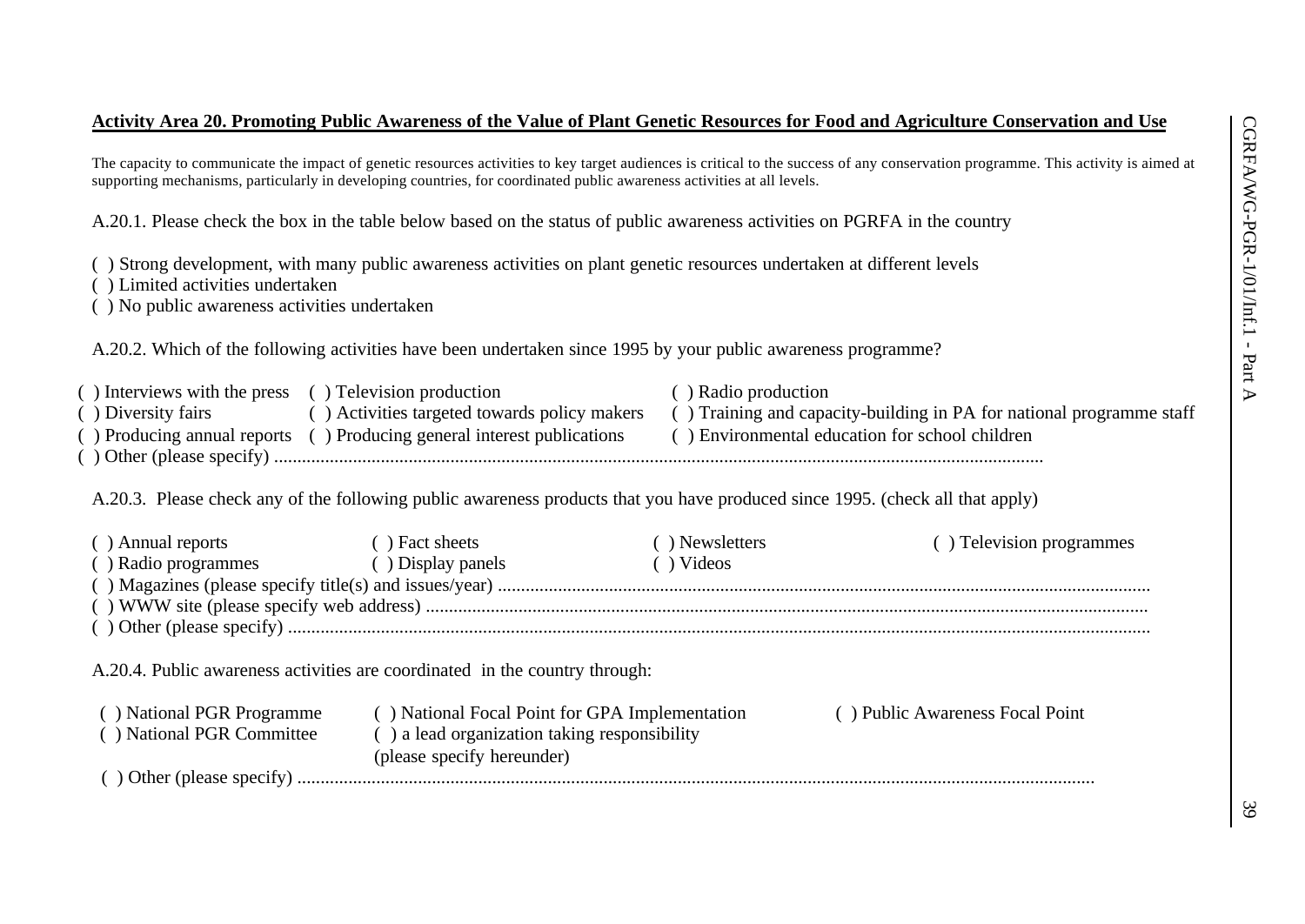| A.20.5. Please list, if any, NGOs and/or well-known personalities involved in public awareness activities.                                                        |
|-------------------------------------------------------------------------------------------------------------------------------------------------------------------|
| A.20.6. Please check the audiences that are the targets of public awareness campaigns promoting understanding of PGRFA activities.                                |
| () Scientists () Extension agents () Farmers () School children<br>( ) Policy makers<br>() General public                                                         |
| A.20.7. Please check the subjects that are addressed by such public awareness campaigns.                                                                          |
| () Importance of PGRFA as part of biodiversity () Farmers' role () In situ conservation () Ex situ conservation () National policy                                |
| A.20.8. Please check the media used in the country for public awareness activities on PGRFA                                                                       |
| () Radio () Newspapers () College lectures () Television () Seminars/school programmes                                                                            |
| A.20.9. Please list in the table below regional or international organizations that provide the country with support for public awareness activities on<br>PGRFA. |

**Table 20.1. Organizations providing support to the country for public awareness activities on PGRFA.**

| $\sim$<br>l Irganiz<br>atıon | $- - -$<br>$\overline{a}$<br>.<br>$"$ GRF $\kappa$<br>Kind<br>activities<br>. of suppor<br>' nublic<br>areness<br>$^{\circ}$ over<br>-on<br>tor |
|------------------------------|-------------------------------------------------------------------------------------------------------------------------------------------------|
|                              |                                                                                                                                                 |
|                              |                                                                                                                                                 |

(1) i.e. financial assistance, technical assistance, publications, brochures, etc.

A.20.10. Please comment in the box below (which can be expanded as needed) on priorities, needs and constraints to implementation, opportunities for further action at national or sub-regional level, and actions or support needed from regional and/or international organizations.

 $\ddot{d}$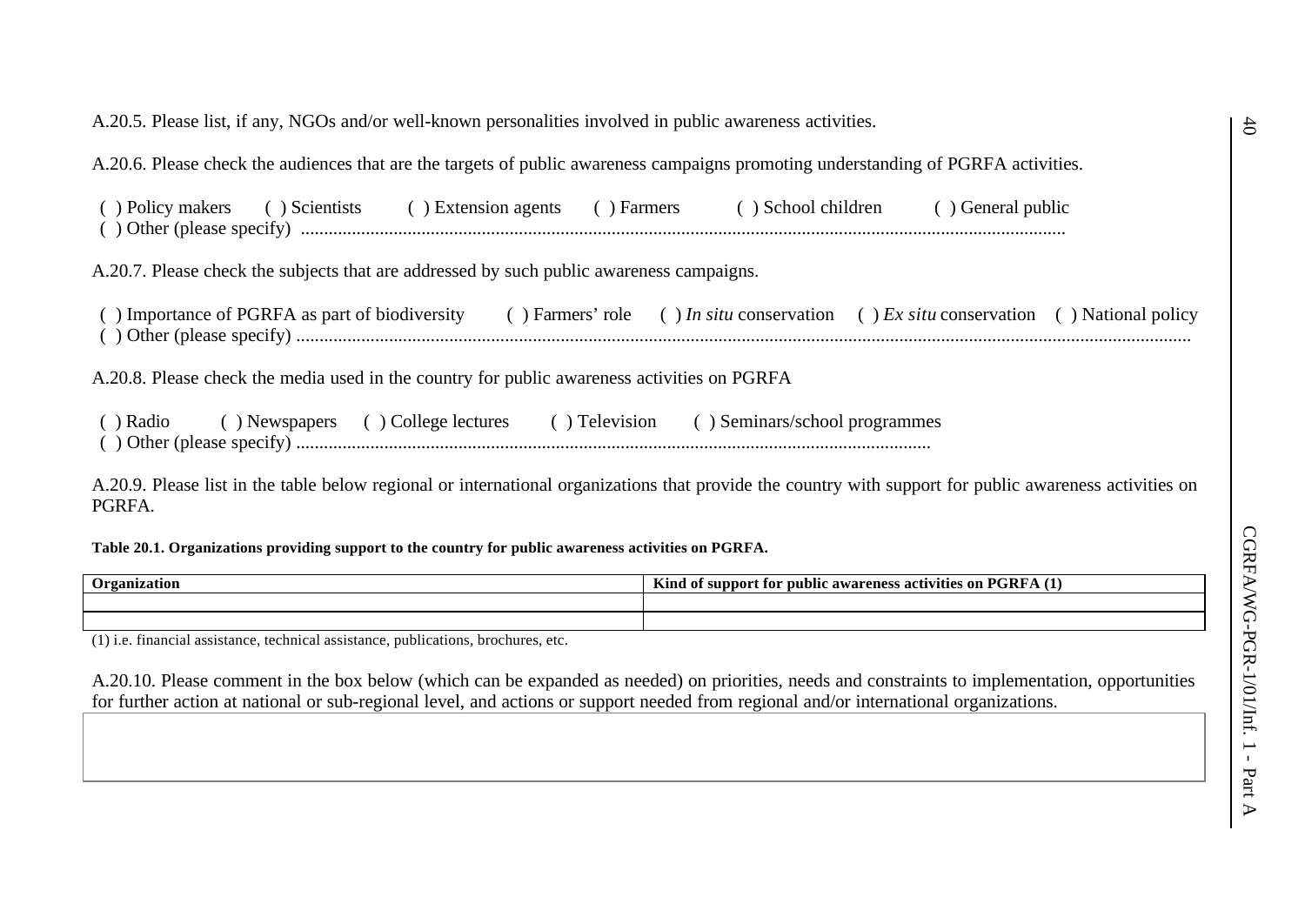# **PART B**

# **REPORTING FORMAT for MONITORING the IMPLEMENTATION of the GLOBAL PLAN of ACTION (GPA) for the CONSERVATION and SUSTAINABLE USE of PLANT GENETIC RESOURCES for FOOD and AGRICULTURE (PGRFA)**

**This questionnaire should be sent to and completed by each institution in your country that is responsible for germplasm** *ex situ* **conservation and germplasm characterization and evaluation. Please ensure that they are completed by the appropriate person(s)/ institution(s). On behalf of all those who are participating and contributing to this monitoring process and those who will benefit from the knowledge derived from it: thank you.**

| Country:                                               |
|--------------------------------------------------------|
|                                                        |
| Title and name of person completing the questionnaire: |
|                                                        |
| Position:                                              |
|                                                        |
| Institute:                                             |
|                                                        |
| Genebank name (if different from Institute):           |
|                                                        |
| Date of completion:                                    |
|                                                        |
|                                                        |

Please return the completed questionnaire to the National Focal Point for the implementation of the GPA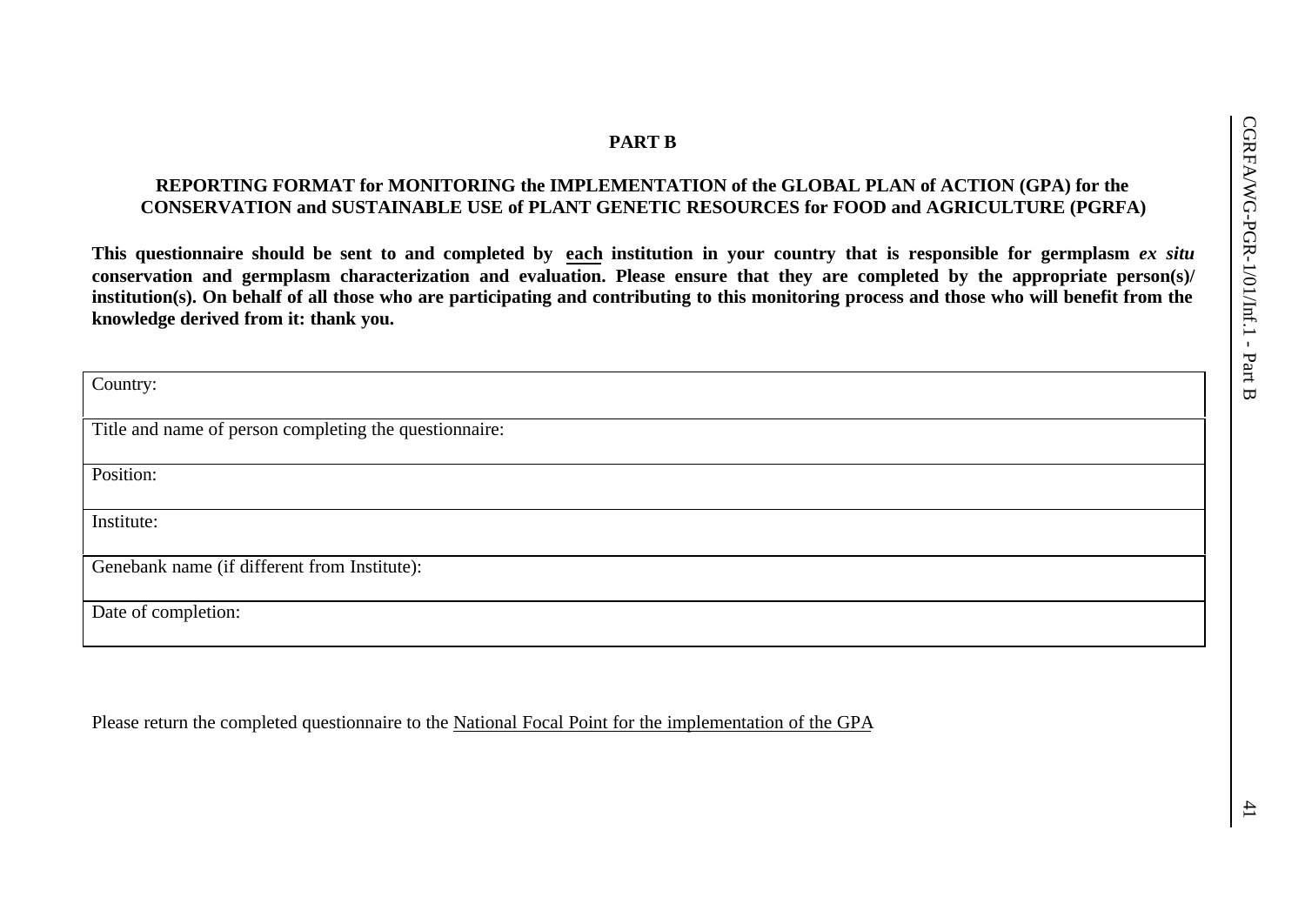### **1. Programmes and/or projects addressing GPA's priority activity areas**

1.1. Please list PGRFA programmes and projects, presently carried out with the participation of your institution, addressing GPA's priority activity areas 5-9 and 17, their current operational status, geographical focus, responsible/executing institution, total budget and correspondent currency, funding source, start and end date, and which of the GPA's priority activity areas are addressed.

|  | Table 1.b. PGRFA programmes and projects addressing GPA's priority activity areas |  |  |  |  |
|--|-----------------------------------------------------------------------------------|--|--|--|--|
|  |                                                                                   |  |  |  |  |

l

| PGRFA programme/project | <b>Status</b> | Geo-                     | Responsible/executing | Total budget (3) | <b>Funding source</b> |              | Date |                                                   |
|-------------------------|---------------|--------------------------|-----------------------|------------------|-----------------------|--------------|------|---------------------------------------------------|
|                         | (1)           | graphical<br>focus $(2)$ | institution           |                  |                       | <b>Start</b> | End  | GPA's priority<br>activity areas<br>addressed (4) |
|                         |               |                          |                       |                  |                       |              |      |                                                   |
|                         |               |                          |                       |                  |                       |              |      |                                                   |
|                         |               |                          |                       |                  |                       |              |      |                                                   |
|                         |               |                          |                       |                  |                       |              |      |                                                   |
|                         |               |                          |                       |                  |                       |              |      |                                                   |
|                         |               |                          |                       |                  |                       |              |      |                                                   |
|                         |               |                          |                       |                  |                       |              |      |                                                   |

(1) P=Proposed; A=Approved; O=On-going; C=Completed; other (specify); (2) N=National; R=Regional; I=International; other (specify); (3) Specify the currency used.

(4) Fill in this column with the activity (ies) corresponding number(s) only. 1. Surveying and inventorying plant genetic resources for food and agriculture; 2. Supporting on-farm management and improvement of plant genetic resources for food and agriculture; 3. Assisting farmers in disaster situations to restore agricultural systems; 4. Promoting in situ conservation of wild crop relatives and wild plants for food production; 5. Sust existing ex situ collections; 6. Regenerating threatened ex situ accessions; 7. Supporting planned and targeted collecting of plant genetic resources for food and agriculture; 8. Expanding ex situ conservation activities; Expanding the characterization, evaluation and number of core collections to facilitate use; 10. Increasing genetic enhancement and base-broadening efforts; 11. Promoting sustainable agriculture through diversification of crop production and broader diversity in crops: 12. Promoting development and commercialization of under-utilized crops and species: 13. Supporting seed production and distribution: 14. Developing new markets for local varieties and "diversity-rich" products; 15. Building strong national programmes; 16. Promoting networks for plant genetic resources for food and agriculture; 17. Constructing comprehensive information systems for plant genetic resources for food and agriculture; 18. Developing monitoring and early warning systems for loss of plant genetic resources for food and agriculture; 19. Expanding and improving education and training; 20. Promoting public awareness of the value of plant genetic resources for food and agriculture conservation and use.

<sup>\*</sup> All the tables in the reporting format can be adjusted by adding new rows or deleting existing ones, as needed. Any change in the structure of the tables, in particular the addition of new columns should be avoided.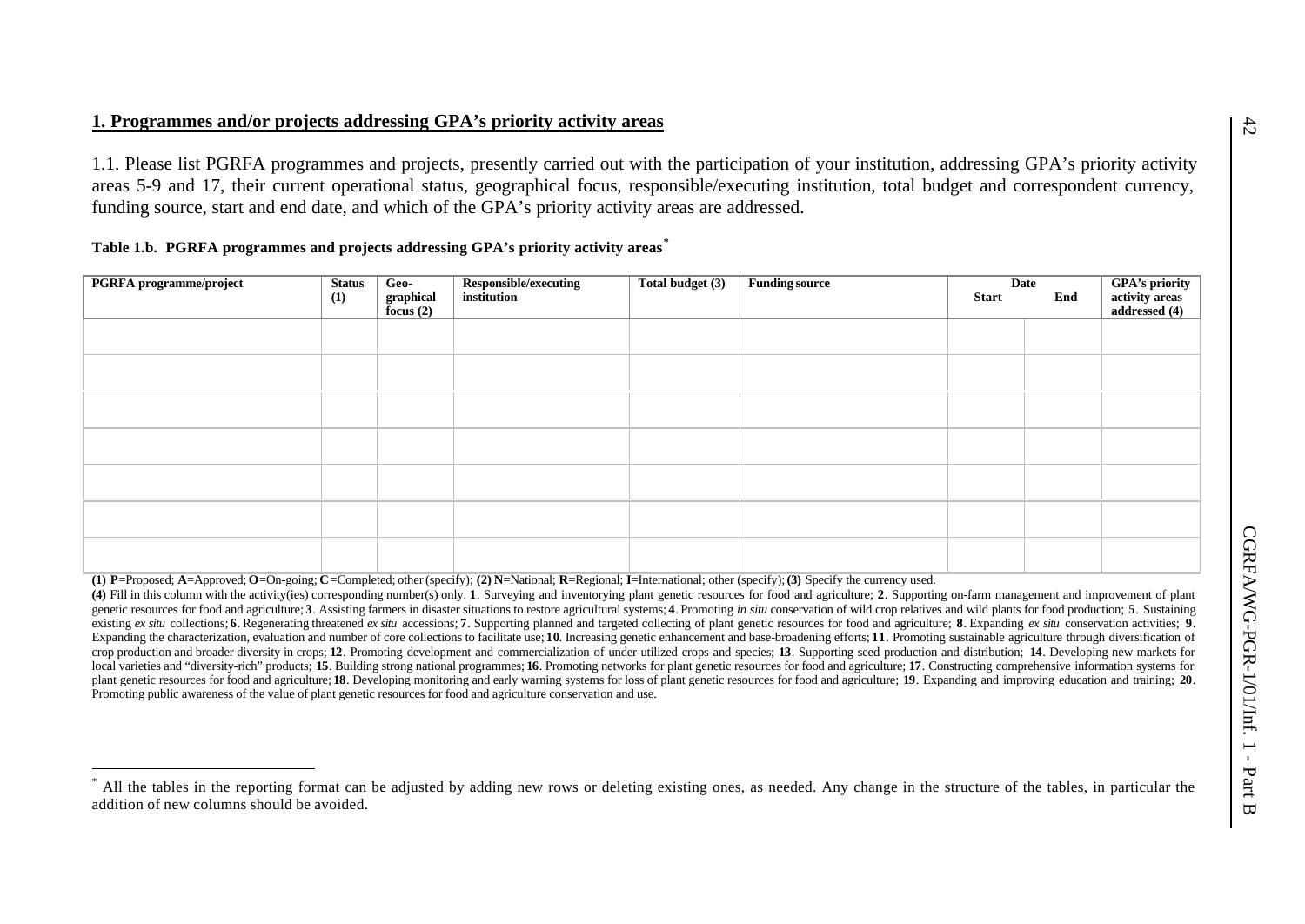# *Ex Situ* **Conservation**

# **Activity Area 5. Sustaining Existing** *Ex Situ* **Collections**

In the past 20 years, the numbers of *ex situ* collections and genebanks have grown rapidly. However many of these genebanks are experiencing difficulties in maintaining these collections. Lack of long term storage or alternative storage methods, accessions conserved below agreed genebank standards, an excessive number of duplicates of the same accession, lack of coordination among genebanks, and lack of continued funding, are reasons why the sustainability of these collections is threatened.

B.5.1. Changes in annual budget, staff, and number of species and accessions of *ex situ* holding collection in your genebank. Please complete the table below.

| Table 5.1. Annual budget, staff and number of species and accessions of ex situ holding collection during 1995-2001 period. |  |  |  |
|-----------------------------------------------------------------------------------------------------------------------------|--|--|--|
|                                                                                                                             |  |  |  |

| <i>Ex situ</i> conservation activities                | 1995 | 1996 | 1997 | 1998 | 1999 | 2000 | 2001 | Currency    |
|-------------------------------------------------------|------|------|------|------|------|------|------|-------------|
| <b>Budget (internal source)</b>                       |      |      |      |      |      |      |      |             |
| Budget (external source, e.g. cooperative programmes) |      |      |      |      |      |      |      |             |
| <b>Professional Staff</b>                             |      |      |      |      |      |      |      |             |
| <b>General Staff</b>                                  |      |      |      |      |      |      |      |             |
| Total number of species in storage                    |      |      |      |      |      |      |      | ----------- |
| Total number of accessions in storage                 |      |      |      |      |      |      |      | ----------  |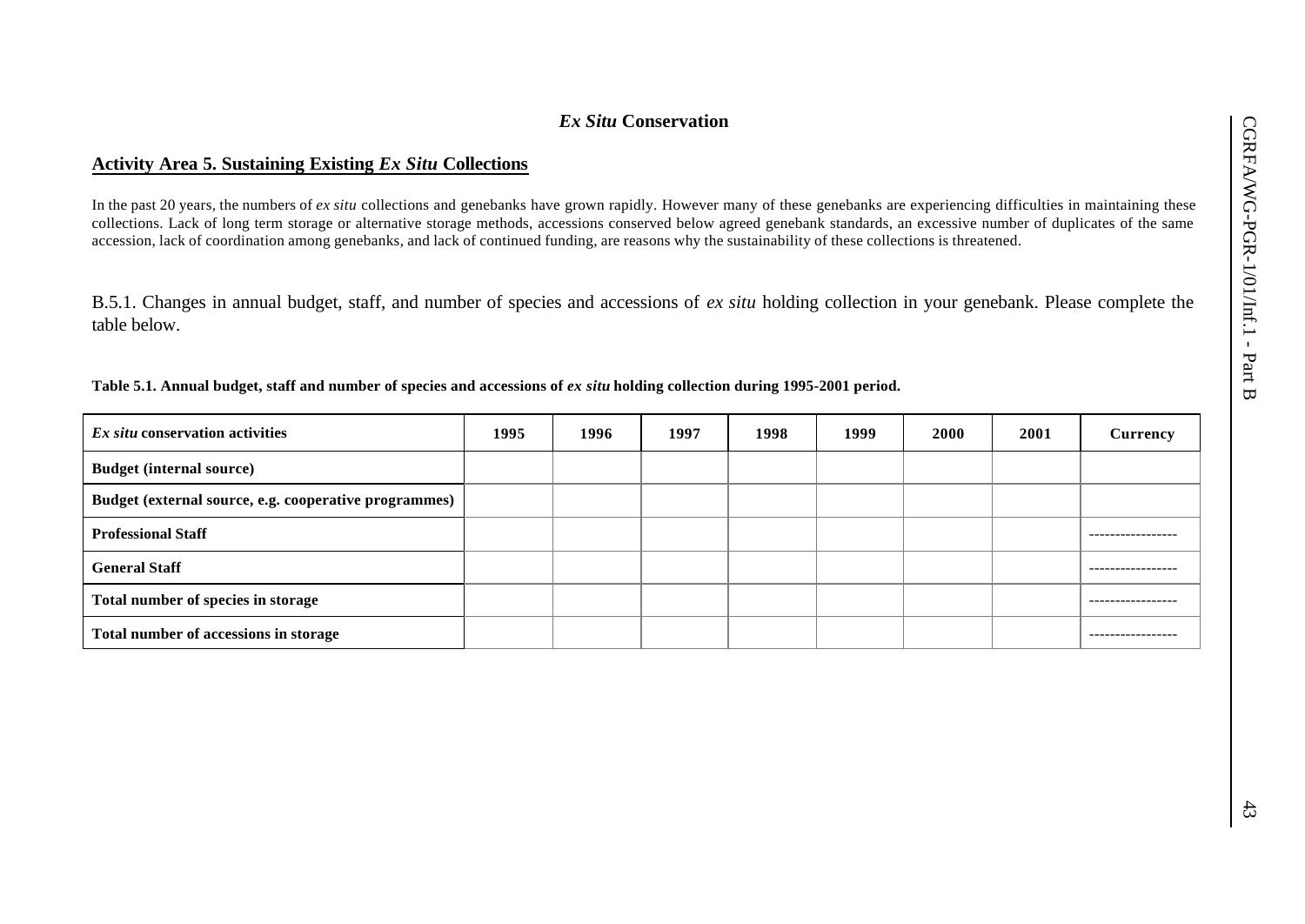B.5.2. Please list (update) all species, total number of accessions and corresponding method(s) currently used to store each species in your genebank. For each species and method, specify the total number and status of the accessions stored, the number of accessions that currently require to be regenerated, the number of accessions duplicated in other genebanks and the name of the genebank(s) holding such duplications and provide an estimate of the risk of genetic erosion during storage under present conditions.

Table 5.2. Germplasm holdings in the *ex situ* collection, grouped by species and storage methods, including a risk estimate of genetic erosion.

| <b>Species</b> | <b>Total</b><br>number of<br>accessions<br>in storage | <b>Storage</b><br>method <sup>1</sup> | <b>Number</b><br>of<br>accessions | <b>Status of</b><br>sample $3$ | Number of<br>accessions<br>that require<br>regeneration | Number of<br>accessions<br>duplicated in<br>other<br>genebanks | Genebank<br>holding<br>duplication <sup>4</sup> | Risk<br>estimate<br>of genetic<br>erosion 5 |
|----------------|-------------------------------------------------------|---------------------------------------|-----------------------------------|--------------------------------|---------------------------------------------------------|----------------------------------------------------------------|-------------------------------------------------|---------------------------------------------|
|                |                                                       |                                       |                                   |                                |                                                         |                                                                |                                                 |                                             |
|                |                                                       |                                       |                                   |                                |                                                         |                                                                |                                                 |                                             |
|                |                                                       |                                       |                                   |                                |                                                         |                                                                |                                                 |                                             |
|                |                                                       |                                       |                                   |                                |                                                         |                                                                |                                                 |                                             |
|                |                                                       |                                       |                                   |                                |                                                         |                                                                |                                                 |                                             |
|                |                                                       |                                       |                                   |                                |                                                         |                                                                |                                                 |                                             |

B.5.3. Is there capability to monitor genetic diversity of the collections in your institute? YES / YES, IN PART / NO (please circle)

l

<sup>1</sup> ST (short term - seed); MT (medium term - seed); LT (long term - seed); FV (field - vegetative material); IV (*In vitro* - tissue culture); CP (cryopreservation)

<sup>2</sup> Number of accessions stored under the specified storage method.

 $3 \,$  WS = Wild (FAO/IPGRI Multicrop passport descriptor 1); WE = Weedy (FAO/IPGRI Multicrop passport descriptor 2); LR = Traditional cultivar/landrace (FAO/IPGRI Multicrop passport descriptor 3);  $BL = B$ reeder's line (FAO/IPGRI Multicrop passport descriptor 4);  $AC = Advanced$  cultivar (FAO/IPGRI Multicrop passport descriptor 5);  $IF = Introgressed form; GS = Genetic stock; CU = Cultivated; MT = Mutant; OL = Old cultivar.$ 

<sup>4</sup> Provide the WIEWS Institution code for the genebank holding a duplication of the accessions as reported in the previous column.

<sup>5</sup> Scores: 0 - No risk at all; 1 - Low risk; 2 - Low to Medium risk; 3 - Medium risk; 4 - Medium to High risk; 5 - High risk.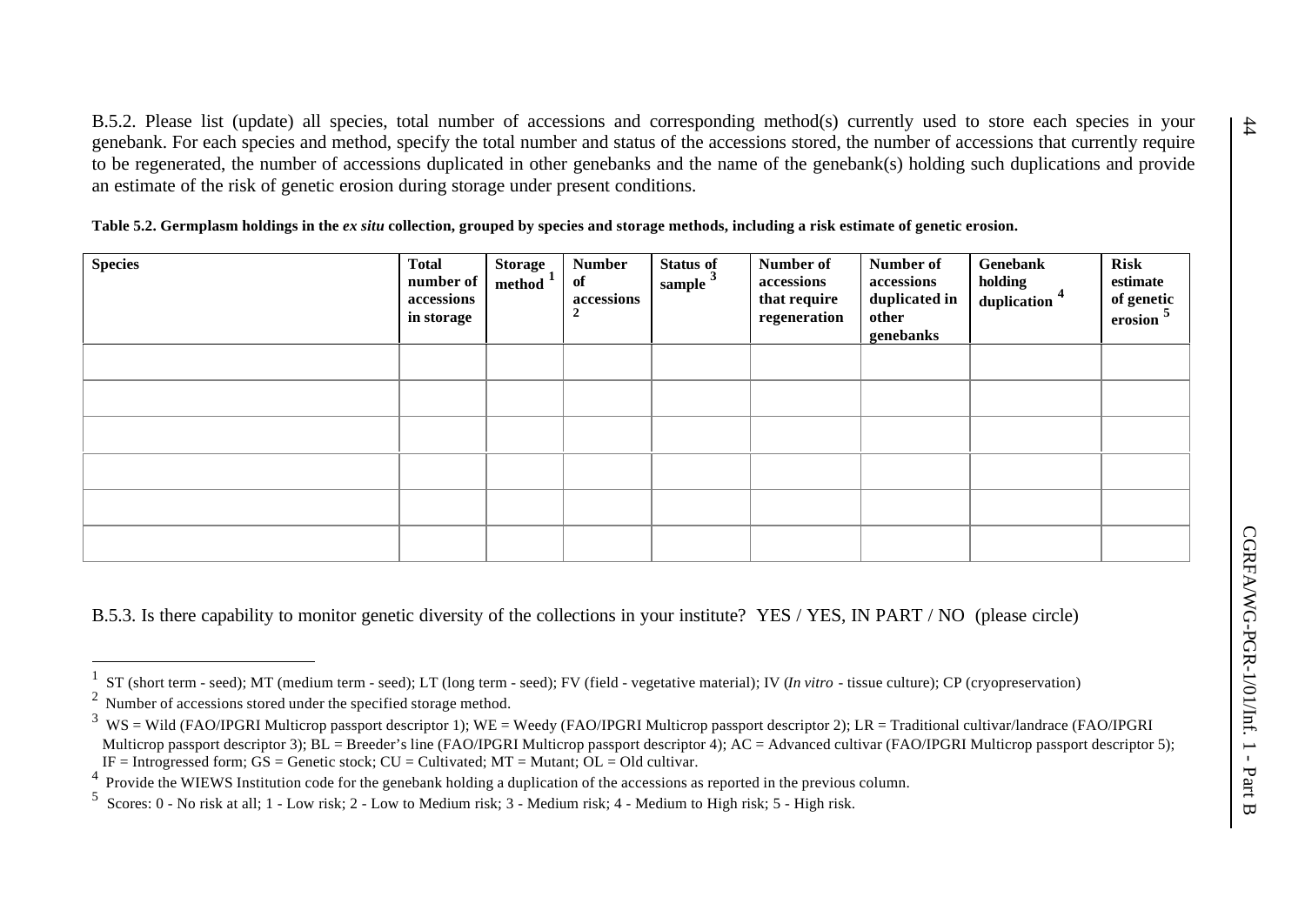B.5.4. Is this monitoring being done on a regular basis? YES / NO (please circle)

B.5.5. Is there capability to monitor viability of the collections in your institute? YES / YES, IN PART / NO (please circle)

B.5.6. Is this being done on a regular basis? YES / NO (please circle)

B.5.7. Are there any cooperation arrangements established through regional crop networks or international organizations to conserve accessions from your collections? YES / NO (please circle)

B.5.8. If it applies, please provide details on such arrangement(s).

B.5.9. Please comment on cooperative arrangements made for *ex situ* collections in the country, specifying whether Material Transfer Agreements or other arrangements have been used to define the terms for exchanging and maintaining this germplasm.

B.5.10. Please comment on major achievements that have occurred since 1995 in *ex situ* conservation activities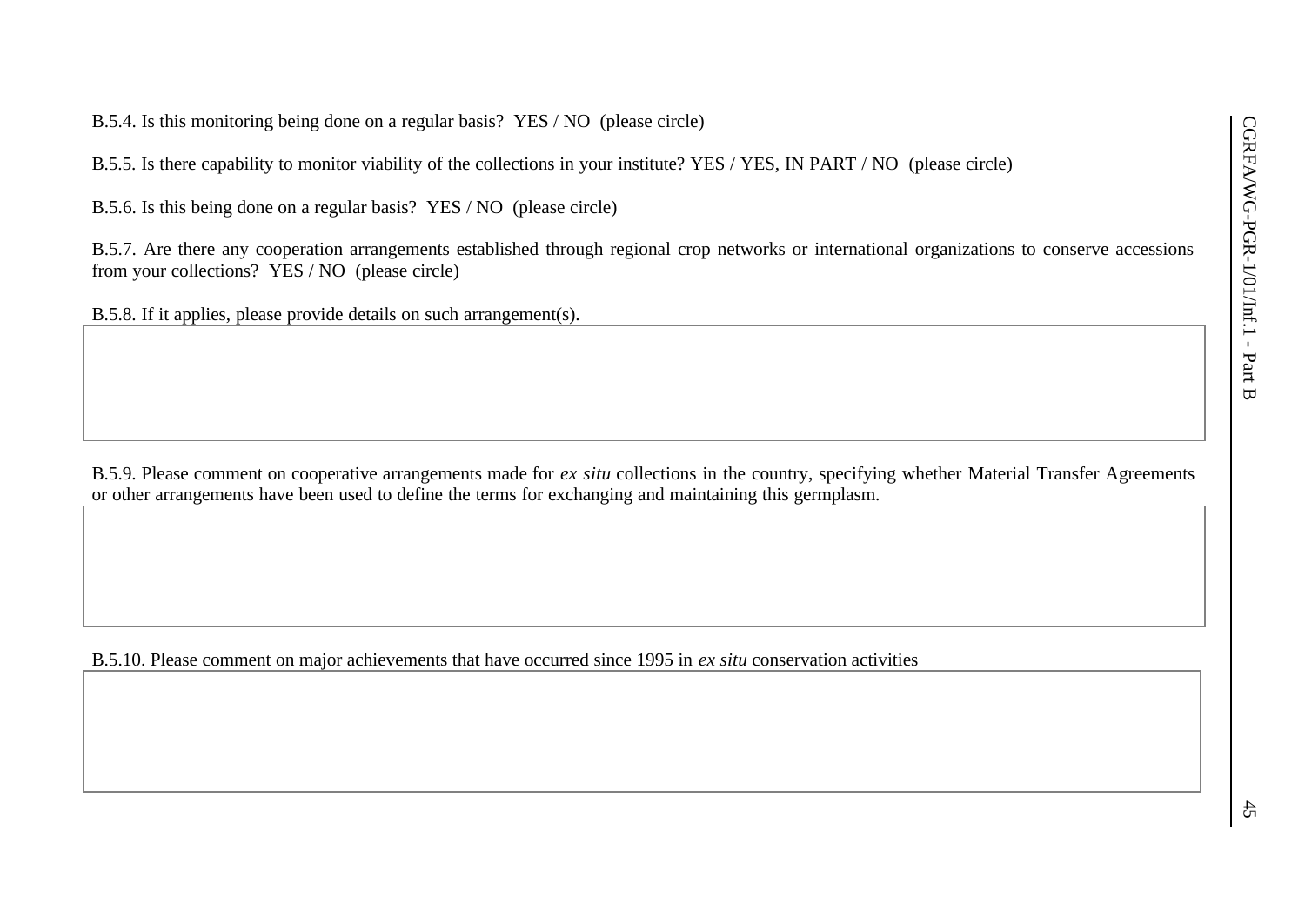B.5.12. Please list any training which was received by your staff since 1995.

#### **Table 5.3. Training undertaken by institutional staff since 1995.**

| Date | Organizing institution | <b>Course title</b> | Duration | <b>Type of course</b> $(1)$ | Number of experts<br>trained |
|------|------------------------|---------------------|----------|-----------------------------|------------------------------|
|      |                        |                     |          |                             |                              |
|      |                        |                     |          |                             |                              |
|      |                        |                     |          |                             |                              |
|      |                        |                     |          |                             |                              |
|      |                        |                     |          |                             |                              |

(2) e.g. workshop; symposium; short course; seminar; MSc; PhD; etc

B.5.13. Please comment in the box below (which can be expanded as needed) on priorities, needs and constraints to implementation, opportunities for further action at national or sub-regional level, and actions or support needed from regional and/or international organizations.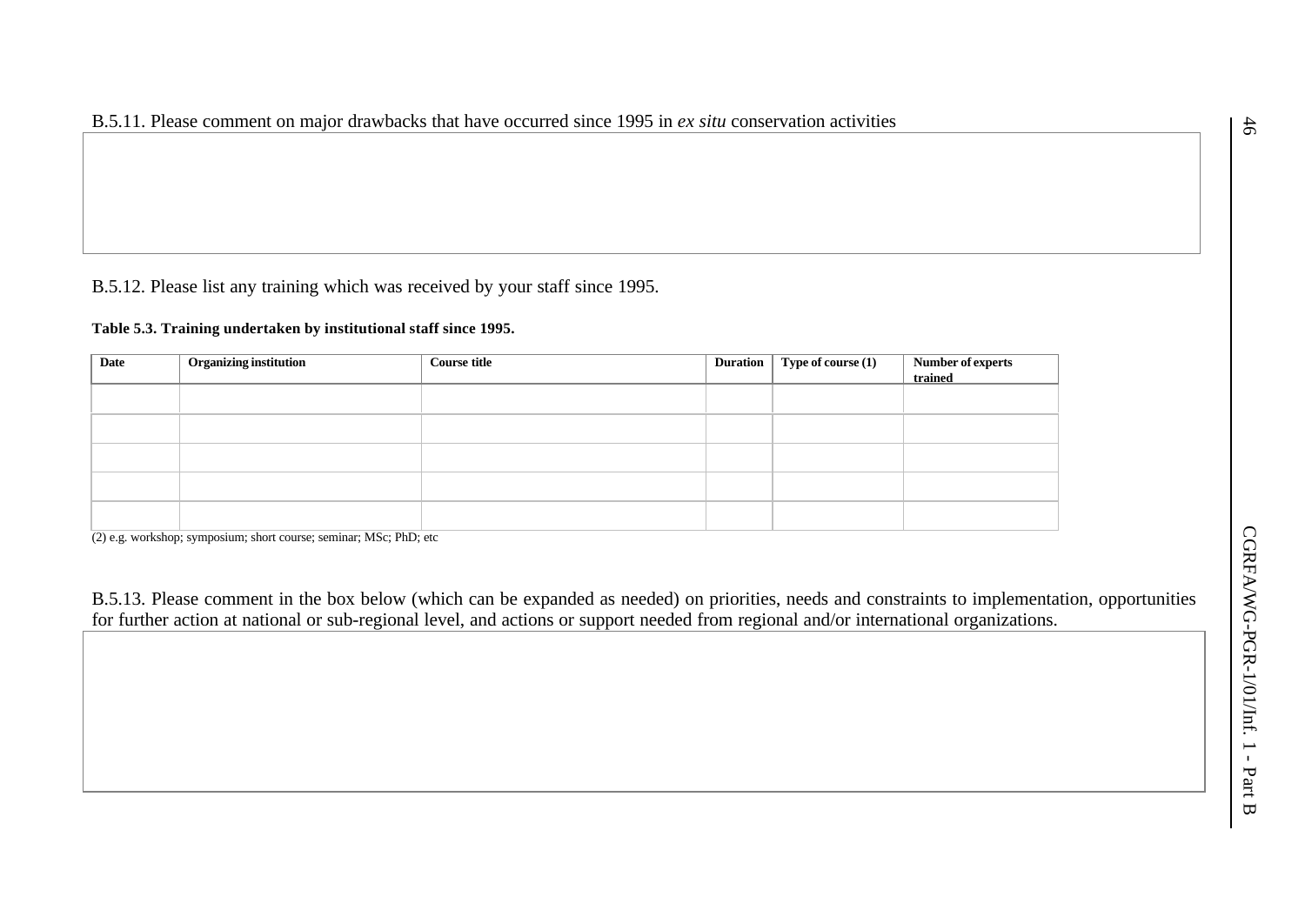# **Activity Area 6. Regenerating Threatened** *Ex Situ* **Accessions**

Many accessions presently stored in genebanks require regeneration to prevent loss of viability and consequent loss of genes or genotypes. Adequate amounts of seed must also be maintained to meet users' requests, and ensure genetic integrity of the accessions. This activity is aimed at establishing the infrastructure needed for periodic regeneration including coordinating mechanisms, locations for regeneration, and initiating action to regenerate accessions under conditions designed to preserve the genetic integrity of material.

B.6.1. Are multi-year plans for regenerating priority accessions in place in your genebank? YES / NO (please circle)

B.6.2. Have priorities for regeneration been determined? YES / NO (please circle)

B.6.3. How many years will it take to regenerate present priority accessions?

B.6.4. Do regeneration plans include elimination of unnecessary duplicates? YES / NO (please circle)

B.6.5. Are there problems implementing the plans? YES / NO (please circle)

B.6.6. Please comment on any regeneration problem in your genebank

B.6.7. Are regeneration efforts being assisted/undertaken through the country's involvement in crop or regional networks, linkages with international organizations, or arrangements with other countries? YES / NO (please circle)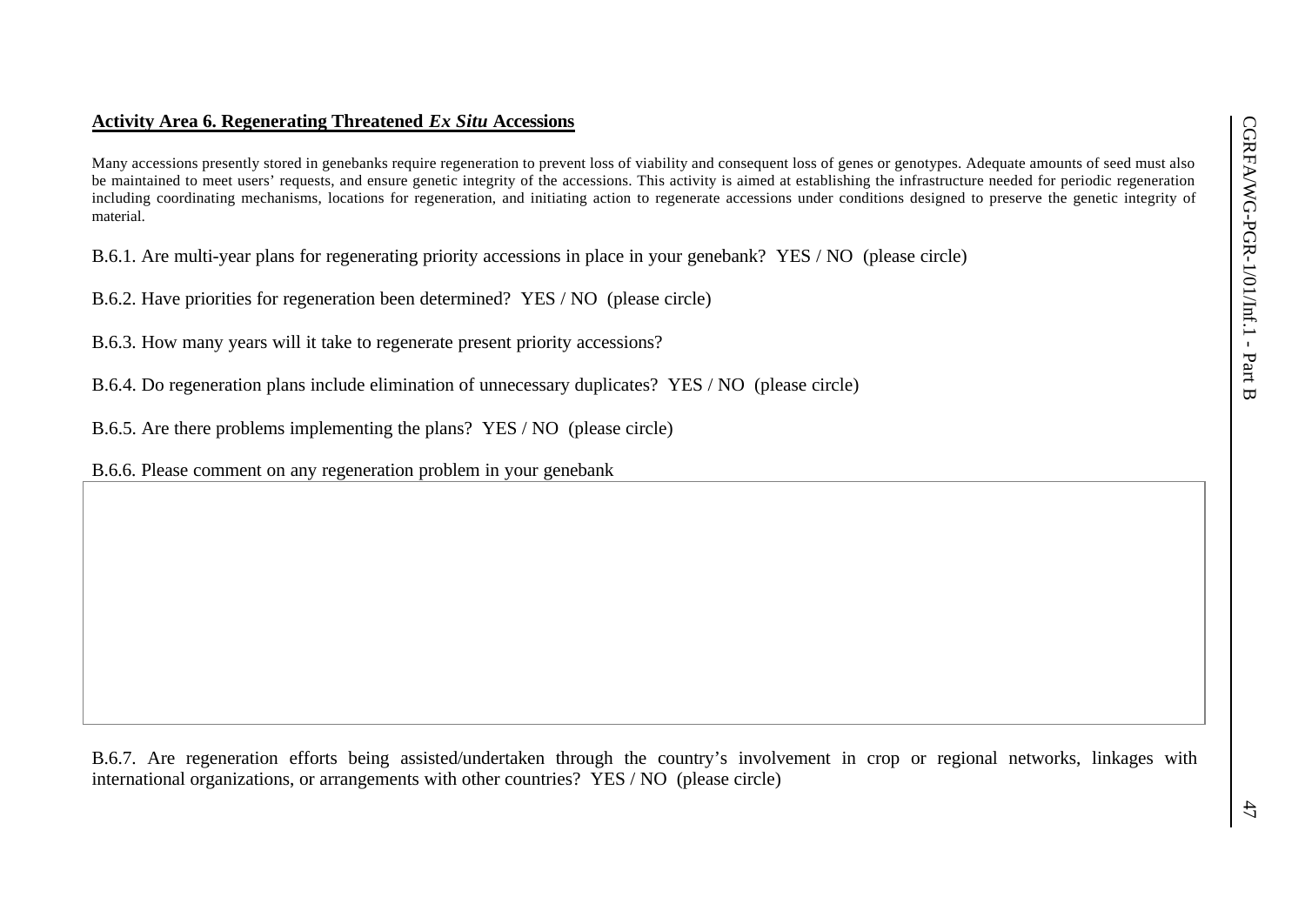B.6.9. Have recently published regeneration guidelines proved useful in undertaking regeneration activities? YES / NO (please circle)

B.6.10. Please add under Table 5.3. any training related to this activity area which was received by your staff.

B.6.11. Please comment in the box below (which can be expanded as needed) on priorities, needs and constraints to implementation, opportunities for further action at national or sub-regional level, and actions or support needed from regional and/or international organizations.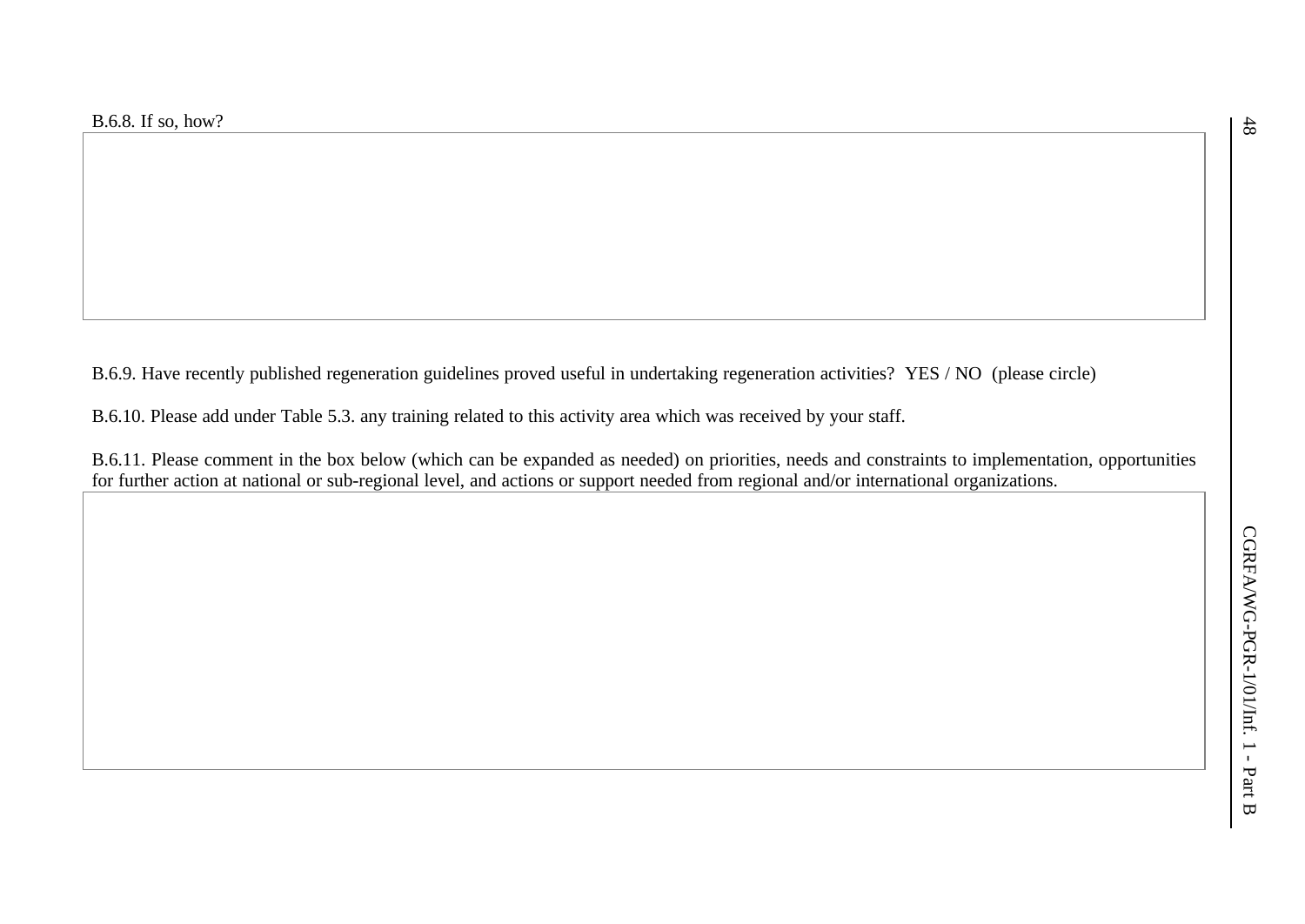#### **Activity Area 7. Supporting Planned and Targeted Collecting of Plant Genetic Resources for Food and Agriculture**

Over the past 20 years, extensive collecting efforts have been undertaken. Major crops have been generally well collected, but collections of minor, regional or subsistence crops are generally less complete. This activity aims at collecting those species, ecotypes, landraces/farmers' varieties or other cultivars, and associated information, which are under threat. The activity also aims at filling gaps in the genetic diversity of existing collections with well targeted and prioritized collecting.

B.7.1. Please list all collecting missions and correspondent funding projects/programmes carried out since 1995, providing details of the geographical area where the mission took place, species and number of accessions collected, and whether or not long-term conservation has been secured for the collected accessions.

#### **Table 7. 1. Species and number of accessions collected during all collecting missions and correspondent funding projects/programmes carried out since 1995.**

| <b>Project/Programme funding collecting</b> | Date of mission | Geographical area | <b>Species</b> | Number of            | Long-term conservation |
|---------------------------------------------|-----------------|-------------------|----------------|----------------------|------------------------|
| mission                                     |                 |                   |                | accessions collected | secured $(1)$          |
|                                             |                 |                   |                |                      |                        |
|                                             |                 |                   |                |                      |                        |
|                                             |                 |                   |                |                      |                        |
|                                             |                 |                   |                |                      |                        |
|                                             |                 |                   |                |                      |                        |
|                                             |                 |                   |                |                      |                        |

(1) Check the box below to indicate whether long-term conservation has been secured for the collected accessions.

B.7.2. Please add under Table 5.3. any training related to this activity area which was received by your staff.

B.7.3. Please comment in the box below (which can be expanded as needed) on priorities, needs and constraints to implementation, opportunities for further action at national or sub-regional level, and actions or support needed from regional and/or international organizations.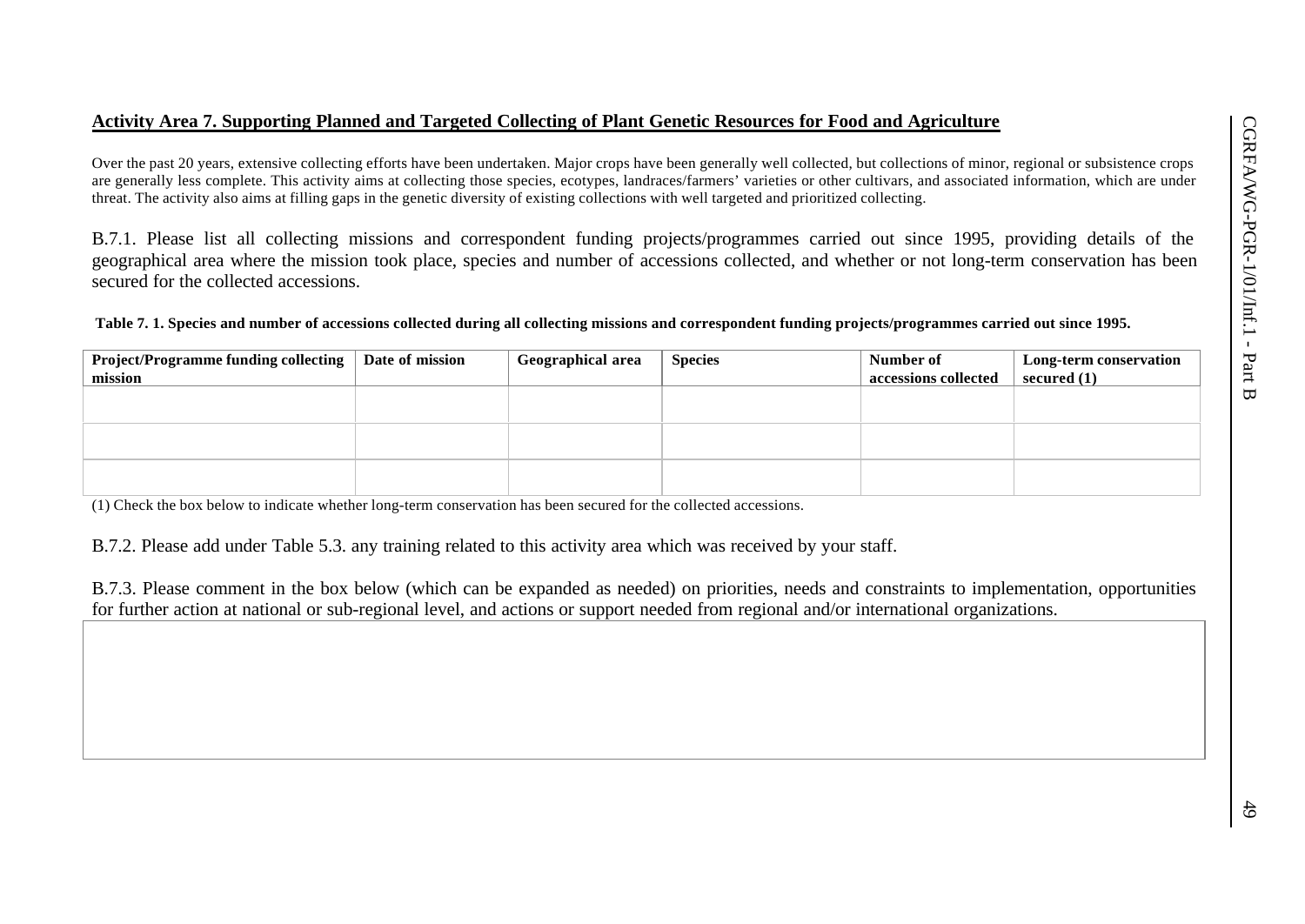# **Activity Area 8. Expanding** *Ex Situ* **Conservation Activities**

Many important species cannot be conserved effectively as seed, but require conservation methods that are more risky, or expensive, or the use of new methods that are not yet widely available. This activity is aimed at developing management strategies for *ex situ* conservation of vegetatively propagated and recalcitrant seeded plants, as well as for species neglected in current conservation activities.

# B.8.1. Have low-cost botanical gardens, arboreta, and/or field genebanks been established in universities, schools, *etc.* since 1995? YES / NO (please circle)

B.8.2. Please describe any innovative management strategies and/or improved methodologies for *ex situ* conservation of vegetatively propagated and recalcitrant seeded plants, as well as for species neglected in current conservation activities that have been developed by your institution since 1995.

B.8.3. Please list any publication made available by your institution since 1995 on innovative management strategies and/or improved methodologies for *ex situ* conservation of plant genetic resources, including vegetatively propagated and recalcitrant seeded plants, as well as for species neglected in current conservation activities.

#### Table 8.1. Publications on innovative management strategies and/or improved methodologies for *ex situ* conservation of vegetatively propagated and recalcitrant **seeded plants, as well as for species neglected in current conservation activities.**

| Title | Author | t var | Publishe. |
|-------|--------|-------|-----------|
|       |        |       |           |
|       |        |       |           |

B.8.4. Please add under Table 5.3. any training related to this activity area which was undertaken by institutional staff since 1995.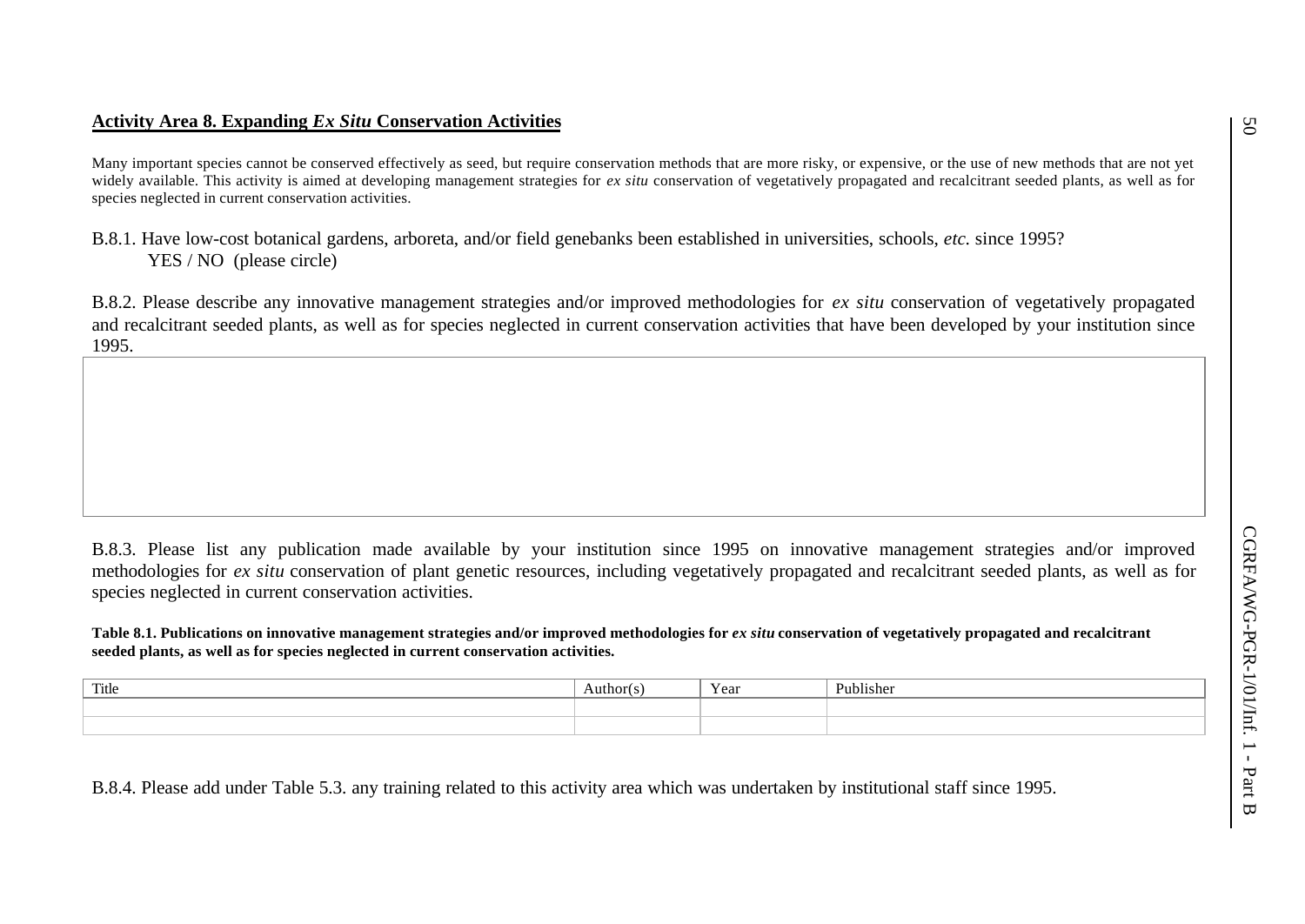B.8.5. If storage facilities for *ex situ* conservation have been upgraded since 1995, please describe which changes have occurred.

B.8.6. Please comment in the box below (which can be expanded as needed) on priorities, needs and constraints to implementation, opportunities for further action at national or sub-regional level, and actions or support needed from regional and/or international organizations.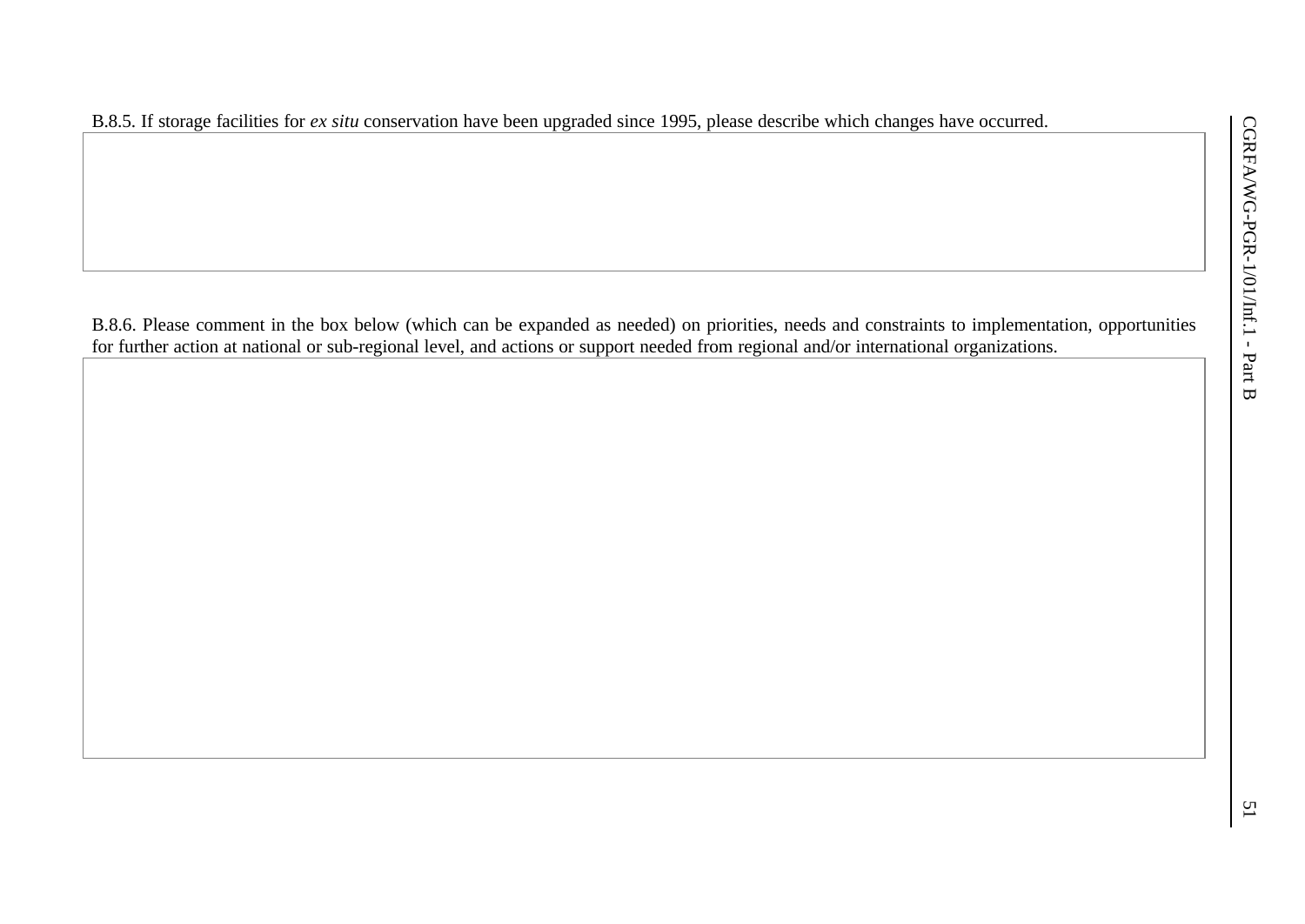# **Activity Area 9. Expanding the Characterization, Evaluation and Number of Core Collections to Facilitate Use**

In country reports, lack of characterization and evaluation is cited as a major constraint to use of plant genetic resources in breeding programmes. This activity is aimed at giving high priority to characterization and evaluation programmes; adopting new technologies that can make characterization and evaluation more effective; and development of core collections for crops of both global and national importance.

B.9.1. Please provide estimates, as a percentage of the total number of accessions stored in your genebank, of the accessions that have been, partially and/or fully (according to your standards), characterized and evaluated for each species or group of species (e.g. cereals, roots and tubers, etc.), listing all institutions and/or organizations that are collaborating in the characterization and evaluation activities.

| <b>Group/Species</b> |               |      | <b>Accessions Characterized, %</b> |      | <b>Accessions Evaluated, %</b> |               |             |      | Collaborating institutions/organizations |
|----------------------|---------------|------|------------------------------------|------|--------------------------------|---------------|-------------|------|------------------------------------------|
|                      | In part $(1)$ |      | Fully $(2)$                        |      |                                | In part $(3)$ | Fully $(4)$ |      |                                          |
|                      | 1995          | 2001 | 1995                               | 2001 | 1995                           | 2001          | 1995        | 2001 |                                          |
|                      |               |      |                                    |      |                                |               |             |      |                                          |
|                      |               |      |                                    |      |                                |               |             |      |                                          |
|                      |               |      |                                    |      |                                |               |             |      |                                          |
|                      |               |      |                                    |      |                                |               |             |      |                                          |
|                      |               |      |                                    |      |                                |               |             |      |                                          |
|                      |               |      |                                    |      |                                |               |             |      |                                          |

#### **Table 9.1. Status of characterization and evaluation of the accessions stored in the genebank for each group of species in 1995 and 2001.**

(1) Percentage of accessions that have been partially characterized out of the total number of accessions stored

(2) Percentage of accessions that have been fully characterized out of the total number of accessions stored

(3) Percentage of accessions that have been partially evaluated out of the total number of accessions stored

(4) Percentage of accessions that have been fully evaluated out of the total number of accessions stored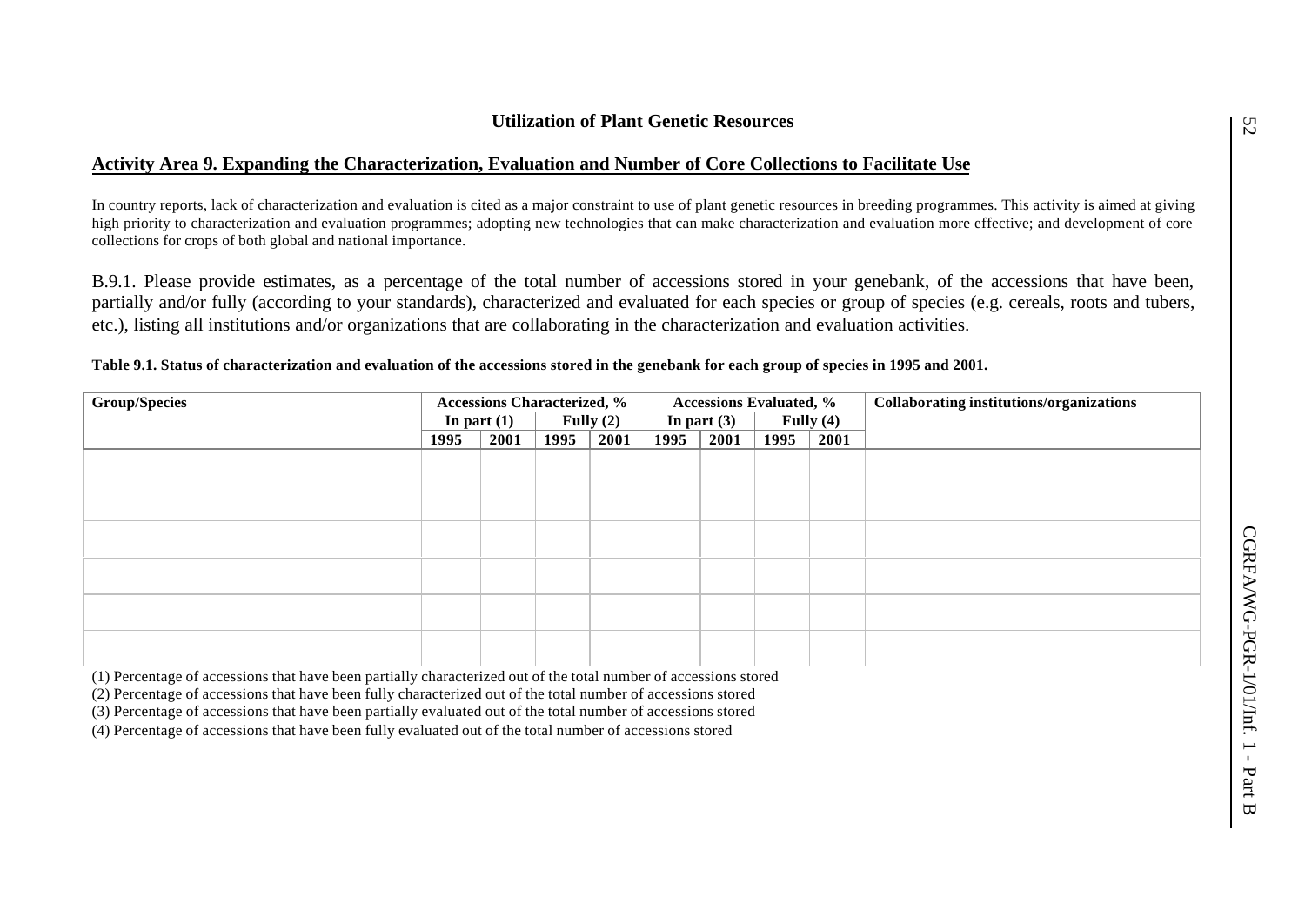B.9.2. The efficacy of characterization and evaluation might be improved by identifying only a few key traits, or by adapting new methodologies, such as biochemical, or molecular characterization. Are key traits and new methods being used to characterize and evaluate accessions by your institution? YES / NO (please circle)

B.9.3. If this applies, please comment on them.

B.9.4. Please add under Table 5.3. any training related to this activity area which was received by your staff as well as organized for farmers on onfarm evaluation.

B.9.5. Please comment in the box below (which can be expanded as needed) on priorities, needs and constraints to implementation, opportunities for further action at national or sub-regional level, and actions or support needed from regional and/or international organizations.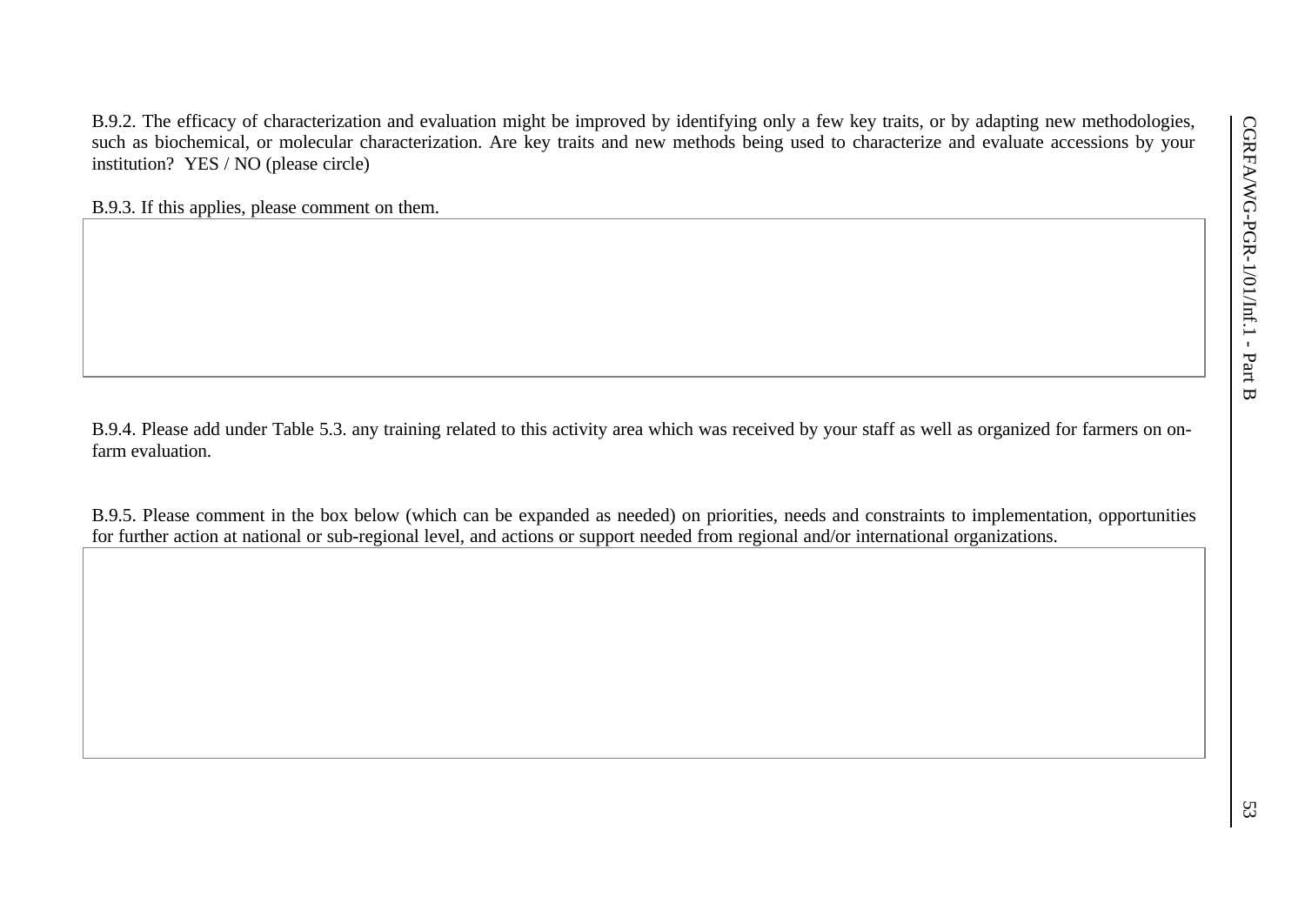# **Activity Area 17. Constructing Comprehensive Information Systems for Plant Genetic Resources for Food and Agriculture**

PGRFA documentation is overall insufficient, particularly for wild crop relatives and on-farm genetic resources (*in situ* collections). While minimum passport, characterization, evaluation and management descriptors exist for many collections in scattered, hard-to-reach databases, a more integrated PGRFA information management approach capable of handling more detailed collecting and description information, including uses, farmer and indigenous knowledge, biochemical and molecular descriptors, can enhance conservation and use. This activity is aimed at assembling information in usable form, using effective methodologies, databases and protocols; developing effective documentation systems in genebanks, and other PGR activities; and establishing or strengthening global, regional and crop-based data management and exchange networks, including electronic exchange and access, and training of personnel to undertake these tasks.

B.17.1. Please list the Information System(s) currently used for PGRFA and/or Seed Stock data management, specifying its(their) characteristics, functions and level of utilization, according to the table below.

| <b>Information system</b> | Date of last | <b>Platform used</b>   | Single/               | Remote             | Single/        | <b>Adopting institutions</b> |                              |                     |                     | Kind and size of managed data |                                                    | <b>Comments</b> |
|---------------------------|--------------|------------------------|-----------------------|--------------------|----------------|------------------------------|------------------------------|---------------------|---------------------|-------------------------------|----------------------------------------------------|-----------------|
| (acronym and full name)   | release      | for its<br>development | <b>Multi-</b><br>user | updating<br>capabi | Multi-<br>crop | (4)                          | In                           |                     | Ex situ collections |                               | Varieties/                                         |                 |
|                           |              |                        | system<br>(1)         | lity $(2)$         | system<br>(3)  |                              | situ<br>con<br>serv<br>ation | Pass<br>port<br>(5) | C/E<br>(5)(6)       | Re-<br>gener<br>ation<br>(5)  | Landraces<br><b>Seed Stock</b><br>inventory<br>(7) |                 |
|                           |              |                        |                       |                    |                |                              |                              |                     |                     |                               |                                                    |                 |
|                           |              |                        |                       |                    |                |                              |                              |                     |                     |                               |                                                    |                 |
|                           |              |                        |                       |                    |                |                              |                              |                     |                     |                               |                                                    |                 |
|                           |              |                        |                       |                    |                |                              |                              |                     |                     |                               |                                                    |                 |

 **Table 17.1.b Information System(s) currently used for PGRFA and/or Seed data management, its (their) characteristics, functions and use.**

(1) Please detail whether the system can be used for data input and update by just one user (type **S**) or by more than one user contemporarily (type **M**)

(2) Please check the box if remote updating capabilities are part of the System's functions

(3) Please detail whether the system can be used for handling information of just one crop (type **S**) or any crop (type **M**)

(4) Please list all the institutions that are currently utilizing the system. For each institution please use one separate row of this table and complete the remaining columns on the right.

(5) Please provide the total number of documented accessions

(6) C/E is an abbreviation for Characterization and/or Evaluation

(7) Please check the box if the Information System includes a database on Variety/Landraces Seed Stock Inventory for Emergency Situations.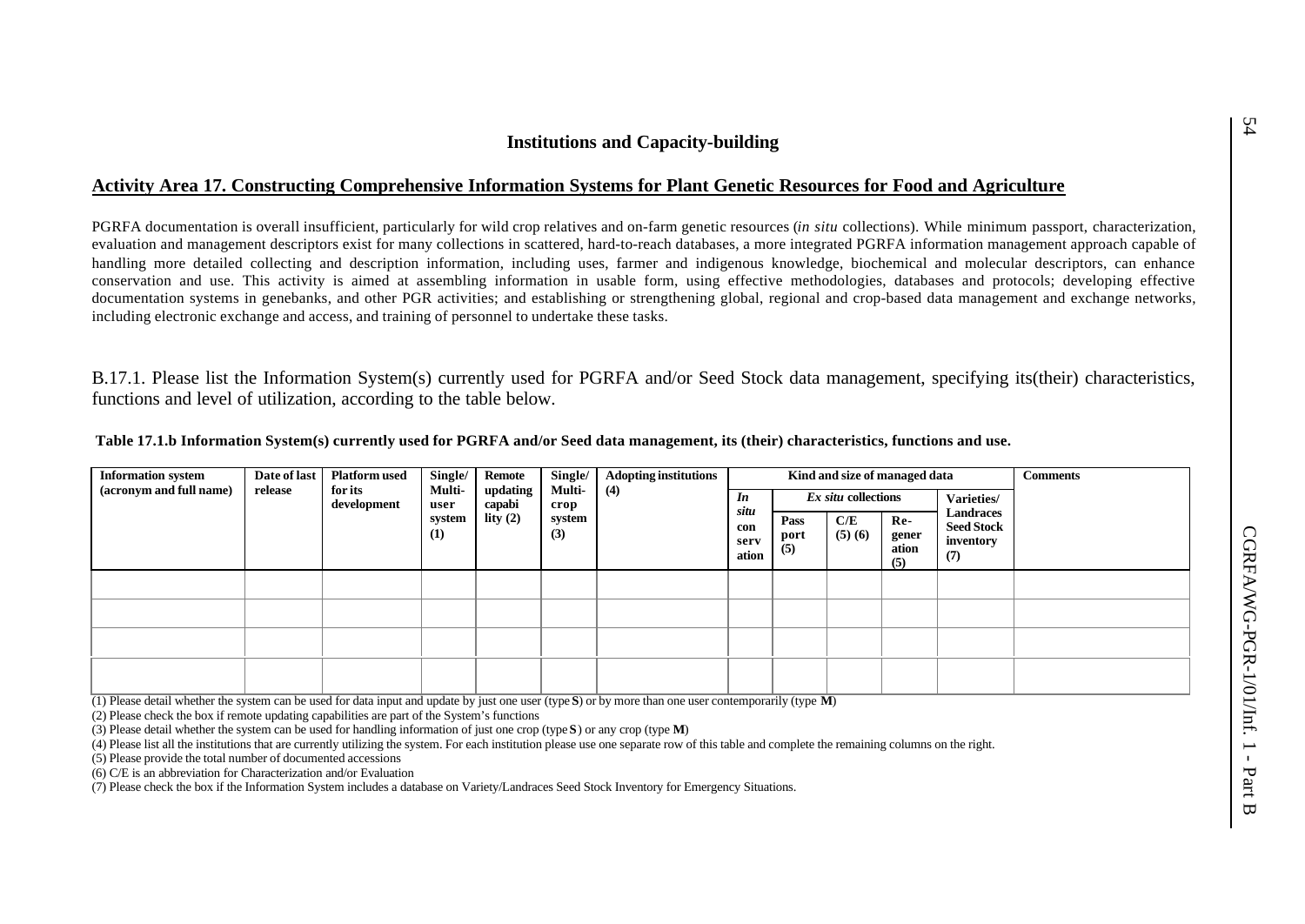B.17.2. Please add under Table 5.3. any training related to this activity area which was received by your staff.

- B.17.3. Does your institution have access to international PGR databases (e.g. WIEWS; SINGER; IPGRI DGC; etc.)? YES / NO (please circle)
- B.17.4. If it applies, please list the international PGR databases routinely accessed, specifying how frequently they are accessed.

### **Table 17.2. International PGR databases routinely accessed and frequency of utilization.**

| <b>International PGR database</b> | Frequency of access (1) | Date of last access |
|-----------------------------------|-------------------------|---------------------|
|                                   |                         |                     |
|                                   |                         |                     |
|                                   |                         |                     |
|                                   |                         |                     |
|                                   |                         |                     |
|                                   |                         |                     |
|                                   |                         |                     |
|                                   |                         |                     |
|                                   |                         |                     |
|                                   |                         |                     |
|                                   |                         |                     |
|                                   |                         |                     |
|                                   |                         |                     |

(1) Estimate number of accesses per year during the last five years.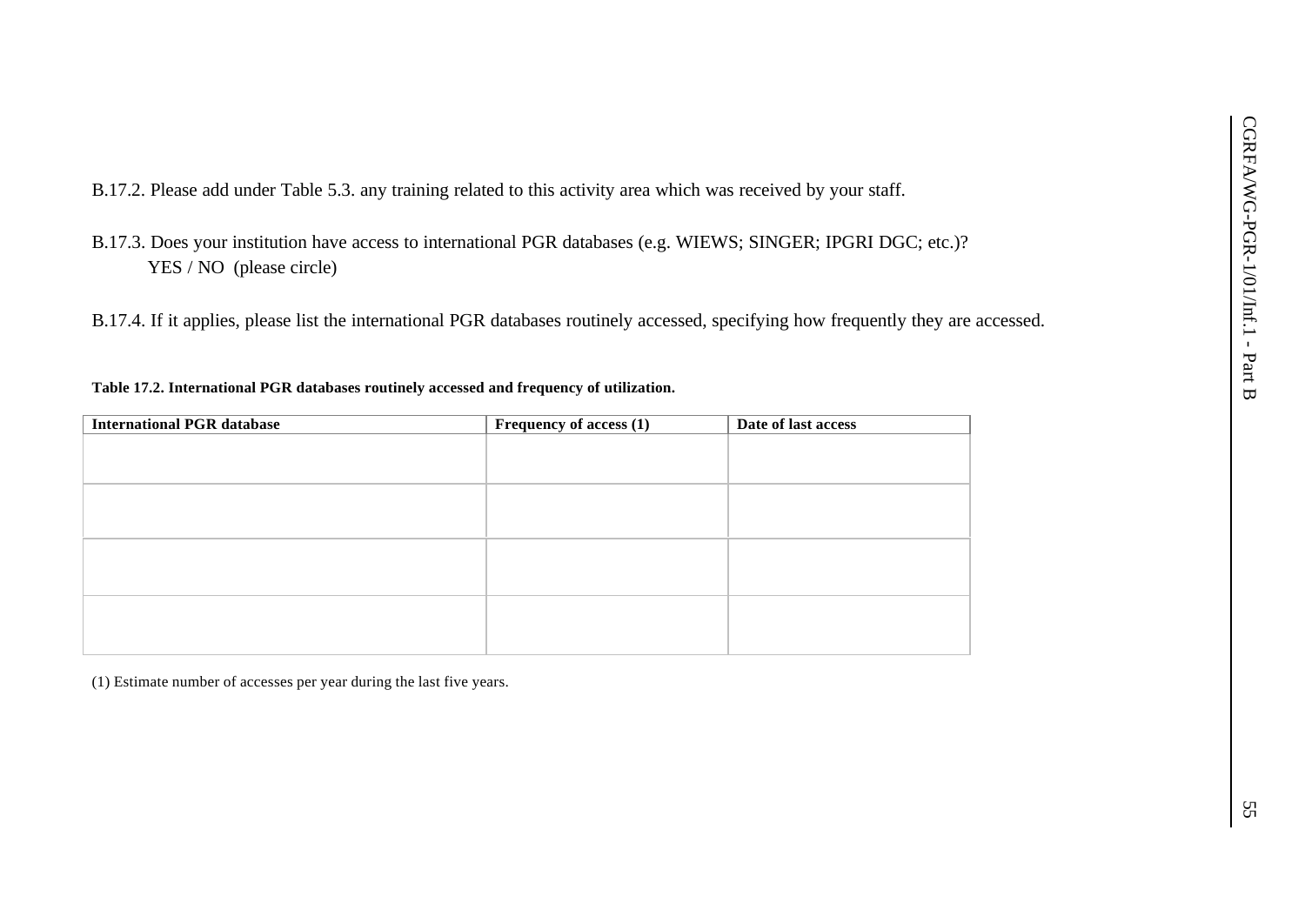B.17.5. Please comment in the box below (which can be expanded as needed) on priorities, needs and constraints to implementation, opportunities for further action at national or sub-regional level, and actions or support needed from regional and/or international organizations.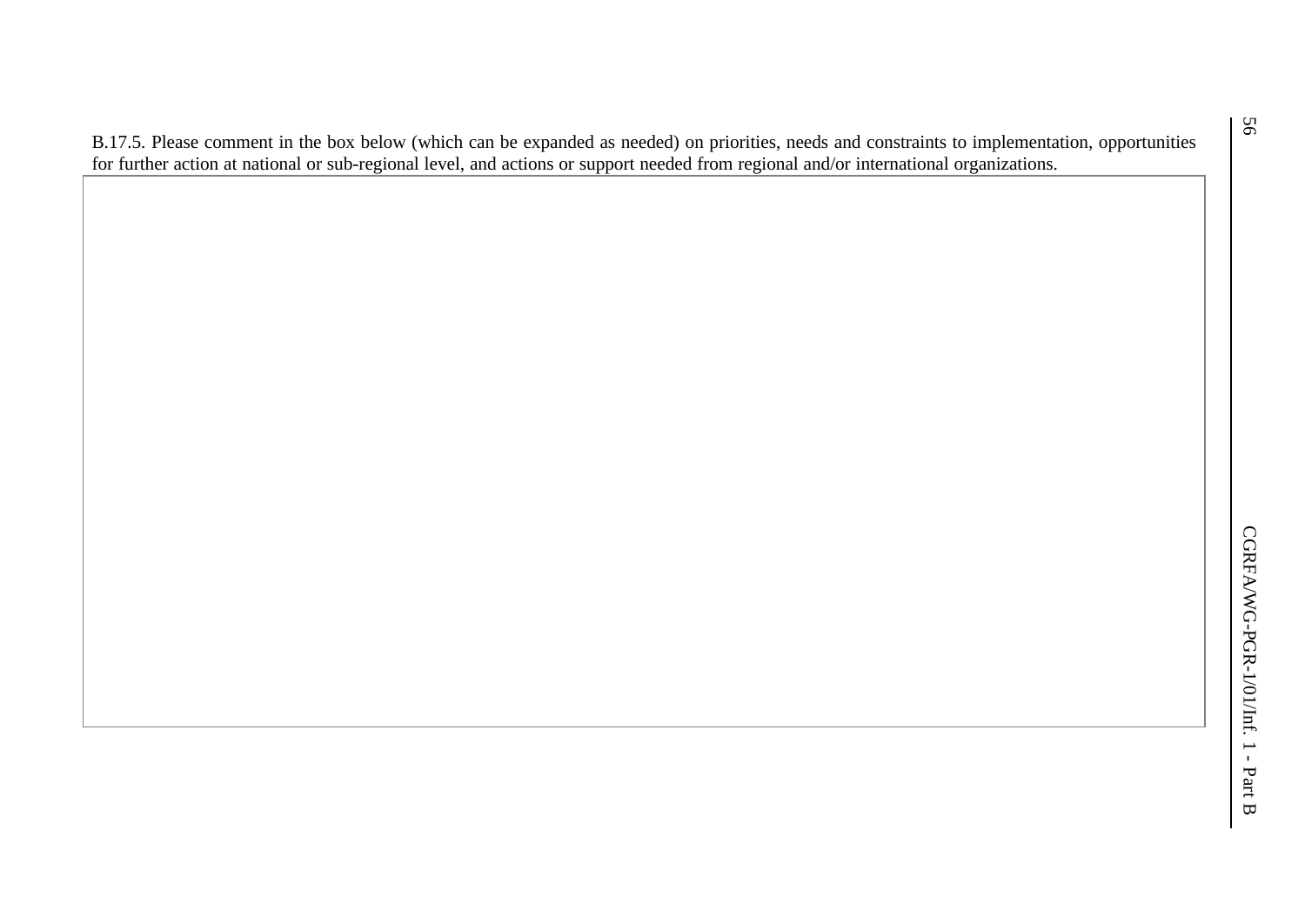# **PART C**

# **REPORTING FORMAT for MONITORING the IMPLEMENTATION of the GLOBAL PLAN of ACTION (GPA) for the CONSERVATION and SUSTAINABLE USE of PLANT GENETIC RESOURCES for FOOD and AGRICULTURE (PGRFA)**

**This questionnaire should be sent to and completed by the institution in your country that is responsible for seed production and distribution policies. Please ensure that they are completed by the appropriate person(s)/institution(s). On behalf of all those who are participating and contributing to this monitoring process and those who will benefit from the knowledge derived from it: thank you.**

| Country:                                               |
|--------------------------------------------------------|
|                                                        |
| Title and name of person completing the questionnaire: |
|                                                        |
| Position:                                              |
|                                                        |
| Institute:                                             |
|                                                        |
| Date of completion:                                    |
|                                                        |
|                                                        |

Please return the completed questionnaire to the National Focal Point for the implementation of the GPA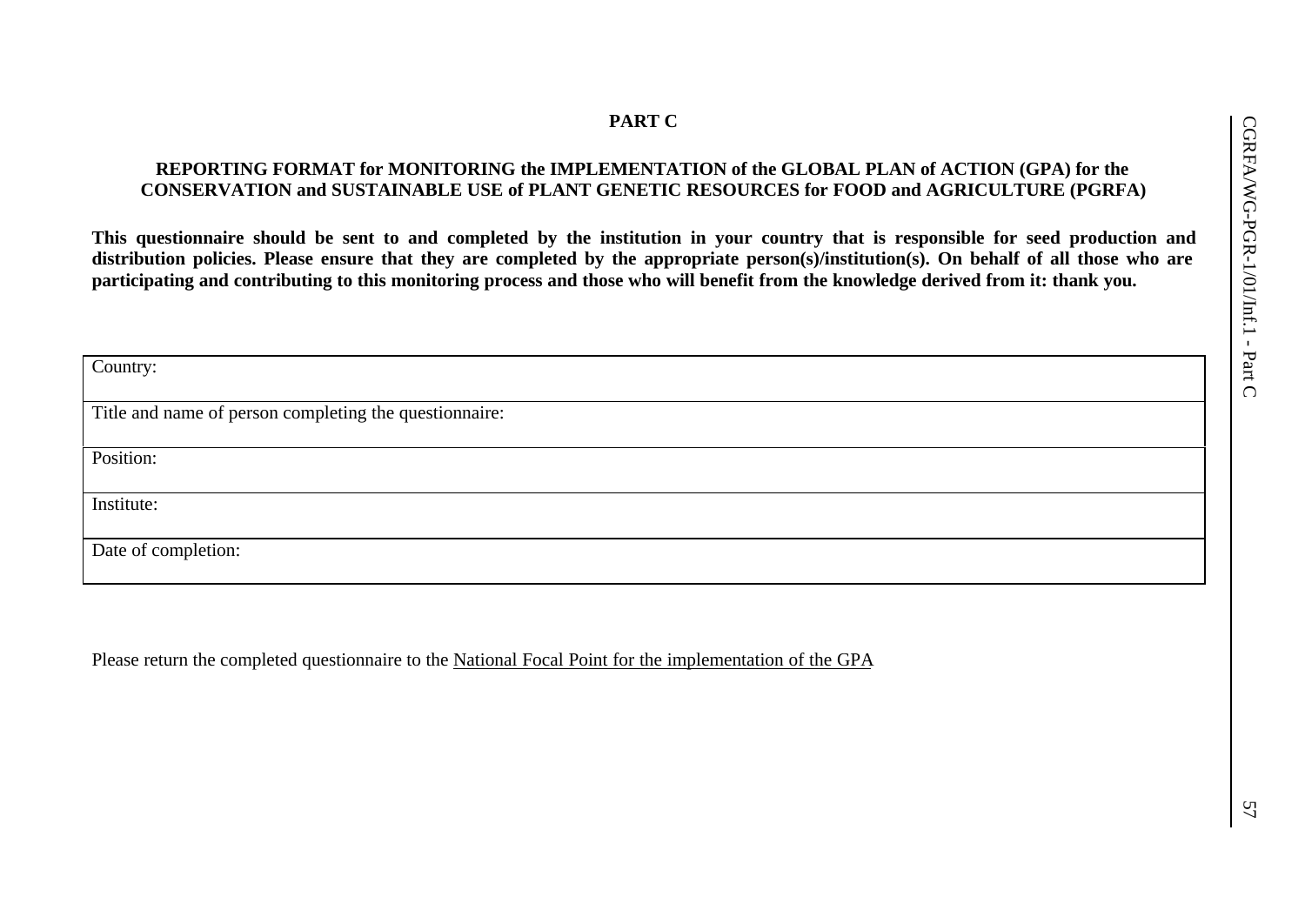# **Activity Area 13. Supporting Seed Production and Distribution**

l

The availability of seed and planting materials to farmers can be constrained by lack of production of seed of appropriate varieties in sufficient quantities, and poor seed distribution systems. This activity is aimed at improving the complementarity between governmental, commercial and small-scale seed production and distribution; expanding local-level seed production and distribution to support the needs of small farmers; and making new crop varieties available to farmers, including suitable materials from *ex situ* storage.

C.13.1. Please list under Table 1.C. all programmes/projects in the country supporting seed production and distribution.

| Table 1.C. PGRFA programmes and projects addressing GPA's priority activity area: "Supporting Seed Production and Distribution". |  |  |  |
|----------------------------------------------------------------------------------------------------------------------------------|--|--|--|
|                                                                                                                                  |  |  |  |

| PGRFA programme/project | <b>Status</b><br>(1) | Geo-<br>graphical<br>focus $(2)$ | Responsible/executing<br>institution | Total budget (3) | <b>Funding source</b> | <b>Start</b> | Date<br>End | GPA's priority<br>activity areas<br>addressed (4) |
|-------------------------|----------------------|----------------------------------|--------------------------------------|------------------|-----------------------|--------------|-------------|---------------------------------------------------|
|                         |                      |                                  |                                      |                  |                       |              |             | 13                                                |
|                         |                      |                                  |                                      |                  |                       |              |             | 13                                                |
|                         |                      |                                  |                                      |                  |                       |              |             | 13                                                |
|                         |                      |                                  |                                      |                  |                       |              |             | 13                                                |
|                         |                      |                                  |                                      |                  |                       |              |             | 13                                                |
|                         |                      |                                  |                                      |                  |                       |              |             | 13                                                |

(1) P=Proposed; A=Approved; O=On-going; C=Completed; other (specify); (2) N=National; R=Regional; I=International; other (specify); (3) Specify the currency used.

(4) Add any other GPA activity area covered by the project/programme by filling in this column with the activity(ies) corresponding number(s) only. 1. Surveying and inventorying plant genetic resources for food and agriculture; 2. Supporting on-farm management and improvement of plant genetic resources for food and agriculture; 3. Assisting farmers in disaster situations to restore agricultural systems; 4. Promoting in situ conservation of wild crop relatives and wild plants for food production; 5. Sustaining existing exitu collections; 6. Regenerating threatened ex situ accessions; 7. Supporting planned and targeted collecting of plant genet resources for food and agriculture; 8. Expanding ex situ conservation activities; 9. Expanding the characterization, evaluation and number of core collections to facilitate use; 10. Increasing genetic enhancement and basebroadening efforts; 11. Promoting sustainable agriculture through diversification of crop production and broader diversity in crops; 12. Promoting development and commercialization of under-utilized crops and species; 13. Supporting seed production and distribution; 14. Developing new markets for local varieties and "diversity-rich" products; 15. Building strong national programmes; 16. Promoting networks for plant genetic resources for food and agriculture; 17. Constructing comprehensive information systems for plant genetic resources for food and agriculture; 18. Developing monitoring and early warning systems for loss of plant genetic resources for food and agriculture; **19**. Expanding and improving education and training; **20**. Promoting public awareness of the value of plant genetic resources for food and agriculture conservation and use.

<sup>\*</sup> All the tables in the reporting format can be adjusted by adding new rows or deleting existing ones, as needed. Any change in the structure of the tables, in particular the addition of new columns, should be avoided.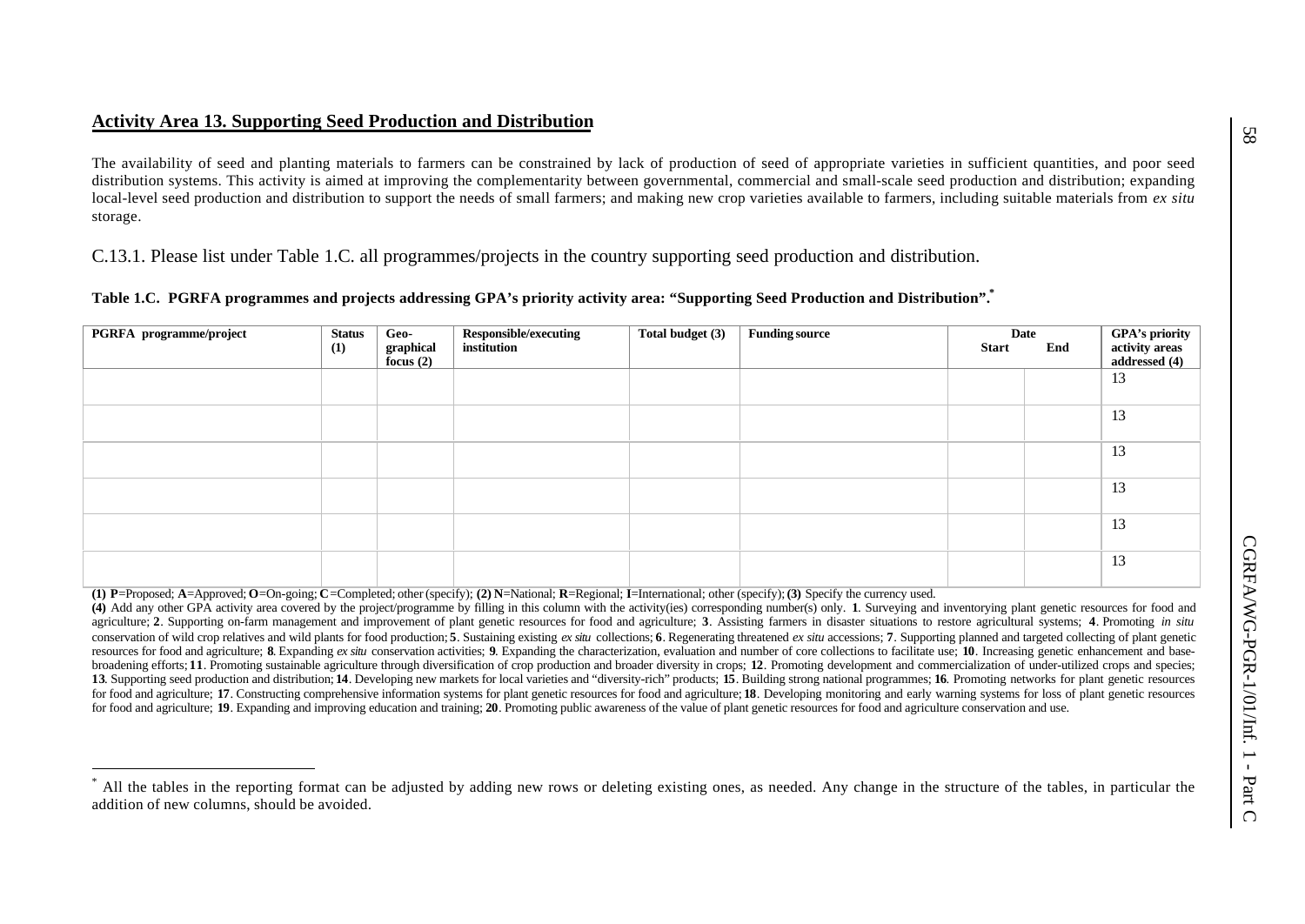C.13.2. How many crop varieties have been released in the country since 1995?

C.13.3. Please list all new crop varieties which have been released in the country since 1995.

#### **Table 13.1. List of crop varieties released since 1995.**

| <b>Crop/Species</b> | Variety name | <b>Breeding Institute/<br/>Breeder</b> | Year of<br>release | Origin of<br>germplasm | <b>Brief varietal description</b> |
|---------------------|--------------|----------------------------------------|--------------------|------------------------|-----------------------------------|
|                     |              |                                        |                    |                        |                                   |
|                     |              |                                        |                    |                        |                                   |
|                     |              |                                        |                    |                        |                                   |
|                     |              |                                        |                    |                        |                                   |
|                     |              |                                        |                    |                        |                                   |

C.13.4. Are there policies in place in the country to develop and expand viable local-level seed production and distribution mechanisms for varieties and crops important to small-scale farmers? YES / NO (please circle)

C.13.5. If this applies, please list crops and varieties which benefit from such policies and briefly describe such policies.

C.13.6. Are there any incentives for quality seed production of under-utilized crops? YES / NO (please circle)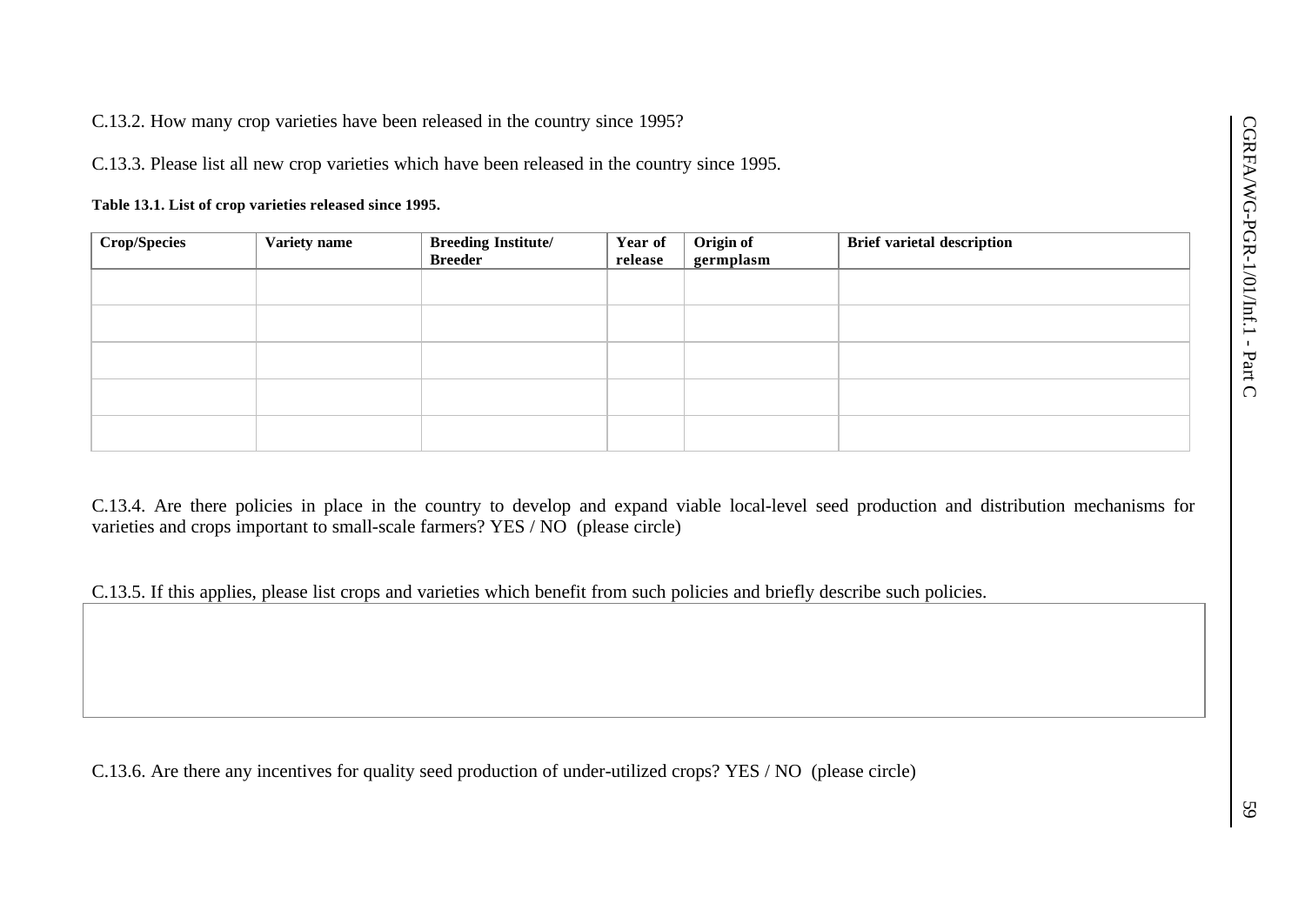C.13.8. Is a participatory approach for on-farm variety evaluation being carried out on a regular basis in the country? YES / NO (please circle)

C.13.9. Please indicate under Table 19.1.C., training activities carried out since 1995 on seed technology subjects with the aim of strengthening capacity to improve seed production and distribution and attended by national programme staff.

**Table 19.1.C Training activities carried out within the framework of the capacity-building strategy and in line with GPA's priority activity areas attended by national programme staff.**

| Date | <b>Organizing institution</b> | <b>Course title</b> | <b>GPA's priority</b><br>activity areas<br>covered (1) | <b>Duration</b> | Type of course (2) | <b>Number of experts trained</b> |
|------|-------------------------------|---------------------|--------------------------------------------------------|-----------------|--------------------|----------------------------------|
|      |                               |                     | 13                                                     |                 |                    |                                  |
|      |                               |                     | 13                                                     |                 |                    |                                  |
|      |                               |                     |                                                        |                 |                    |                                  |

(1) 1. Surveying and inventorying plant genetic resources for food and agriculture; 2. Supporting on-farm management and improvement of plant genetic resources for food and agriculture; 3. Assisting farmers in disaster situations to restore agricultural systems; 4. Promoting in situ conservation of wild crop relatives and wild plants for food production; 5. Sustaining existing ex situ ecllections; 6. Regenerating threatened ex situ acce 7. Supporting planned and targeted collecting of plant genetic resources for food and agriculture: 8. Expanding ex situ conservation activities: 9. Expanding the characterization, evaluation and number of core collections facilitate use: 10. Increasing genetic enhancement and base-broadening efforts: 11. Promoting sustainable agriculture through diversification of crop production and broader diversity in crops: 12. Promoting development and commercialization of under-utilized crops and species; 13. Supporting seed production and distribution; 14. Developing new markets for local varieties and "diversity-rich" products; 15. Building strong national programmes; 16. Promoting networks for plant genetic resources for food and agriculture; 17. Constructing comprehensive information systems for plant genetic resources for food and agriculture; 18. Developing monitoring and early warning systems for loss of plant genetic resources for food and agriculture: 19. Expanding and improving education and training: 20. Promoting public awareness of the value of plant genetic resources for food and agriculture conservation and use.

(2) e.g. workshop; symposium; short course; seminar; academic; PhD; MSc; etc.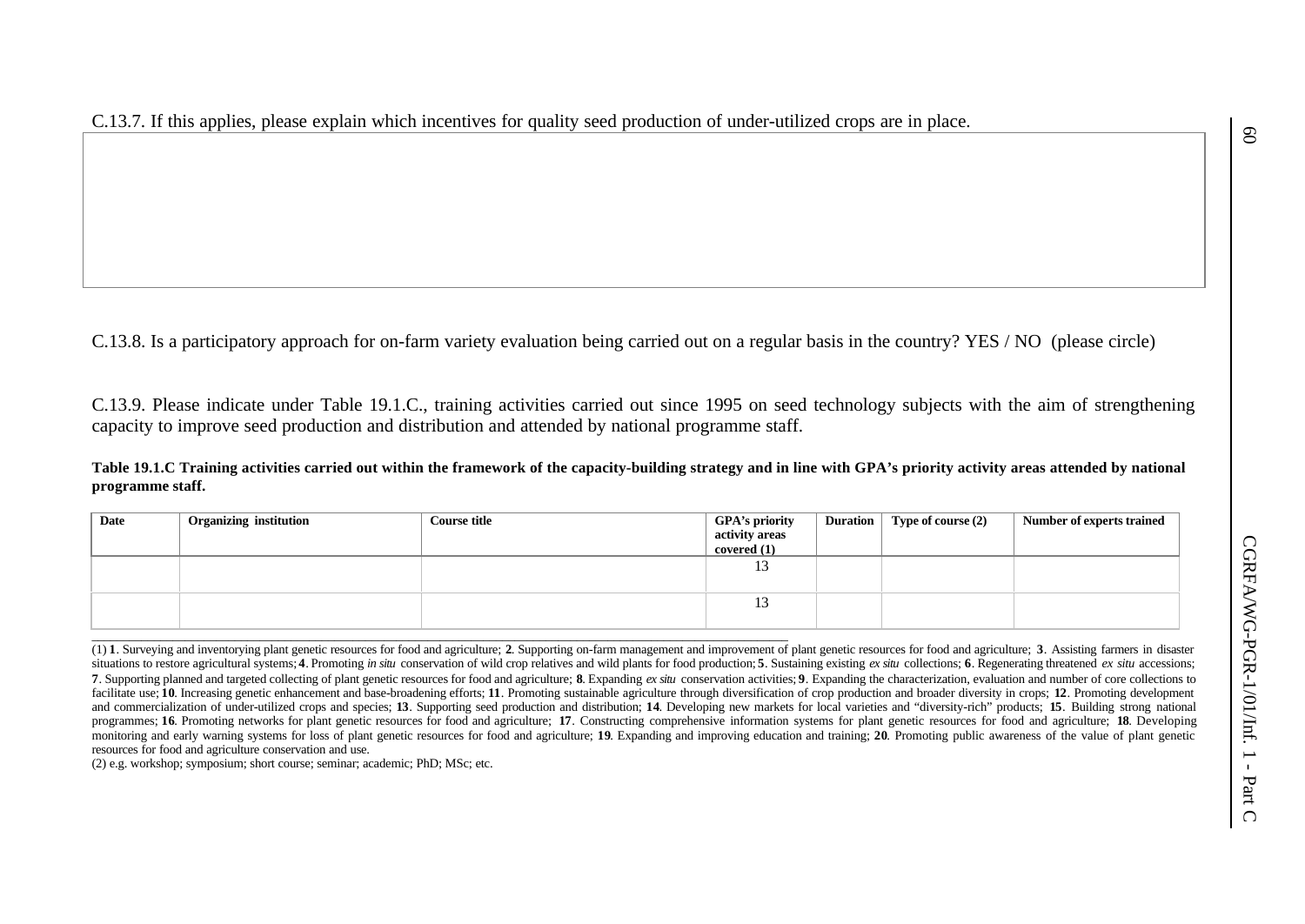C.13.10. Please mark as appropriate all major constraints in the country to make seed of new crop varieties available in the market.

( ) Inadequate seed production systems ( ) insufficient availability of basic seed ( ) insufficient availability of foundation seed ( ) insufficient availability of registered seed

- ( ) insufficient availability of certified seed
- ( ) insufficient availability of commercial seed
- ( ) insufficient availability of disease-free planting material

( ) Inadequate seed distribution systems

( ) distance to seed supplier ( ) poor seed storage facilities ( ) poor seed germinability ( ) low seed physical purity ( ) varieties poorly adapted to local conditions ( ) market price ( ) availability and cost of required production inputs

( ) Other (please specify) .................................................................................................................................................................................................

C.13.11. Please comment in the box below (which can be expanded as needed) on priorities, needs and constraints to implementation, opportunities for further action at national or sub-regional level, and actions or support needed from regional and/or international organizations.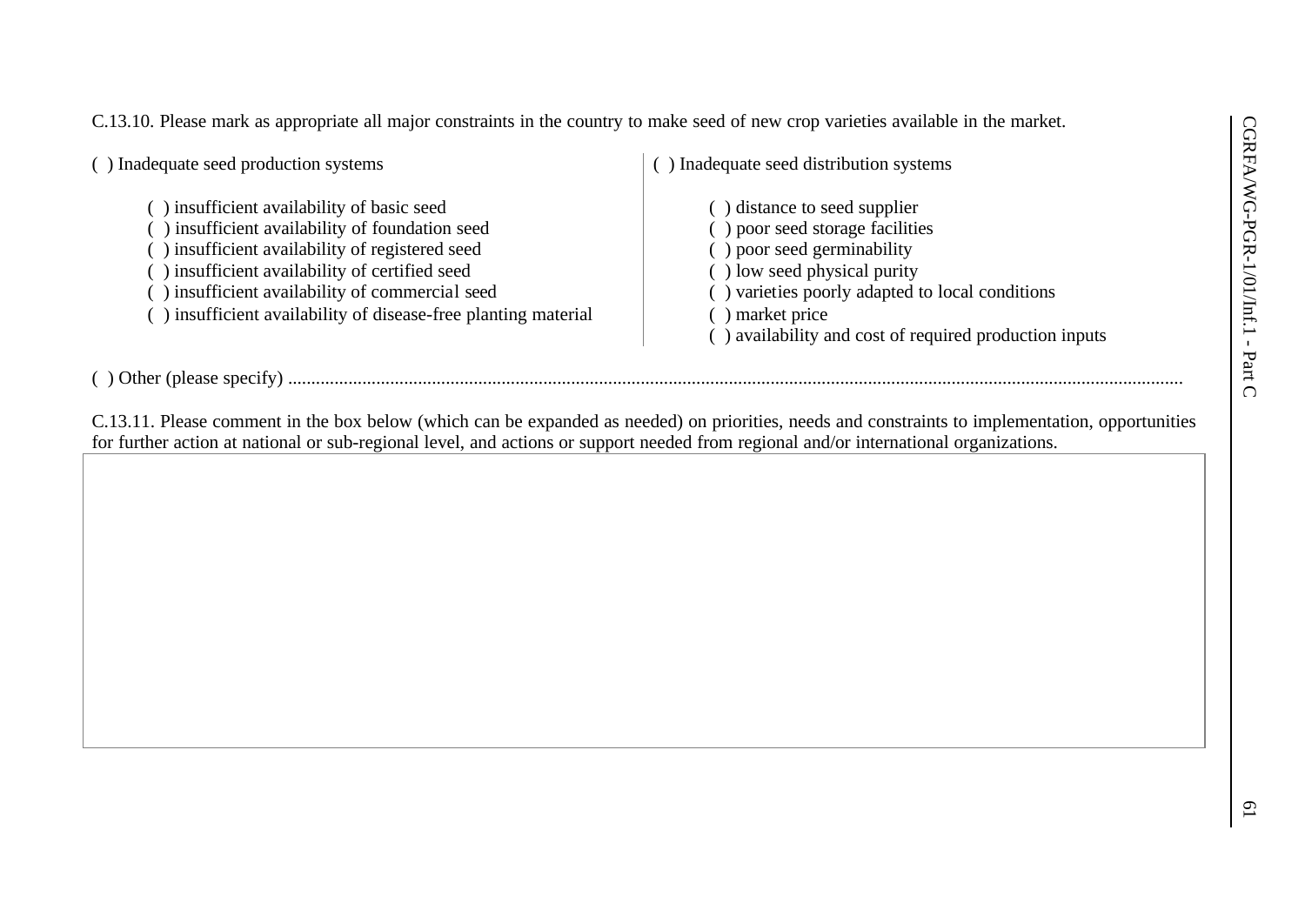# **Activity Area 15. Building Strong National Programmes**

C.15.1. Are there agencies responsible for variety registration in the country? YES / NO (please circle)

C.15.2. If yes, give name and full address of the agency(ies) responsible for variety-registration, specifying also the crop(s) the agency(ies) is(are) responsible for.

**Table 15.4. Name and full address of the agency(ies) responsible for variety-registration and crop(s) the agency(ies) is(are) responsible for.**

| $\Delta$ gency | Crop Species |
|----------------|--------------|
|                |              |
|                |              |
|                |              |

C.15.3. Please mark as appropriate which procedures are followed in the country for variety-registration.

( ) Distinctness, uniformity and stability, DUS

- ( ) Value for cultivation and use, VCU
- ( ) Combination of both
- ( ) Other (please specify)..................................................................................

C.15.4. Is there any publication in the country listing registered and/or recommended varieties? YES / NO (please circle)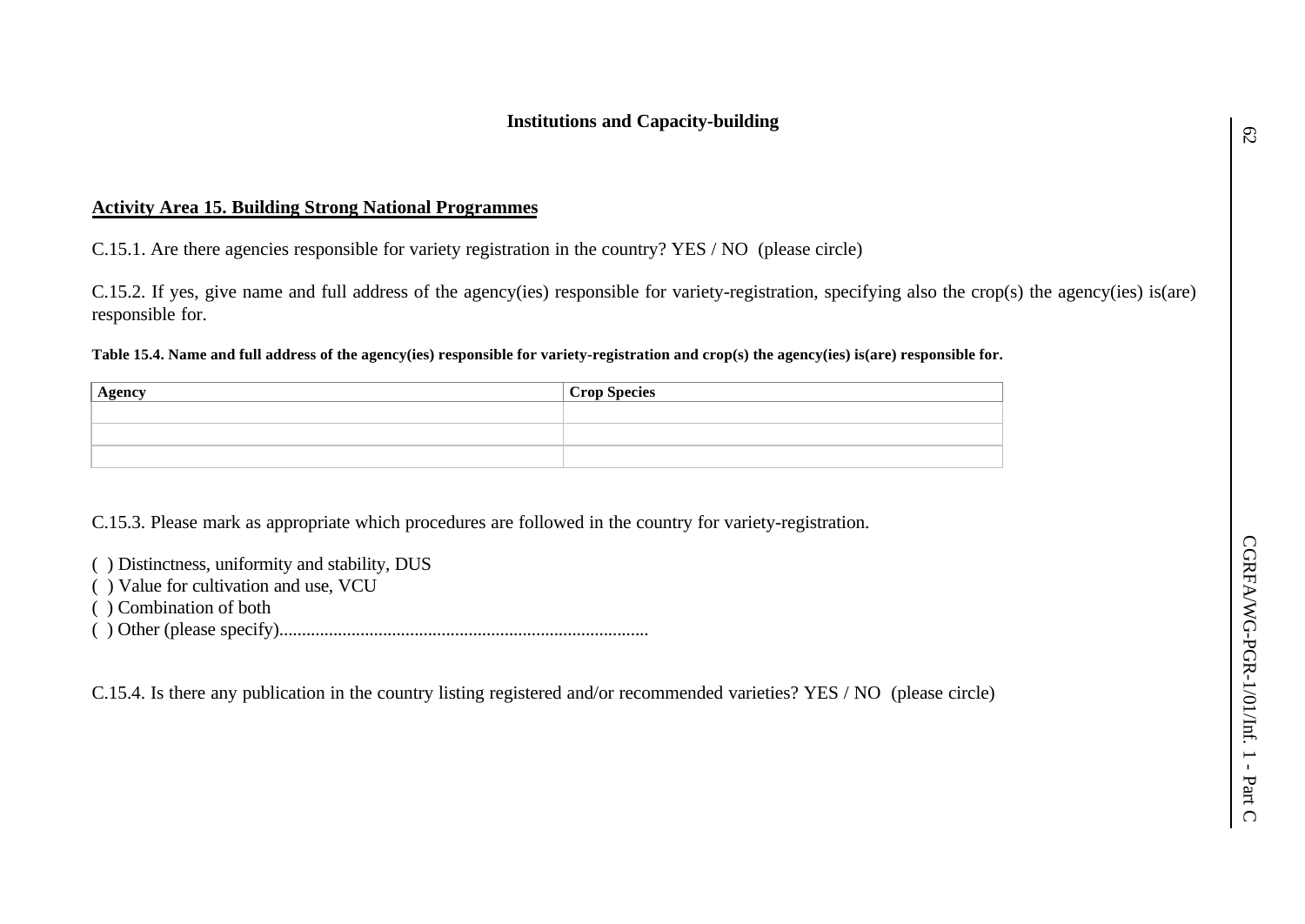C.15.5. If it applies, please give bibliographical reference to publication(s) in the country and/or region/sub-region listing registered and/or recommended varieties, specifying the crop the publication refers to.

**Table 15.5. Crop and correspondent bibliographical reference to publication(s) in the country and/or region/sub-region listing registered and/or recommended varieties.**

| Crop | <b>Registered/Recommended Varieties Publication</b> |  |  |  |  |  |  |
|------|-----------------------------------------------------|--|--|--|--|--|--|
|      |                                                     |  |  |  |  |  |  |
|      |                                                     |  |  |  |  |  |  |
|      |                                                     |  |  |  |  |  |  |
|      |                                                     |  |  |  |  |  |  |

C.15.6. Please comment in the box below (which can be expanded as needed) on priorities, needs and constraints to implementation, opportunities for further action at national or sub-regional level, and actions or support needed from regional and/or international organizations.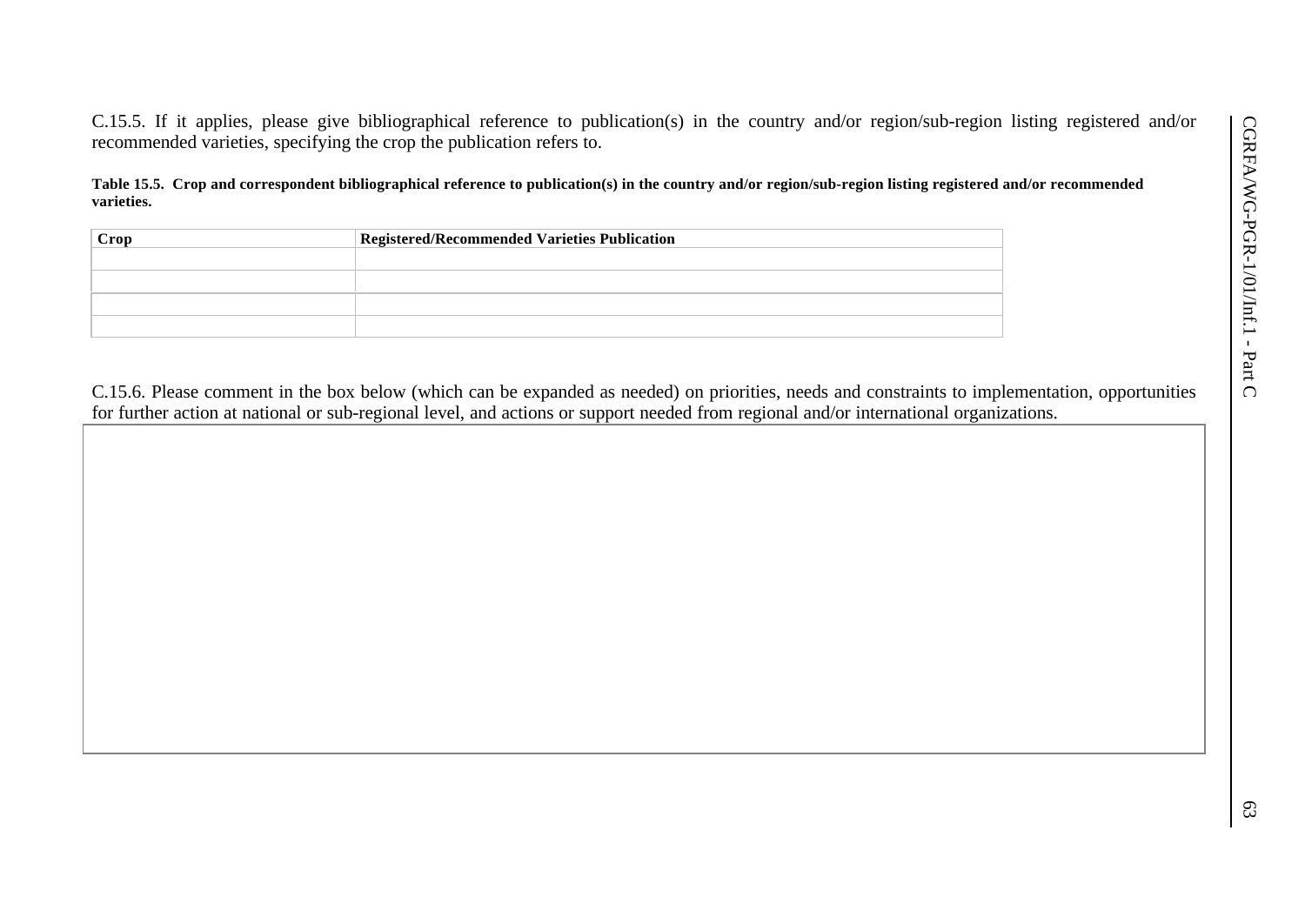## **Activity Area 17. Constructing Comprehensive Information Systems for Plant Genetic Resources for Food and Agriculture**

C.17.1. Please list the Information System(s) currently used for PGRFA and/or Seed Stock data management, specifying its(their) characteristics, functions and level of utilization, according to the table below.

 **Table 17.1.C. Information System(s) currently used for PGRFA and/or Seed data management, its (their) characteristics, functions and use.**

| <b>Information system</b> | Date of last | <b>Platform used</b>   | Single/        | Remote             | Single/        | <b>Adopting institutions</b> | Kind and size of managed data |                           |               |                              |                                                    | <b>Comments</b> |
|---------------------------|--------------|------------------------|----------------|--------------------|----------------|------------------------------|-------------------------------|---------------------------|---------------|------------------------------|----------------------------------------------------|-----------------|
| (acronym and full name)   | release      | for its<br>development | Multi-<br>user | updating<br>capabi | Multi-<br>crop | (4)                          | In                            | Ex situ collections       |               | Varieties/                   |                                                    |                 |
|                           |              |                        | system<br>(1)  | lity $(2)$         | system<br>(3)  |                              | situ<br>con<br>serv<br>ation  | Pass<br>port<br>$\bar{5}$ | C/E<br>(5)(6) | Re-<br>gener<br>ation<br>(5) | Landraces<br><b>Seed Stock</b><br>inventory<br>(7) |                 |
|                           |              |                        |                |                    |                |                              |                               |                           |               |                              |                                                    |                 |
|                           |              |                        |                |                    |                |                              |                               |                           |               |                              |                                                    |                 |
|                           |              |                        |                |                    |                |                              |                               |                           |               |                              |                                                    |                 |
|                           |              |                        |                |                    |                |                              |                               |                           |               |                              |                                                    |                 |

(1) Please detail whether the system can be used for data input and update by just one user (type **S**) or by more than one user contemporarily (type **M**)

(2) Please check the box if remote updating capabilities are part of the System's functions

(3) Please detail whether the system can be used for handling information of just one crop (type **S**) or any crop (type **M**)

(4) Please list all the institutions that are currently utilizing the system. For each institution please use one separate row of this table and complete the remaining columns on the right.

(5) Please provide the total number of documented accessions

(6) C/E is an abbreviation for Characterization and/or Evaluation

(7) Please check the box if the Information System includes a database on Variety/Landraces Seed Stock Inventory for Emergency Situations.

C.17.2. Does your institution have access to international Seed databases (e.g. WIEWS/SIS; etc.)? YES / NO (please circle)